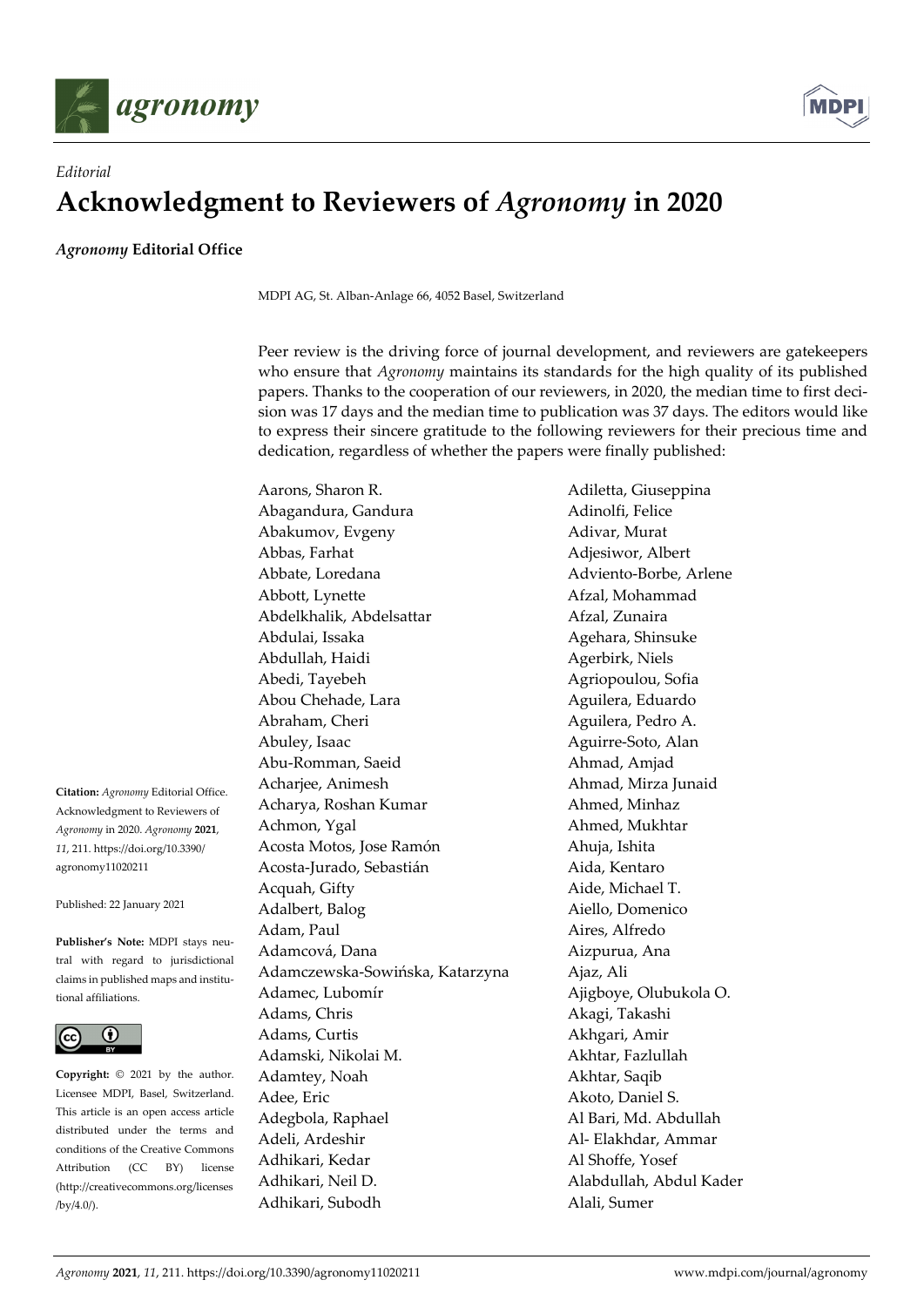Alam, Md. Khairul **Andelkovic**, Ivan Alamillo, Josefa Muñoz **Anders**, Andrzej Al-Ashkar, Ibrahim Andersen, Jeremy C. Albareda Contreras, Marta Andersen, Stig Uggerhøj Alcaide Zaragoza, Carmen Anderson, Anne Al-Diri, Bashir **Anderson**, Craig R. Alejandro, Santiago Anderson, Geoff Alexandra, Jason Andert, Sabine Alexiou, Konstantinos **Andrade**, Eugénia De Alfano, Vincenzo Andreasen, Christian Alfian, Ganjar **Andreasen**, Rasmus Algergawy, Alsayed Andreason, Sharon Ali, Akhtar **Andrenelli**, Luisa Ali, Anwar Andreoli, Valentina Ali, Babkir Andres, Ryan J Ali, Shaukat Andrieu, Bruno Alizadeh, Hossein Andruszczak, Sylwia Alkowni, Raed Andueza, Donato Allahyari, Mohammad Sadegh Aneece, Itiya P. Allegra, Mario **Angelats, Eduard** Allen, Tom **Angeles-Shim, Rosalyn B.** Almeida Machado, Rui Manuel **Angelova**, Denitsa Almeida, Arlindo Angioni, Alberto Almendro-Candel, Maria Belén Anisimova, Irina Alonso Ayuso, María **Anken**, Thomas Alonso, José L. Annunziata, Maria Grazia Alpi, Amedeo Anoruo, Ambrose Alptekin, Burcu Ansorge, Libor Al-Quraishi, Ayad M. Fadhil Antal, Diana Alsajri, Firas Ahmed Antoce, Arina Oana ALSALAM, Bilal H. Anton, Sylvia Alsina, Ina Antonangelo, João Arthur Álvarez Fernández, Inés Antón-Herrero, Rafael Álvarez, Cristina Álvarez Antoni, Grzywna Alvarez, Juan B. (2008) Antoniadi, Ioanna Alves, Mara **Antonkiewicz**, Jacek Alyokhin, Andrei **Antonucci**, Francesca Amaducci, Stefano Aoki, Naohiro Amaral, Joana S. **Amaral**, Joana S. **A** Aoun, Meriem Amichev, Beyhan Aparicio, Nieves Amirkhani, Masoume Aparicio, Pedro M Ammar, El Desouky Apolo-Apolo, Orly Enrique Amores Arrocha, Antonio <sup>Appels</sup>, Rudi Amoriello, Tiziana **Australia Appiah, Kwame S.** Amorós, José Angel Aprotosoaie, Ana Clara Amuji, Chinedu Felix Aragona, Maria Anawar, Hossain M. Aragon-Rodriguez, Fernando Anche, Mahlet Araki, Hajime Anco, Daniel J. Aralova, Dildora

Alexandre, Ana **Analysis and Andongma**, Awawing Anjwengwo Anda, Angela **Aranda**, Xavier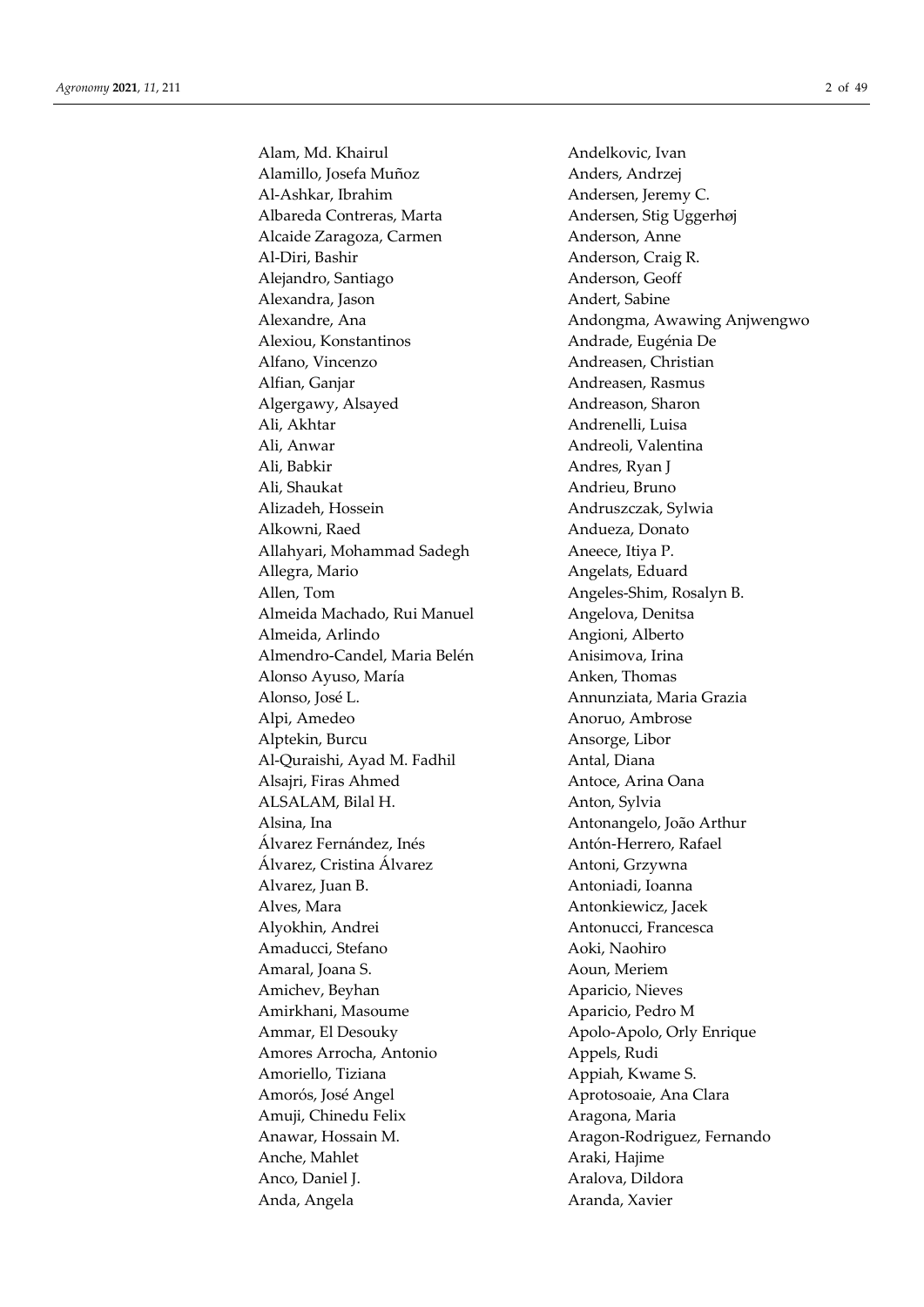Aranguren, Marta **Avornyo**, Vincent K. Araya, Samuel N. Avramova, Viktoriya Arce, Carla Marques **Awad, Mohamad** Arczewska, Marta **Awasthi, Mayanka** Ardelean, Mirela **Awty-Carroll**, Danny Arduini, Iduna **Ayali**, Amir Arena, Carmen Ayankojo, Ibukun T. Arenas-Castro, Salvador Ayaydin, Ferhan Arfaioli, Paola **Aydin**, Elena Argentieri, Maria Pia **Argentieri**, Maria Pia Argento, Sergio **Azad, Obyedul Kalam** Ariño, Agustín Azadi, Hossein Ariyawansa, Hiran Anjana **Azpiazu, Celeste** Ariz, Idoia Babin, Régis Arlotta, Carmen Babu, Giridhar Arnao, Marino Bañón Bach, Thomas J. Arojju, Sai Krishna Bachie, Oli Arrese-Igor, Cesar Bachinger, Johann Arru, Brunella Backer, Rachel Artemyeva, Anna Bączek, Katarzyna Artiola, Janick F. **Badagliacca**, Giuseppe Artlip, Timothy Badeck, Franz W. Artola, Adriana **Badjakov**, Ilian Artyszak, Arkadiusz **Bae**, Chang-Hyu Asaduzzaman, Md Baeza Romero, Esteban Asai, Hidetoshi **Bagchi**, Rammyani Asanica, Adrian Constantin Baglieri, Andrea Asao, Toshiki Bahcevandziev, Kiril Ascencio-Vásquez, Julián Bai, Geng(Frank) Aschonitis, Vassilis George Bai, Hua Ashhab, Ashraf Al Baigorri, Roberto Ashraf, Mohammad Arif Bailey, Bryan Ashworth, Mike Baixauli, Carlos Asins-Velis, Sabina Bajaj, Ruchika Ašperger, Danijela Bajcz, Alex W. Asselin, Sean Bajgai, Yadunath Asselin, Sean Robert **Bajgain**, Prabin Astaykina, Angelika Bajguz, Andrzej Asumadu-Sarkodie, Samuel Bajwa, Ali Ahsan Atsushi, Matsumura **Balas**, Johannes Attila, Hegedus **Balawejder**, Maciej Atzori, Giulia Balázs, Varga Aubron, Claire **Balbino**, Sandra Aubry, Sylvain Balderacchi, Matteo Audette, Yuki Baldoni, Guido Augustine, Sruthy Maria Baležentienė, Ligita Aula, Lawrence Balfagón Sanmartín, Damián Aune, Jens Bernt **Balint-Kurti**, Peter J. Aussenac, Thierry Balogh, Jeremiás Máté Austel, Nadine Balusamy, Sri Renukadevi Avgoustaki, Dafni Despoina Ban, Yusuke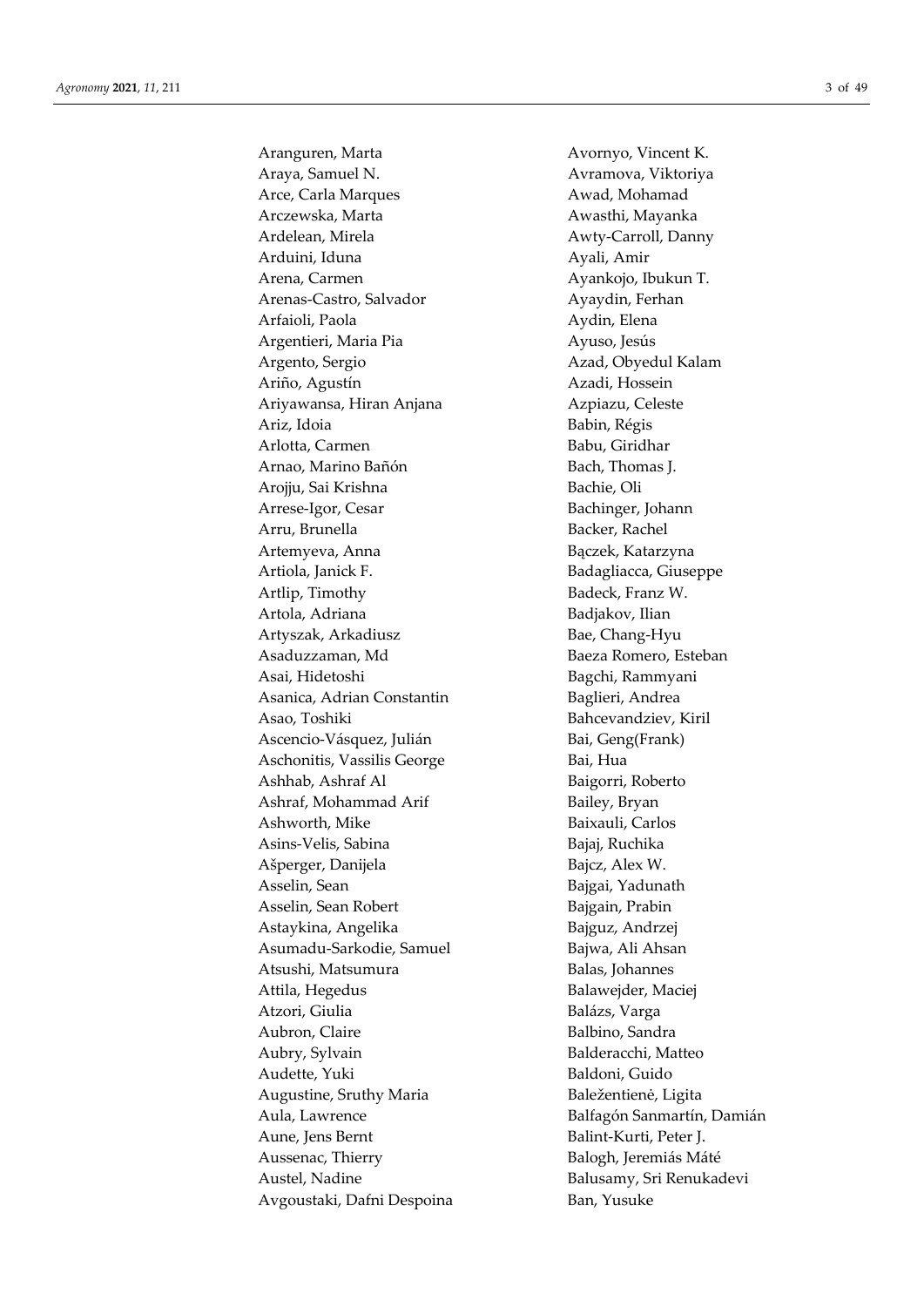Banach, Artur **Bastida**, Fernando Banasiak, Łukasz Basu, Mrittika Bancal, Pierre Batjes, Niels H. Bandara, Ananda Y. Báťková, Kamila Bandaralage, Jayeni Chathurika Amarathunga Hiti Battaglia, Donatella Banerjee, Aparajita Battaglia, Martin Bang, Thomas Christian De Baudry, Gino Banks, Jonathan M. **Bauke**, Sara L. Bantis, Filippos Baum, Christel Banuelos, Gary S. Santista, Inmaculada Barabasz, Wieslaw Bautze, David Baran, J<br>Baxevanou, Catherine Baránek, Miroslav Bayer, Amanda Baranová, Beáta Baysal-Gurel, Fulya Baranova, Ekaterina **Bazilizina**, Nadia Baranski, Rafal Bažok, Renata Baraza, Elena Bazrgar, Amir Behzad Barbaccia, Pietro **Bazylko, Agnieszka** Barbanti, Lorenzo Bazzicalupo, Marco Barbayannis, Nikos Beaver, James S. Barbera, Antonio Carlo **Bebawi**, Faiz Barberis, Antonio Becchimanzi, Andrea Barbey, Christopher Bechmann, Marianne Barca, Emanuele Becker, Jörn Ole Barceló, Carlos Becker, Ole Bargagli, Roberto Bedada, Girma Barker, Allen V. Santa Bedre, Renesh Barłóg, Przemysław Begum, Khadiza Barman, Apurba K. Begum, Kohinoor Barral Silva, María Teresa Bejger, Romualda Barreal, Esther Bekalu, Zelalem Eshetu Barreiro, Ana Bekier, Jakub Barrena-González, Jesús Belachew, Kiflemariam Barriocanal, Carles Bell, Luke Barrios-Masias, Felipe H. Bella, Patrizia Barrow, Jim Bellaloui, Nacer Bartel, Cynthia Bellot, María José Gómez Bartelme, Ryan Belmonte-Ureña, Luis J. Barthet, Véronique J. Belov, Andrey A. Bartolini, Susanna Below, Frederick E. Bartolomeo, Giovanni alla alla personale Beltrao, Jose Bartucca, Maria Luce **Belval, Lorène** Baruzzi, Gianluca Belykh, Elena S. Barzee, Tyler J. Ben-Arie, Ruth Bashan, Luz E. Benavente, Elena Bashir, Muhammad Ajmal Benayas, María Soledad Sacristán Basile, Boris Bendokas, Vidmantas Baskin, Carol Ben-Dov, Eitan Bassil, Nahla Benedetti, Elisa Bassolino, Laura Benedetti, Stefano De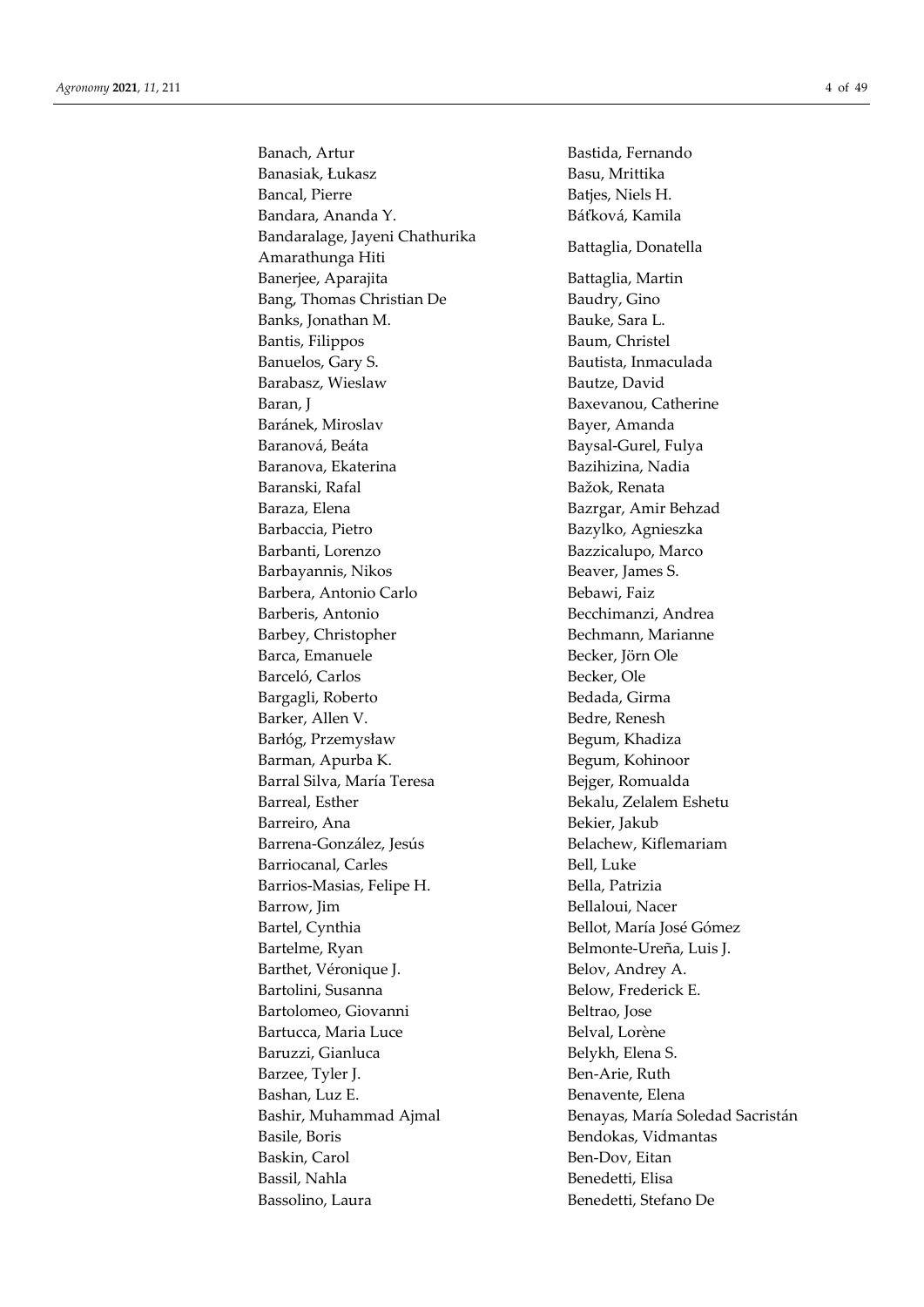Benevenuto, Juliana Bi, Guihong Beng Kah, Song Bi, Siwen Bengtsson, Jan Bian, Zhonghua Beni, Claudio Bianco, Riccardo Benincasa, Paolo Biczak, Robert Bennett, ALAN B. Biel, Carmen Benrey, Betty Biel, Wioletta Bent, Andrew Bielsa, Beatriz Berge, Therese Bielská, Lucie Berger, Beatrice Bielski, Stanisław Berghuijs, Herman N.C. Bienkowski, Jerzy Bergonzoli, Simone Biesiada, Anita Berhow, Mark A. Bignami, Cristina Berisso, Kebede Bilalis, Dimitrios Beritognolo, Isacco Bilandžija, Darija Berk, Peter Bilaşco, Ştefan Berna, Àngel Billman, Eric Bernal, Pilar Bilska-Kos, Anna Bernaola, Lina **Biniari**, Katerina Bernardo, Pascual **Birkás**, Márta Bernstein, Nirit Bishop, Chris Berry, Peter Bisht, Vikram Bertazzoli, Aldo Biswas, Dilip Bertea, Cinzia **Bitz**, Lidija Berti, Marisol Bizimungu, Benoît Bertsouklis, Konstantinos Blair, Graeme Bertuzzi, Patrick Blanco, Antonio Beruto, Margherita Blanco, Víctor Bervillé, André Blank, Lior Bęś, Agnieszka Blanke, Michael Besnard, Guillaume Blanvillain, Robert Bessette, Doug Blasco, Jose Betances-Salcedo, Eddy Blasco, José Betti, Camilla Błażejczyk-Majka, Lucyna Beule, Lukas Blecharczyk, Andrzej Beylich, Achim Blein, Thomas Bezerra, Rui Manuel Furtado Blok, Chris Bezuglova, Olga Stepanovna Blonska, Ewa Bhandari, Krishna Bloom Bateman, Jesse Bhaskar, Vinay Bobev, Svetoslav Bhati, Kaushal Kumar Bobulska, Lenka Bhatta, Madhav Bocharova, Valeria Bhatta, Usha **Bochnak**, Justyna Bhattacharjee, Ranjana Bocianowski, Jan Bhattarai, Gehendra Bock, Clive Bhattarai, Keshav Boczkowska, Maja Bhattarai, Krishna Bode, Robert F. Bhattarai, Surendra **Boerman**, Nicholas A. Bhogal, Anne Bogardi, Janos Bhosekar, Vijay Bogdányi, Franciska Tóthné Bhusal, Narayan Bogucka, Bożena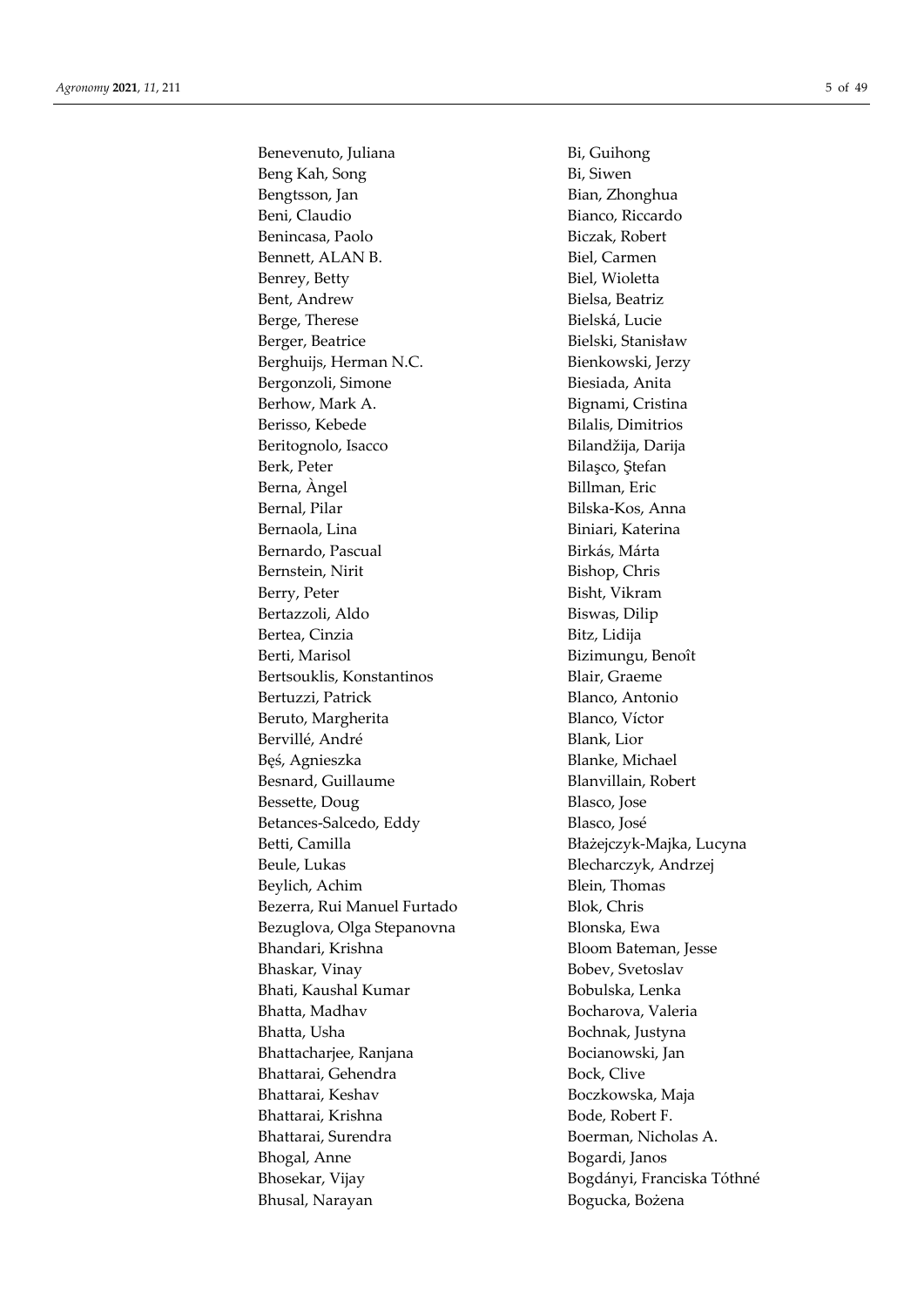Bogunovic, Igor Bourgerie, Sylvain Bogužas, Vaclovas **Bourion**, Virginie Bohman, Björn Bourland, Fred Böhme, Michael H. Bournaris, Thomas Bohn, Martin Boutsalis, Peter Boisson, Sylvain Bowden, Laura Boissot, Nathalie Bowman, Daryl Boixadera, Jaume Boy, Erick Bojinov, Bojin Boyd, Nathan S. Bokore, Firdissa Boyd, Robert S. Bolarić, Snježana Boyd, Ryan Boldura, Oana-Maria Boye, Kristin Bolibok-Brągoszewska, Hanna Boyer, François-Didier Bolognesi, Salvatore Falanga Bozhko, Yulia Yu. Bomfim, Barbara **Bracho Mujica**, Gennady Bona, Stefano Bradáčová, Klára Bonachela, Santiago Brader, Günter Bonanomi, Giuliano Bradshaw, Terence L. Bonasia, Anna **Bragazza**, Luca Boncompagni, Eric Braglia, Luca Bonds, Jane Brankov, Milan Bonfil, David Brasier, Kyle G. Bonnett, Graham D Brauer, Dave Bonnländer, Bernd Braun, Burga Booker, Edward Bravo, Sandra Bopp, Judith Brazauskas, Gintaras Borawska-Jarmulowicz, Barbara Bregaglio, Simone Borbala, Biro Brehm, Joana Bork, Edward W. Brennan, Adrian C. Boros-Lajszner, Edyta Brestic, Marian Borowiak, Klaudia-Anna Bretzel, Francesca Borowy, Andrzej Brewer, Catherine E. Borrelli, Grazia Maria **Breygina**, Maria A Borsai, Orsolya Briana, Wyatt Borsodi, Andrea K. Brígido, Clarisse Bortolini, Lucia Brigitta Tóth, Börve, Jorunn Brilli, Lorenzo Boscaiu, Monica Brim-DeForest, Whitney Boscia, Donato **Brito, Cátia** Botez, Elisabeta Brkić, Andrija Both, Arend-Jan Brkljača, Mia Botha, Frederik Brockman, Henry Botondi, Rinaldo Brodie, Graham Böttger, Christian Brodowska, Marzena S. Böttinger, Stefan Brodrick, Rose Botton, Alessandro Broll, Gabriele Botu, Mihai Brönnimann, Stefan Bouhaouel, Imen Broster, John C.

Bouma, Johan Brown, Allen Bound, Sally A Brown, Nino Bourgault, Maryse Brown, Sally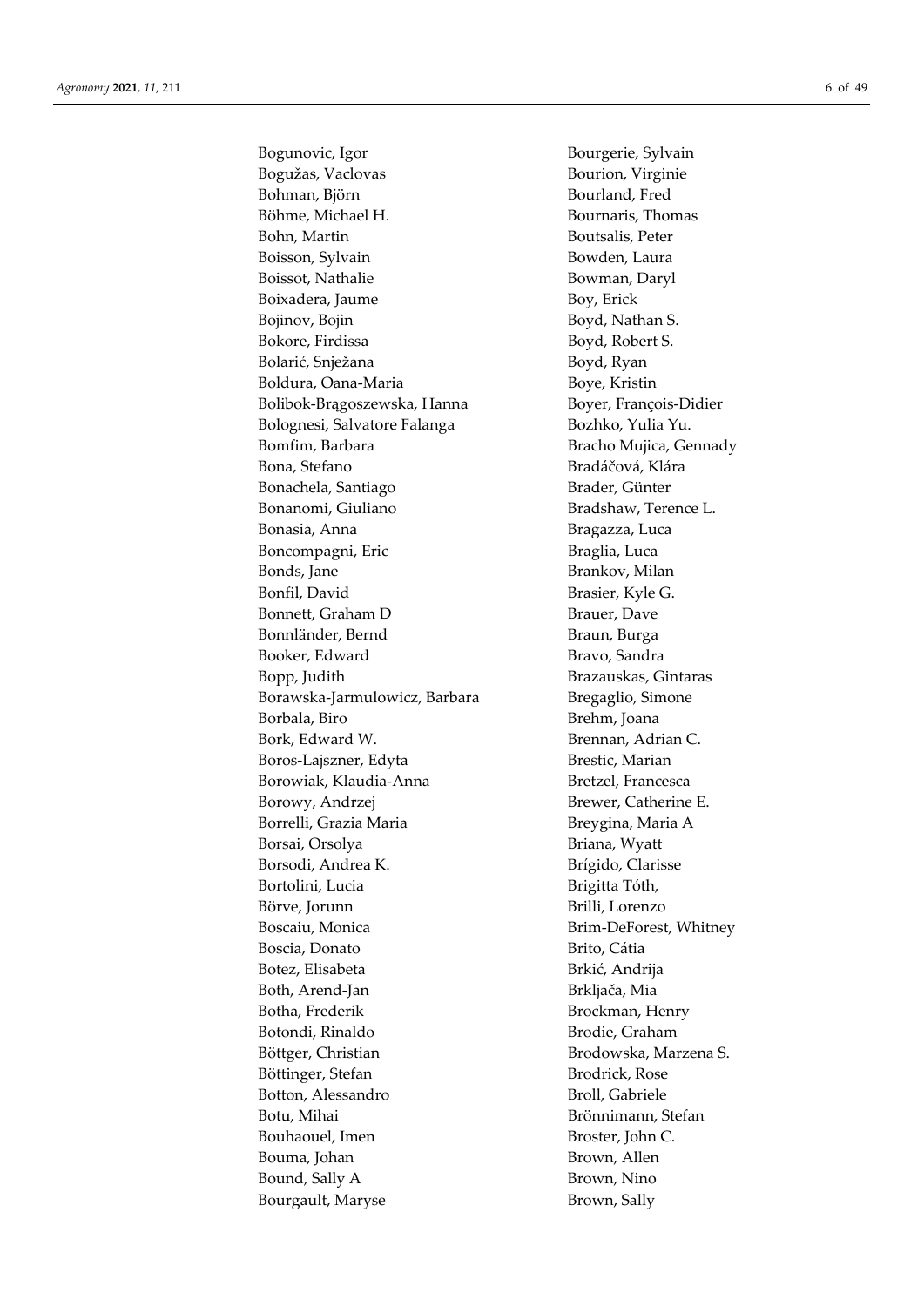Brozović, Bojana Calatayud, Paul-andré Brtnický, Martin Calcante, Aldo Bruckner, Phil Caldwell, Claude Brumos, Javier Calevo, Jacopo Brunetti, Cecilia Calinescu, Ioan Brunharo, Caio Calles-Torrez, Veronica Brunkard, Jacob O. Calone, Roberta Bruno, Giovanni L. Calonnec, Agnès Brusslan, Judy Calvelo-Pereira, Roberto Brut, Aurore CALZARANO, Francesco Bryant, C. J. Camacho, Andres Espindola Brygadyrenko, Viktor V. Camacho-Ferre, Francisco Bryk, Maja Cámara-Zapata, José María Bubici, Giovanni Cammarata, Kirk Bubola, Marijan Cammerino, Anna Rita Bučević Popović, Viljemka Campa, Ana Buchanan, Amanda Campbell, Malachy T. Buchner, Peter **Campbell**, Michael Buddenhagen, Chris E. Campbell, Shane Budhathoki, Nanda Kaji **Campi**, Cristina Bueno, Milagros Campo, Julian Buesa Pueyo, Ignacio Campos Tobajas, Javier Bui, Duc-Cuong Canali, Stefano Bujdoso, Geza Cancela, Javier Bulli, Peter Candido, Vincenzo Bunea, Andrea Canini, Fabiana Burchi, Gianluca Cannon, Steven Burducea, Marian **Cantamessa**, Simone Burgos, Nilda Cantin, Celia M. Burke, Joseph A. Cantonwine, Emily Burns, Erin Cantos, Manuel Bushakra, Jill M Cantrell, Charles Buss, Wolfram Capa-Morocho, Mirian Bustamante, Claudia Capela, Delphine Butler, Gillian Capello, Giorgio Butrón, Ana **Capocasa**, Franco Butts-Wilmsmeyer, Carolyn J. Cappai, Francesco Buzón Durán, Laura **Cappelli**, Alessio Byg, Anja Caproni, Leonardo Bygaart, A. J. Vanden Carabin, Giovanni Byrareddy, Vivekananda Caracciolo, Giuseppina Byrd, Seth A. Caradonia, Federica Byrne, Patrick Carbone, Katya Byrne, Stephen L. Carboni, Andrea Caban, Magda Carciochi, Walter D. Cabrera, Adoracion Cardebat, Jean-Marie Cacini, Sonia Cárdenas Pérez, Stefany Cafaro La Menza, Nicolas Cardinale, Massimiliano Cai, Xitian Cardoso, Paulo Cai, Yaping Carey, Rachel

Calabrese, Salvatore Carillo, Petronia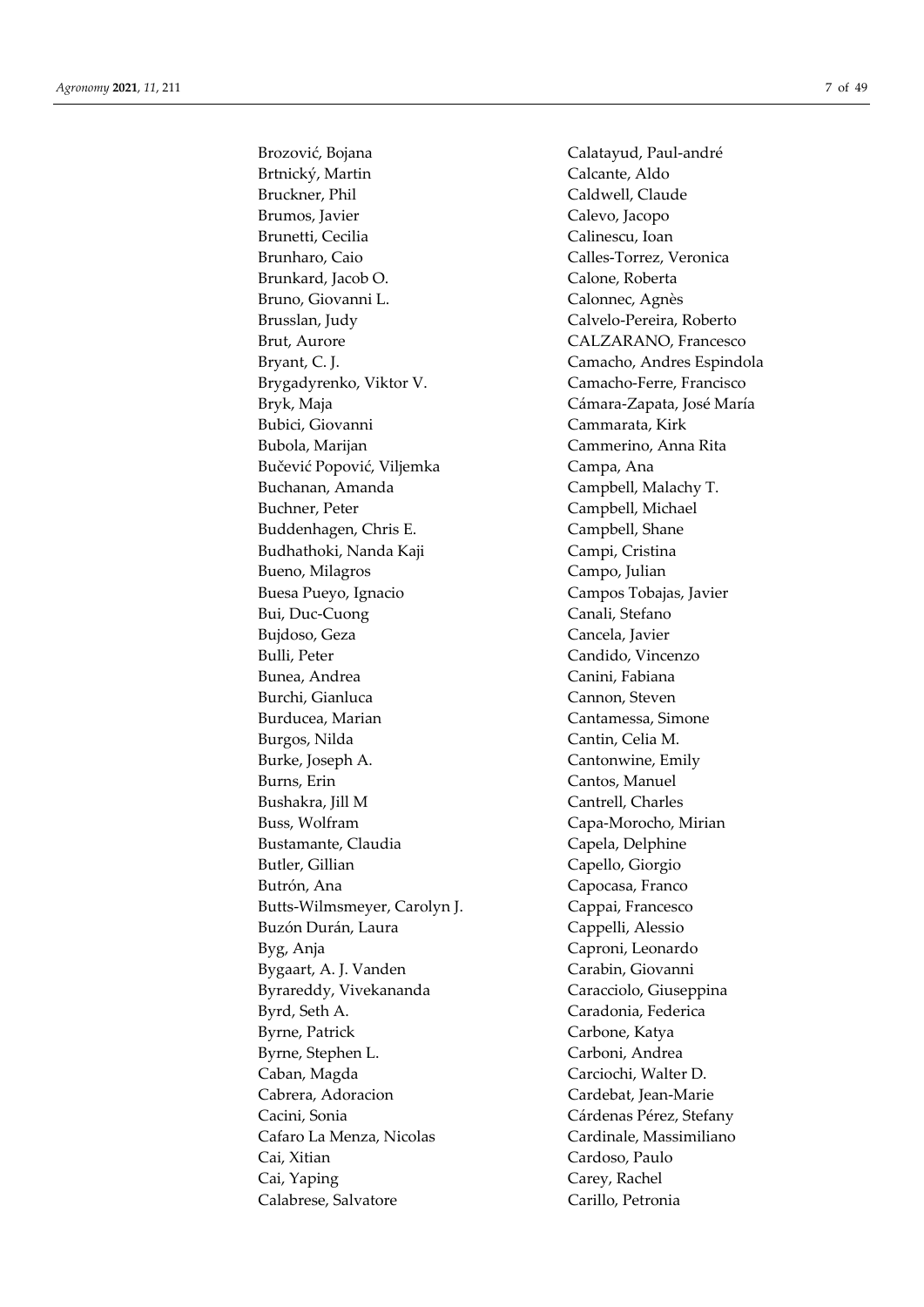Carletti, Paolo Chadwick, Dave Carman, John G. Chaintreuil, Clémence Carol, Pierre Chalise, Devraj Carović-Stanko, Klaudija Chalk, Phillip Michael Carpentier, Sebastien Chalker-Scott, Linda Carranca, Corina Chambers, Alan Carrari, Elisa Chandrasekaran, Murugesan Carrasco, Jaime Chanet, Jean-Pierre Carrasco, Pedro Chang, Hao-Xun Carrasquero-Durán, Armando Chang, Yu-Sen Carrijo, Daniela **Changey**, Frederique Carrillo, Celia Chanzy, Andre Cartmill, Andrew D. Chao, Yun-Yang Cartmill, Donita L. Chapman, David F. Caruso, Gianluca Chappell, Thomas M. Caruso, Giovanni Chardon, Fabien Carvajal, Micaela Charvat, Karel Carvajal, Teresa M. Charzyński, Przemysław Carvalho, Fabio Chase, Christine Casals, Joan Chastain, Daryl Casanova, Laura Chastain, John Casonato, Seona Chater, John M. Castellano, Sergio Chatterjee, Poulami Castellini, Mirko Chattha, Tariq Castiglione, Stefano Chaturvedi, Tanmay Castillo, Miguel Chatzidimopoulos, Michael Castro Aviles, Alejandro Chatzistathis, Theocharis Castro, Patricia Chaudhari, Sushila CASTRONUOVO, Donato Cheimona, Nikolina Castroverde, Christian Danve M. Chekanov, Konstantin Catania, Pietro Chen, Chang-Chang Cavalaris, Chris Chen, Chao Cavallo, Eugenio Chen, Chaoqi Cavani, Luciano Chen, Charles Cazzato, Eugenio Chen, Guihua Ceccanti, Costanza Chen, Hui Cecchini, Massimo Chen, Jianjun Čeh, Barbara Chen, Wen Celaya, Rafael **Chen**, Yinglong Ćelepirović, Nevenka Chen, Zhong-Hua Celestina, Corinne Cheng, Qunkang Celotti, Emilio Cheng, Xu Cepuder, Peter Chiaiese, Pasquale Čepulienė, Rita Chialva, Matteo Cermak, Pavel Chiancone, Benedetta Černe, Marko Chiang, Yu-Chung Černý, Martin Chica, Rosa María Cerruto, Emanuele Chilosi, Gabriele Česonienė, Laima Chiluwal, Anuj Chabbi, Abad Chim, Bee Khim Chachalis, Demosthenis Chimona, Chrysanthi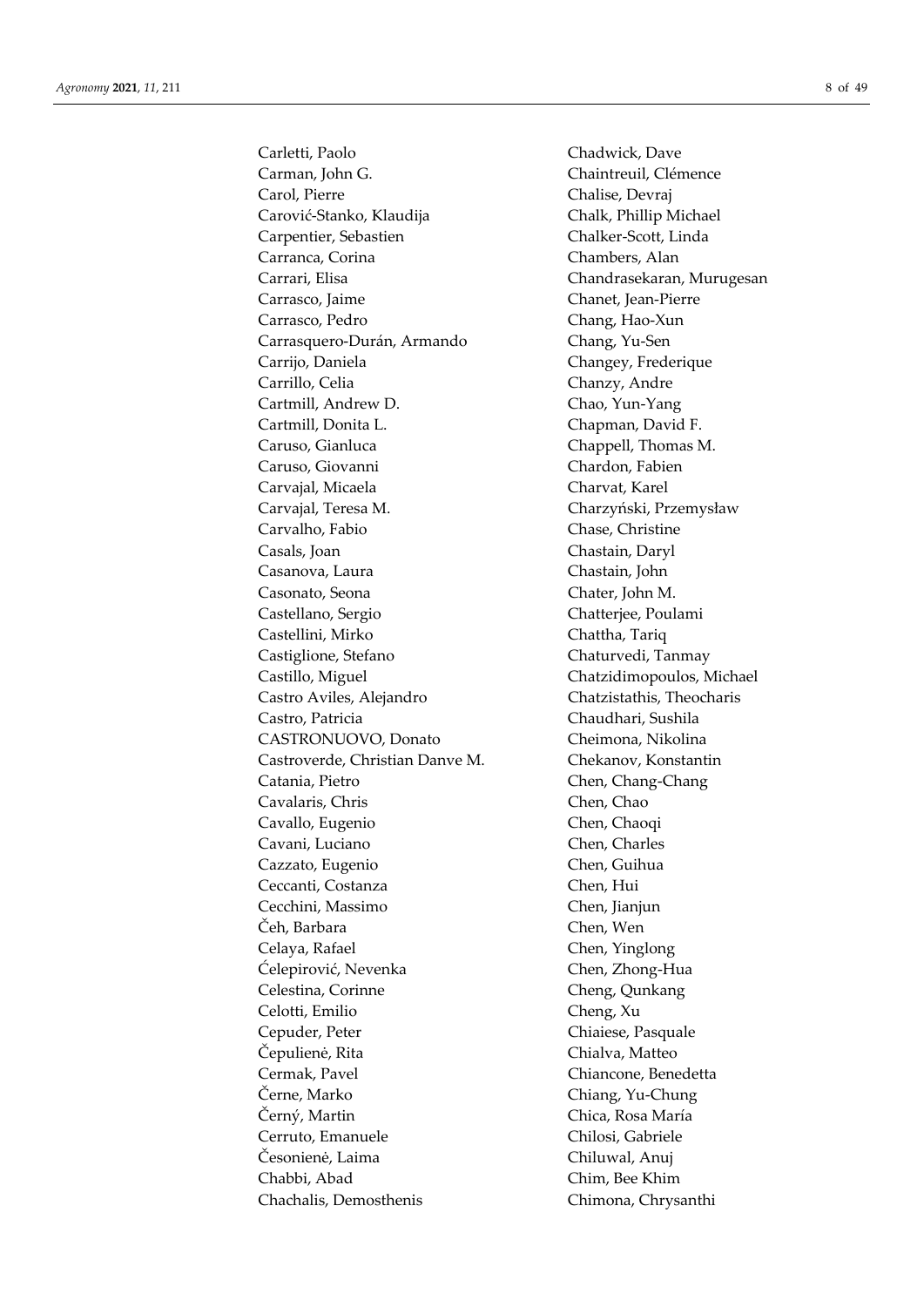Chin, Joong Hyoun Cocucci, Maurizio Chiu, Yu-Chun Codină, Georgiana Gabriela Chiumenti, Alessandro Cogato, Alessia Chiurazzi, Maurizio Cohan, Jean-Pierre Chiwa, Masaaki Cohen, Ron Chlebicka, Aleksandra Cohen, Yuval Chmelikova, L. Coker, Christine E. Harris Cho, Sung-Ho Colasanti, Nathalie Cho, Yong-Gu Coleman, Bob Choi, Hyo Gil Coletta, Antonio Choi, Ik-young Collins, Courtney G. Choi, Sun Collins, Guy Chosa, Tadashi Collins, Harold Chou, Jung Hua Colonna, Emma Chowdhury, Imtiaz Faruk Colonna, Nicola Chowdhury, Kamal Colson, Gregory Chris, Cockel Colton, Jonathan S. Christensen, Lars Porskjær Conaty, Warren Christoffers, Michael Conceição, Nuno S. Christopher, Jack Concepcion, Jeanaflor Crystal Christopher, Mandy Congestri, Roberta Chu, Chenggen Conrad, Christopher Chung, Yong Suk Considine, John Ciacciulli, Angelo Conti, Lucio Ciarmiello, Loredana F. Conyers, Mark Kenneth Ciavatta, Claudio Cook, Daniel Cicco, Nunzia Cook, Douglas R. Cicek, Harun Cook, Gericke Cieschi, Maria Cooper, Elizabeth A Cihacek, Larry Cooper, Jennifer A. Cilas, Christian Čop, Jure Cillo, Fabrizio Cope, Kevin R Cioć, Monika Copes, Josh T. Ciria, Carlos S. Copetta, Andrea Cirillo, Valerio Corazzin, Mirco Claire, Serra-Wittling Cordova, S. Carolina Clapa, Doina Cordovilla, María del Pilar Clark, Gary Cornara, Daniele Clark, Natalie M Cornelissen, Gerard Clark, Sean Correia, Carlos M. Clarke, Christopher Correia, Pedro Claudia, Salanță Liana Correia, Sofia Clavijo-McCormick, Andrea Corti, Martina Clay, D. E. Cortignani, Raffaele Clemente, Rafael Cosentino, Salvatore Luciano Cliquet, Jean-Bernard Cossu, Marco Clotault, Jérémy Costa, Fiammetta Cobb, Adam Costa, Joana Cober, Elroy Costa, Manuel Cobine, Paul A. Costa, Stefania

Ciaccia, Corrado Constantinescu-Aruxandei, Diana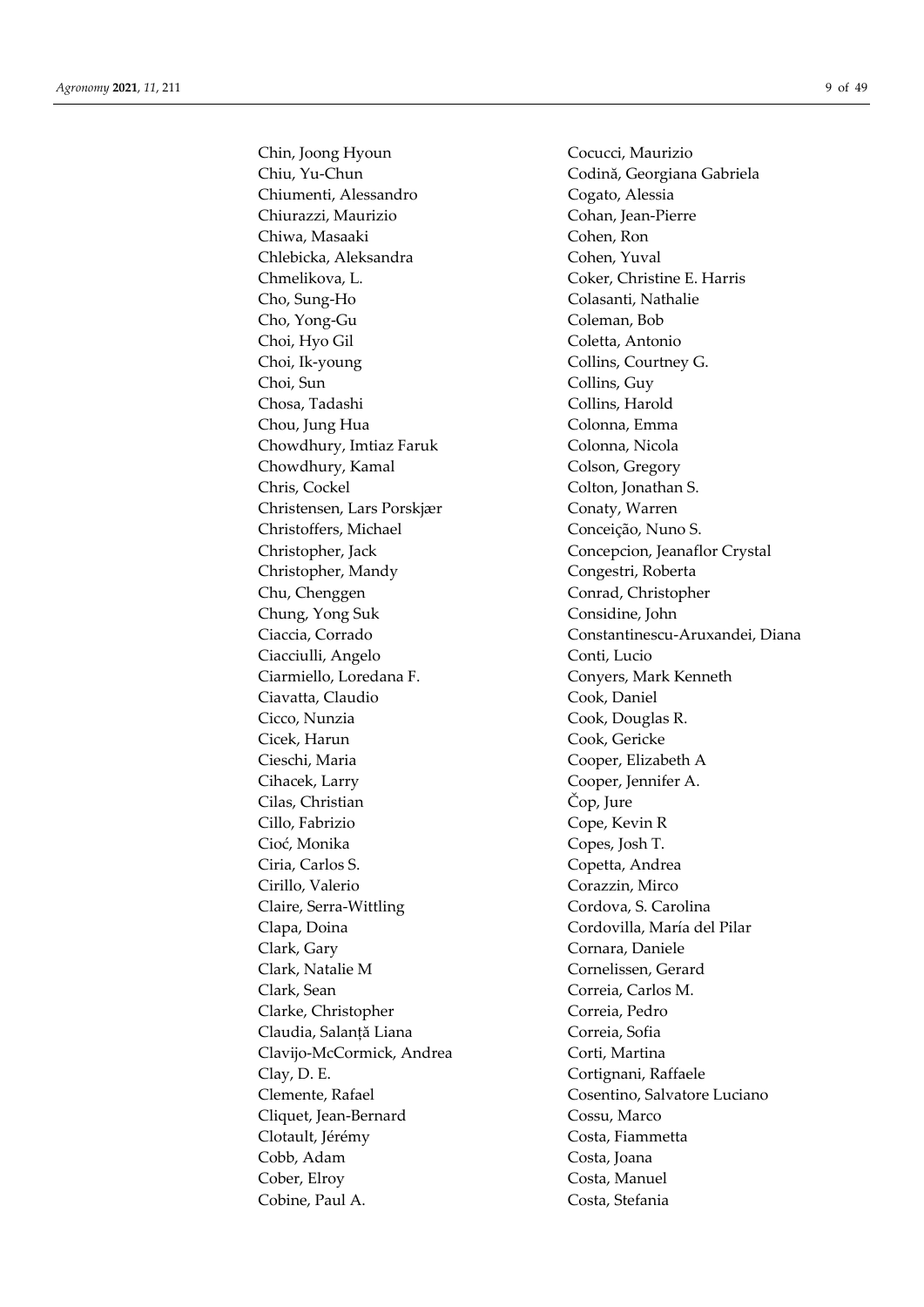Costanzo, Ambrogio D'Antona, Nicola Cotea, Valeriu V. D'Auria, Maurizio Cotrozzi, Lorenzo D'Emilio, Alessandro Coucheney, Elsa D'Ottavio, Paride Coulman, Bruce D'Urso, Gilda Cox, Linda J. Da Pelo, Stefania Coyne, Mark S. Dabert, Miroslawa Cozzolino, Eugenio Dąbrowska, Dominika Cranston, Lydia Dabrowski, Piotr Craver, Joshua Dąbrowski, Piotr Creamer, Rebecca Dadshani, Said Crecchio, Carmine Dag, Arnon Creissen, Henry Dahal, Subash Criado, Marco Dahal, Vaskar Cristiano, Giuseppe Dahlberg, Jeffery A. Cristiano, Simona Dal Ferro, Nicola Cristofori, Valerio Dalias, Panagiotis Critchley, William Dalla Costa, Lorenza Crivellaro, Alan Dalla Marta, Anna Crook, Matthew B Damalas, Christos A. Crow, Whitney Damanauskas, Vidas Cséplő, Ágnes **Damgaard**, Christian Cubry, Philippe Danso Marfo, Theodore Cucak, Mladen Danuso, Francesco Cuesta, Candela Daras, Gerasimos Cuevas, Julián Darenskaya, M. A. Cui, Jing Darnell, Rebecca L Cui, Zhouqi Darouich, Hanaa Cullen, Darron A. Darras, Anastasios Cullis, Christopher Darwish, Essam Culotta, Valeria **Das Choudhury**, Sruti Culumber, C. M. Das, Saurav Cunha, Ana Das, Srabani Cunha, Jorge Datta Mudi, Sanku Cunniffe, Nik Datta, Rahul Cupiał, Michał Datta, Sumon Curt, Maria Dolores David, Aaron S. Curtin, Shaun David, Uriarte Ćwieląg-Piasecka, Irmina Davies, Bill Cybulak, Marta Davis, Aaron P. Czarnecki, Joby Davis, Morgan P. Czembor, Elżbieta Davis, Richard F. Czerwińska, Agnieszka Davis, Seth Jon Czerwińska, Ewa **Davydenko, Kateryna** Czop, Marcin Dawson, Ian Czymmek, Karl Daymond, Andrew D'amato, Roberto De Bauw, Pieterjan

Couto, Cristina Da Cunha Leme Filho, Jose Franco Curci, Maddalena Daugrois, Jean-Heinrich Cutulle, Matthew Davidson, Melanie Millicent D'Agostino, Nunzio De Andrade Moral, Rafael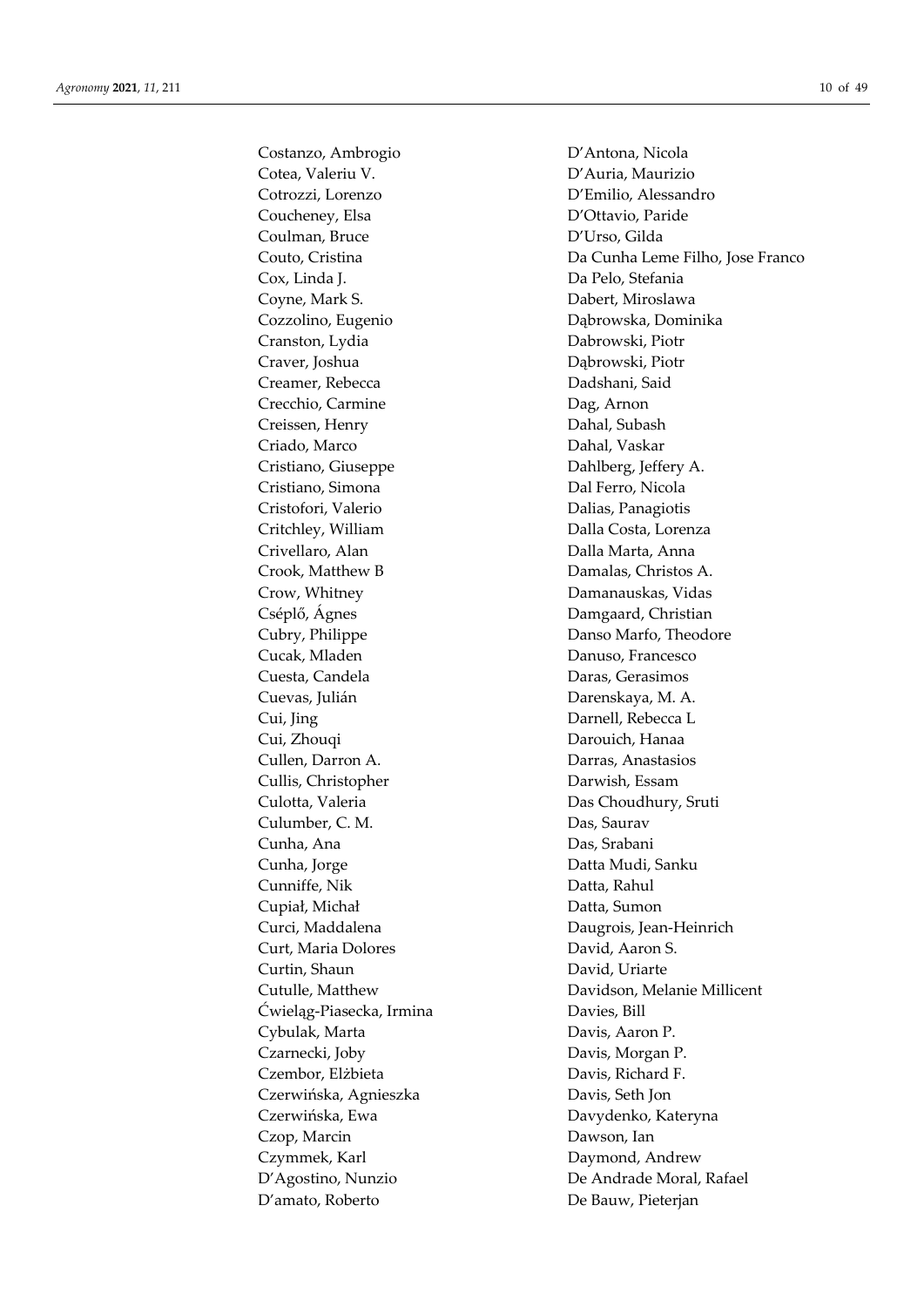De Bellis, Luigi Devecchi, Marco De Bruijn, Irene De-Ville, Simon De Corato, Ugo Devkota, Pratima De Diego, Nuria Dewdney, Megan M. De Fátima Oliveira, Maria **Dhakal, Kenny** De Freitas Fraga, Hugo Pacheco Dhakal, Kundan De La Cruz Jiménez, Juan Dhaliwal, Amandeep De La Rosa, José María **Dhankher**, Om Parkash De Lorenzi, Francesca Dhariwal, Raman De Luca, Daniele **Dhliwayo**, Thanda De Lucia, Barbara **Dhungana**, Sanjeev Kumar De Lurdes Inácio, Maria Di Bene, Claudia De Mastro, Giuseppe Di Martino, Catello De Moura, Joaquim Di Mauro, Maria De Oliveira, Ivo Vaz Di Mola, Ida De Palma, Laura **Di Nunzio**, Mattia De Paola, Domenico Di Vita, Giuseppe De Paz, José Miguel Dianez Martinez, Fernando De Tullio, Mario C. Dias, António Bento De Visser, Pieter H B Diaz, Gisela De Vrieze, Mout Díaz-Caro, Carlos De Zwart, Feije **Diaz-Hernandez**, Jose Luis Dearnaley, John D. W. Diaz-Pines, Eugenio Debouk, Haifa **Díaz-Raviña**, Montserrat Dębska, Bożena Die, Jose Decostere, Bjorge Diederichsen, Axel Degola, Francesca Dietzen, Christiana Degu, Asfaw DiGennaro, Peter Deineko, Elena Victorovna Digrado, Anthony DeJong, Theodore Dilfuza, Egamberdieve Dekeyser, Donald DIMA, Stefan-Ovidiu Del Águila Obra, Ana Rosa **Ding, Guang-Wei** Del Bianco, Marta **Ding**, Jiachen Del Buono, Daniele Ding, Lei Deleu, Lomme Dingkuhn, Michael Delgado Santander, Ricardo Dinis, Lia Tânia J Dell'Acqua, Matteo Dixit, Naveen Delle Vedove, Gemini Djaman, Koffi Delorit, Justin D. Djanibekov, Utkur Delpierre, Nicolas DJEMIEL, Christophe Del-Rio Celestino, Mercedes Długosz-Grochowska, Olga Demasi, Sonia Dobbratz, Michelle Dencső, Márton Docimo, Teresa Deng, Hua Dodd, Ian Denisow, Bozena Dodig, Dejan Dennis Otieno, Ochuodho Dodson Peterson, Jean Catherine Derby, Nathan Dokoohaki, Hamze Deshmukh, Rupesh Dole, John Desnitsky, Vasily Dolgikh, Elena A. Dessureault-Rompré, Jacynthe Domblides, Elena A. Détang-Dessendre, Cécile Donati, Irene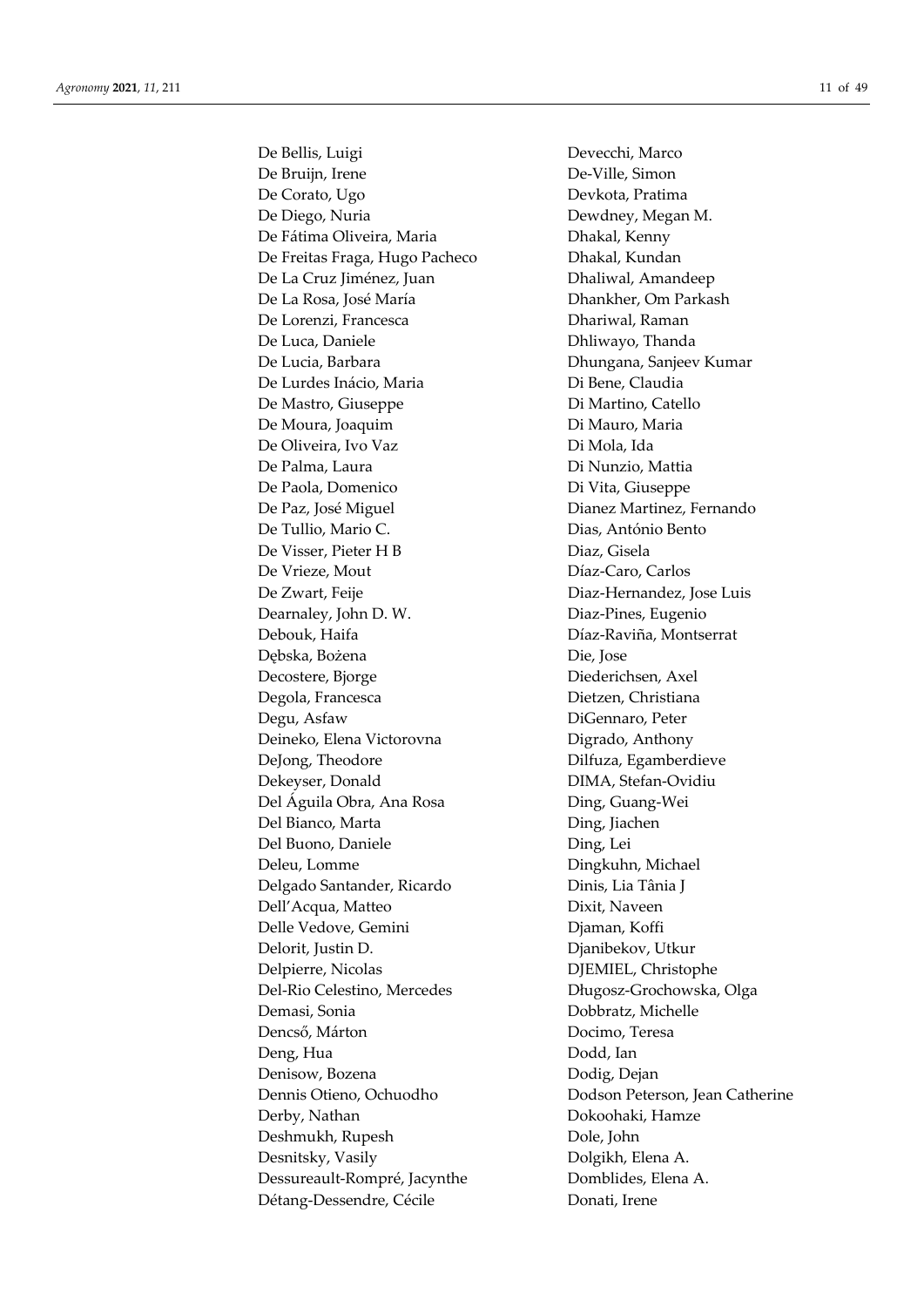Dong, Chongmei Eberl, Franziska Dong, Hongxu Ebrahimi, Aziz Dong, Taifeng **Ebrahimi**, Ehsan Dong, Younsuk Eckelkamp, Elizabeth Donis-Gonzalez, Irwin R. Eckerstorfer, Michael Dorbić, Boris Edvan, Ricardo Dordas, Christos A Edwards, Stella Dorea, Caetano **Eeraerts**, Maxime Dorna, Hanna Efthimiadou, Aspasia Doro, Luca Egamberdieva, Dilfuza Dos Santos Lima, Marcos Egene, Caleb Elijah Dos Santos, Maria Clara Vieira **Egger**, Rachel L. Douro-Kpindou, Ouorou Kobi Eich-Greatorex, Susanne Douzals, Jean Paul Eisenback, Jonathan D. Dragicevic, Vesna **Eivazi**, Frieda Dragovich, Deirdre Ekanayake, Piyumi N. Drapal, Margit **Ekelund, Flemming** Draye, Xavier **El Bilali**, Hamid Drost, Daniel Elameen, Abdelhameed Duanis-Assaf, Danielle Elansary, Hosam O. Duarte, Amilcar Elbersen, Wolter Dubois, Thomas Elbl, Jakub Duddigan, Sarah Eleftherohorinos, Ilias Dudzińska, Małgorzata Elings, Anne Dugo, Giacomo Eliopoulos, Panagiotis A. Duijn, Bert Van Ellsworth, Patrick Zollinger Duiker, Sjoerd Willem Elmer, Wade Dulaurent, Anne-Maïmiti Elsayed, Mansour Dumalasová, Veronika Emmanuel, Badewa Dumbrava, Anca Endresen, Dag Dumicic, Gvozden Engelhorn, Julia Dumschott, Kathryn Engler, Nils Dunić, Jasenka Antunović Enman, Josefine Dupuis, Romain Eo, Soo Hyung Duran Ros, Miquel **Ercoli**, Laura Durante, Miriana Erdocia, Xabier Đurđević, Boris Eric, Awere Đurđević, Dinko Erice, Gorka Ďurišová, Ľuba Erickson, John Duszczyk, Jakub Erland, Lauren Duvnjak, Tomislav Ernst, Dávid Dwiyanti, Maria Stefanie Erro, Javier Dyer, Jamie Ersilia, Alexa Dyer, William Edward Ersoz, Elhan S. Dzięgielewska, Magdalena Escriu, Fernando Dzikuć, Maria Escuer-Gatius, Jordi Dziurka, Michał Esmaeel, Qassim Eady, Matthew Esnaola-Gonzalez, Iker Eamens, Andrew L. Espen, Luca Easson, Greg **Espenberg**, Mikk Easterly, Amada Espino, Luis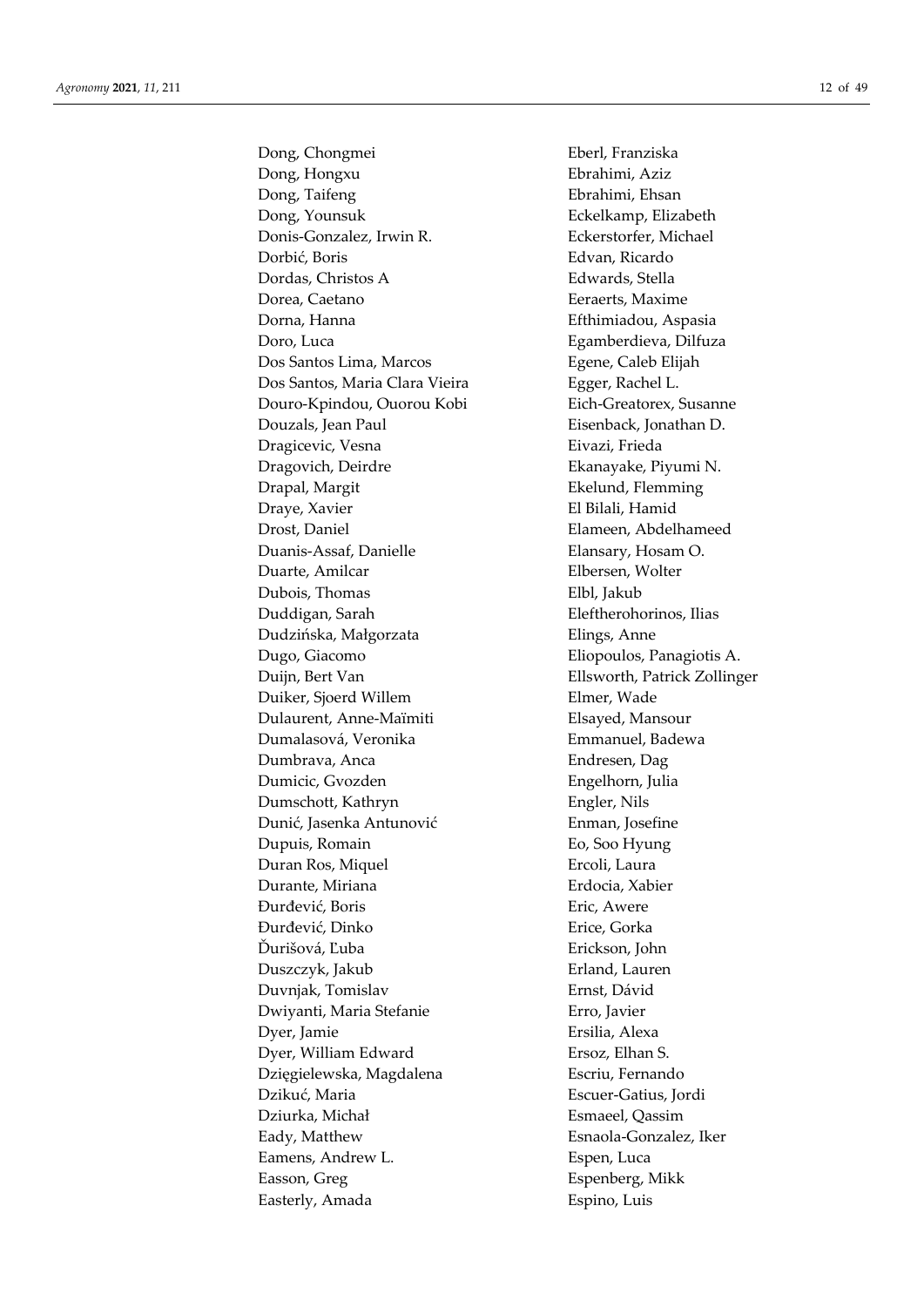Espinoza, Gonzalo **Fernandes**, Maria Jacinta Esteves, Ivania **Fernández Barbero, Gerardo** Estrany, Joan **Fernández Ochoa, Álvaro** Esumi, Tomoya **Fernandez**, Eduardo Eszter, Sugár Fernandez, Eloy Etemadi, Fatemeh Fernández, Manuel Evans, Franklin D. Ferrara, Giuseppe Evanylo, Gregory Ferras, Carlos Eymar, Enrique **Ferrater**, Jedeliza Ezra, David Ferreira, Gonzalo Facchinetti, Davide Ferreira, Jorge Faccilongo, Nicola Ferrero, Francesco Fadda, Angela **Ferrigo**, Davide Fagnano, Massimo Ferroni, Lorenzo Failla, Osvaldo Feudis, Mauro De Falanga Bolognesi, Salvatore Fidelibus, Matthew W. Falco, Virgílio Fields, Paul Faligowska, Agnieszka Figas, Anna Faling, Marijn Faling, Marijn Figueroa-Bustos, Victoria Falistocco, Egizia Fila, Gianni Fanelli, Rosa Maria **Filazzola, Alessandro** Fanfarillo, E. **Filcheva**, Ekaterina Fang, Yufeng 'Francis' Filipović, Vilim Fanourakis, Dimitrios Filippi, Patrick Faralli, Michele Filippone, Edgardo Faraslis, Ioannis Filler, Günther Fareleira, Paula Finch, Jonathan TD Faria, Jorge M.S. **Finckh**, Maria R. Farkas, Ágnes Finocchiaro, Franca Fascella, Giancarlo Fiorani, Fabio Fasoula, Vasilia Fischer, Klaus Favati, Fabio Fischer-Schrader, Katrin Favre-Réguillon, Alain Flamini, Guido Fazekašová, Danica Fleischer, Shelby Febo, Pierluigi Febo, Pierluigi Flinn, Barry Fedak, George Felix, J.D. Fedele, Giorgia **Fodor**, Nándor Feder, Frédéric Foereid, Bente Fedotova, Gilyan V. Foix, Sergi Feduraev, Pavel **Fonseca**, Ana Feigl, Viktória **Fonseca**, Felícia Feledyn-Szewczyk, Beata Fonteno, William C Feller, Carmen Forján Castro, Rubén Ferfuia, Claudio **Fortagalaceae** Forján, Rubén Ferguson, John Forni, Cinzia Ferguson, Louise Forster, Britta Ferlito, Filippo Forster, Ian Fernandes, Ângela Fortuna, Ann-Marie

Etienne, Herve<sup>´</sup> Fernández-Ahumada, Luis Manuel Eulenstein, Frank Fernandez-Marcos, Maria Luisa Faridatul, Mst Ilme Finetti-Sialer, Mariella Matilde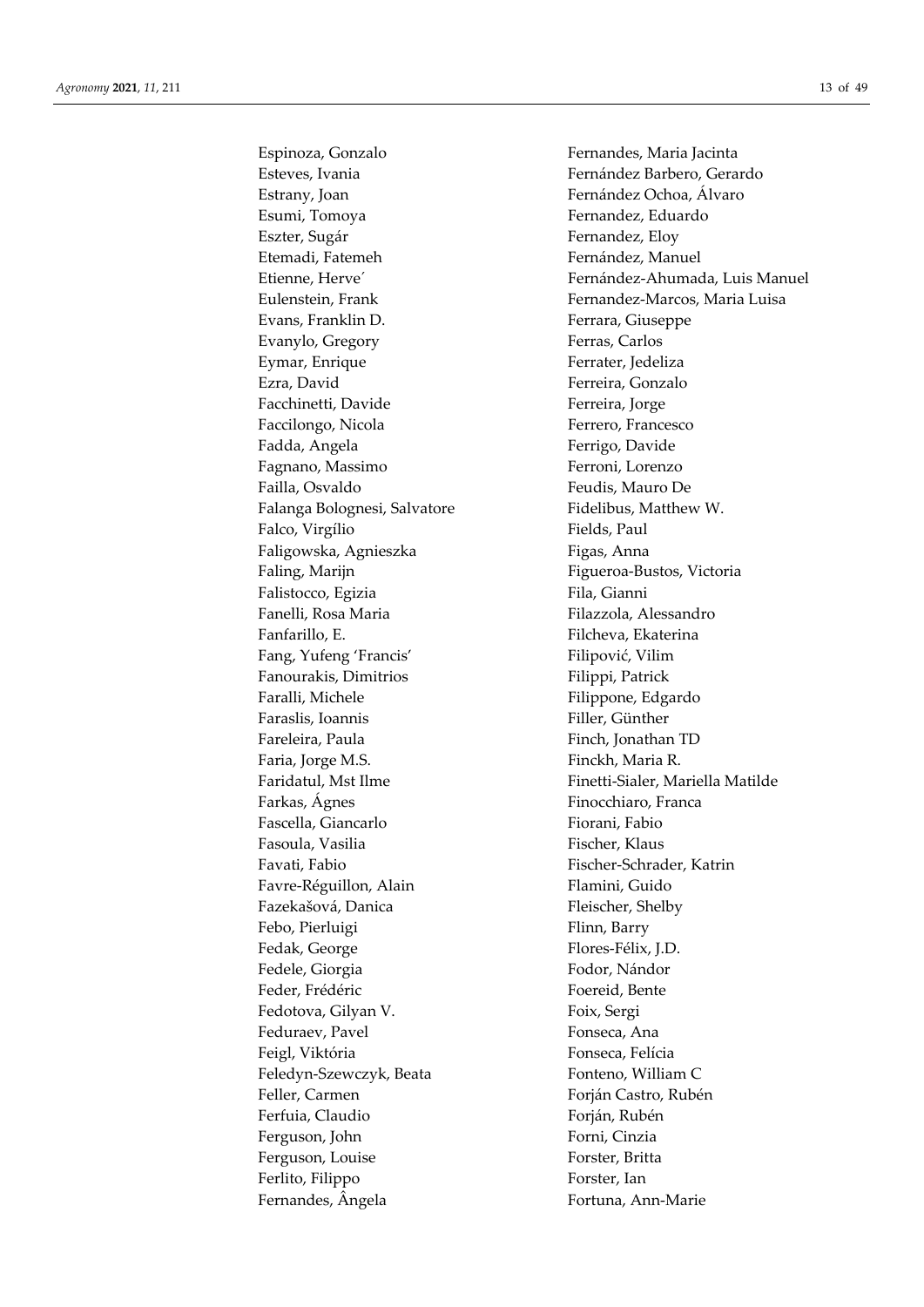Fosu-Nyarko, John Fulcher, Amy Foteinis, Spyros Fulcher, Michael Fouial, Abdelouahid Fullana-Pericàs, Mateu Fournier, Antoine Furlan, Lorenzo Frabboni, Laura **Furtak, Karolina** Frąc, Magdalena Furzer, Oliver Fracasso, Alessandra Futa, Barbara Fracchiolla, Mariano Gabriel, Jose Luis Fragkostefanakis, Sotirios Gadanakis, Yiorgos Franca, Antonello Gadedjisso-Tossou, Agossou Francesca, Silvana Gadhave, Kiran R. Francese, Gianluca Gage, Joseph L. Franchetti, Benjamin Gage, Karla Franchi, Elisabetta Gaggia, Francesca Francia, Enrico Gagiu, Valeria Francioni, Matteo Gagnon, Bernard Francis, Charles Gai, Jingyao Francisco, Albornoz Gaile, Zinta Francisco, Marta Gaino, Walter Franco, Albina Cristina Ribeiro Gaj, Renata Franco-García, Laura Gajc-Wolska, Janina Franke, Knut Gajda, Anna M. Franklin, Dorcas H. Gal, Frédérick Franzen, Dave Galagedara, Lakshman Franzoni, Giulia Galambosi, Bertalan Frazão, Joana Galani, Joseph Hubert Yamdeu Frei, Ursula K. Galbraith, John Freidenreich, Ariel Gale, Nigel V. Frels, Katherine Galea, Victor Frenda, Alfonso Salvatore Galek, Renata Frenguelli, Giuseppe Galezewski, Lech Frew, Adam Galić, Vlatko Freyer, Bernhard Galindo, Fernando Shintate Fridman, Eyal Gallacher, David Friedel, Jürgen K. Gallandt, Eric R. Friedel, Matthias Gallardo, Marisa Friedrich, Theodor Gallego, Juan Carlos Alías Friedt, Wolfgang Gallego, Pedro Pablo Frieler, Katja Gallenti, Gianluigi Fruk, Goran Galletti, Stefania Fryda, Lydia Galvez-Valdivieso, Gregorio Fu, Peng Gamage, Duminda Vidana Fu, Xinyu Gamrasni, Dan Fu, Yong-Bi Gantner, Ranko Fuchs, Clemens Gao, Gary Fuentes, Valeriano Méndez **Gao, Ruimin** Fuji, Shin-Ichi Gao, Xiulin Fujimaki, Haruyuki Gao, Yujing Fujimoto, Ryo Gao, Zongmei Fukuda, Machiko Gapare, Washington

Foster, Erika Fukudome, Akihito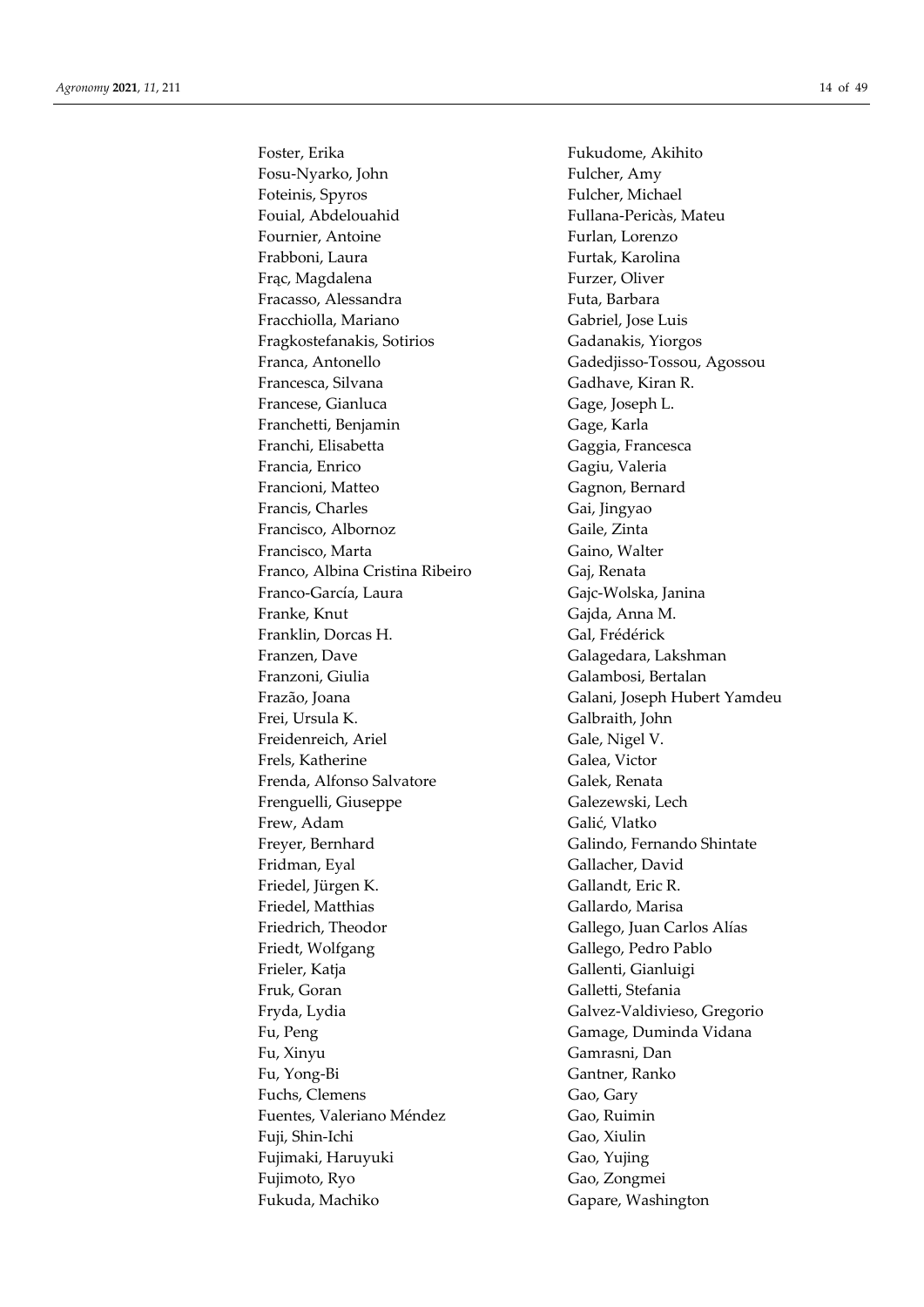García, Roberto Giannoutsou, Eleni Garcia-Calderon, Margarita Giardina, Christian García-León, David Giarola, Valentino García-Martínez, Santiago Giese, Gill García-Navarro, Francisco Jesús Gietler, Marta García-Tejero, Iván Francisco Gil, Alfonso J. García-Tomillo, Aitor Gill, Bikram S. Gardikis, Konstantinos Gill, Gurjeet Gardiner, Laura-Jayne Gillner, Danuta M. Gardner, Candice A.C. Gil-Ortiz, Ricardo Garipova, Svetlana Ginakes, Peyton Garnett, Trevor Gionchetta, Giulia Garrido, Dolores Giordano, Maria Garrido-Carretero, María S. Giorgetti, Lucia Garrote, Gil Giovanni, Argenti Garroutte, Erica L. Giovannini, Daniela GASTAL, François Giraldo, Patricia Gastoł, Maciej Giroux, Mike Gatabazi, Auges Gislum, René Gauch, Hugh Gitsopoulos, Thomas Gaudio, Luciano Gitz, Dennis C. Gavinelli, Federico **Giuberti**, Gianluca Gawęda, Dorota Giuliani, Marcella Michela Gay, Frederic Giuliano, Simon Gazza, Laura Głąb, Tomasz Geange, Sonya Gladilin, Evgeny Gebre, Girma Gladman, Nicholas Gebremedhin, Maheteme Gleadow, Ros Geetika, Geetika Geetika Glina, Bartlomiej Geijer, Cecilia Głowacka, Aleksandra Gelissen, E.J. Gocke, Martina I. Gemtos, Theofanis Godena, Sara Gent, Martin Godfrey, Jessie Gentili, Rodolfo Godoy, Jayfred George, Adamides Goel, Shailendra Gerbi, Vincenzo Goggin, Danica E. Gerbrandt, Eric Martin Gogo, Elisha Otieno Gerde, José A. Gołaszewski, Janusz Gesch, Russ Goldmann, Kezia Gettys, Lyn A Goldstein, Rina Gewin, Werner Golebiowska, Gabriela Geyer, Martin Golfarelli, Matteo Ghani Zadeh, Hossein Golob, Aleksandra Ghilain, Nicolas Goloran, Johnvie Ghiselli, Lisetta Golou Gizèle, ZANH Gholoubi Khonacha, Azadeh Golubkina, Nadezhda A. Ghosh, Ajit Gomes Da Silva, Manuela Ghosh, Prarthana Gómez, Juan Jesús Roldán Giannakoula, Anastasia Gómez-Guillamón, María L. Gianniantonio, Petruzzelli Gómez-López, María Dolores Giannoulis, Kyriakos Gömöryová, Erika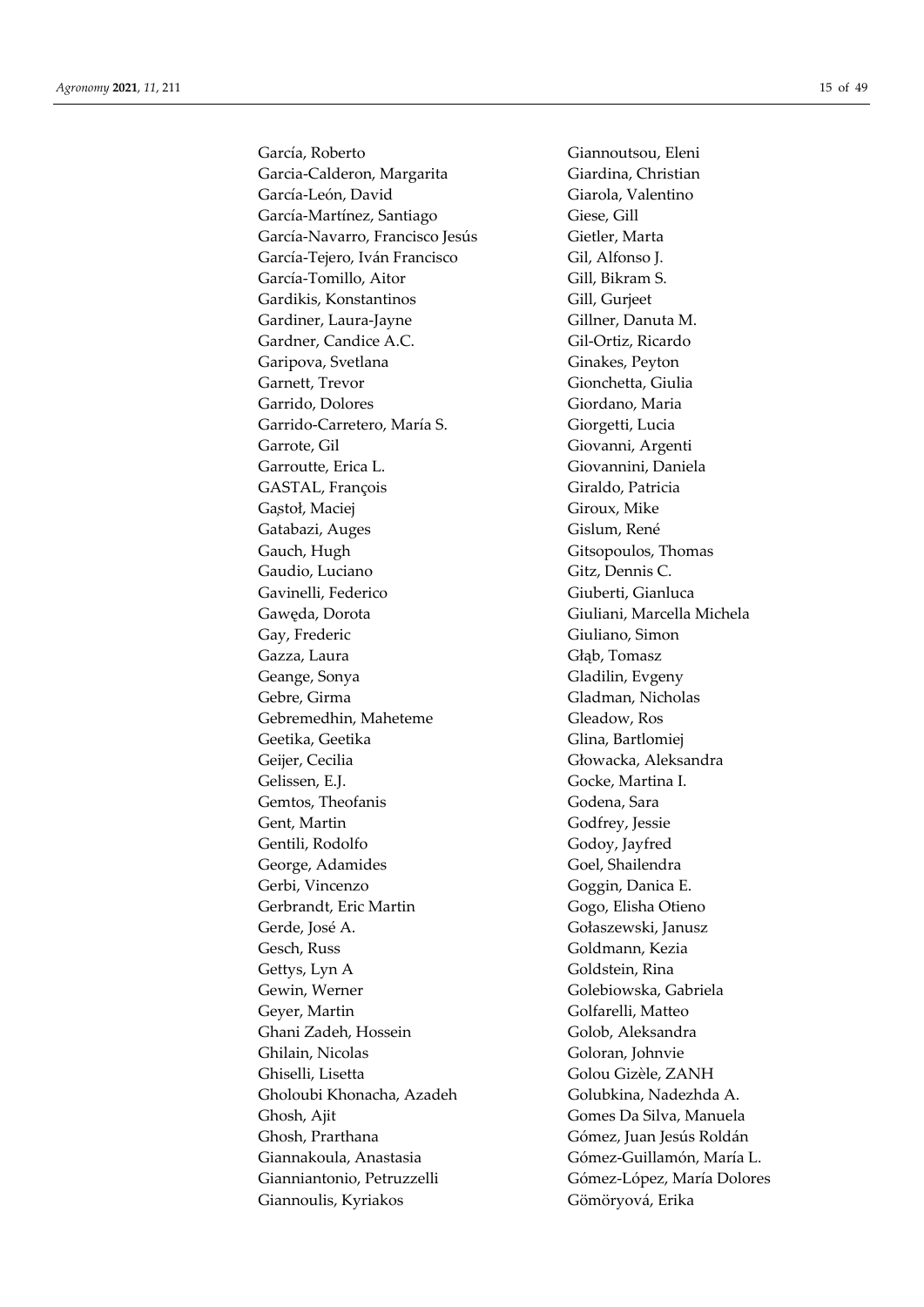Gonçalves, Jose Manuel Gregory, Andy Goncharov, Anton Grella, Marco González Centeno, Reyes Grešáková, Ľubomíra González García, Vicente Gresta, Francesco González, Ezequiel Grey, Timothy L. Gonzalez, Silvia Busoms Grichar, W. James Gonzalez-Andujar, Jose L. Griffin, Eric A. Gonzalez-de-Santos, Pablo Griffis, John González-Fernández, Estefanía Griga, Miroslav González-Hernández, Ana I. Grisso, Robert González-Moro, María Begoña Grobelak, Anna González-Reynoso, Orfil Gródek-Szostak, Zofia Gonzalo Pascual, Maria José Grondin, Alexandre Goodey, Nina Grootes, Peter Goodman, Cynthia L. Grosch, Patrick Gorafi, Yasir Serag Alnor Mohammed Gross, Avner Goreta, Smiljana Grossnickle, Steven C. Gorim, Linda Gruna, Robin Gornas, Pawel Grunert, Oliver Gorny, Adrienne Gruss, Iwona Anna Gorovtsov, Andrey V. Gruszecka, Agnieszka Gorpenchenko, Tatiana Y. Gruszka, Damian Gorres, Josef H. Grzebisz, Witold Gorzelany, Józef Grzegorczyk, Izabela Gospodarek, Janina Grzesiak, Stanisław Goto, Eiji Grzesik, Mieczyslaw Gouesnard, Brigitte Gu, Hong Goufo, Piebiep Gu, Huan Goyal, Etika Guan, Wendy Gozdowski, Dariusz Guarino, Carmine Grabau, Larry J. Gubiani, Rino Grace, Cornelia Gucci, Riccardo Graczyk, Małgorzata Guevara, Ramón Graddy-Lovelace, Garrett Gugała, Marek Gradinaru, Andrei Cristian Gugliuzza, Giovanni Graefe, Sophie GUIBERT, Hervé Grafton, Miles Guignard, Gaëtan Graham, Jim Guijarro-Real, Carla Graham, Neil Guillotin, Bruno Graham, Thomas Gullì, Mariolina Grahmann, Kathrin Guner, Nihat Gramss, Gerhard Gunn, Stephankpoti Grassi, Silvia Guo, Gia-Luen Gray, John Guo, Mingxin Grazioso, Stanislao Guo, Wenxuan Greef, Jörg Michael Guo, Xulin Greenberg, Anthony Guo, Zhanjun Greene, Duane Guppy, Christopher Greenfeld, Asael Gupta, Dorin Greenslade, Penelope Gupta, Neeraj Greer, Dennis Gupta, R.K.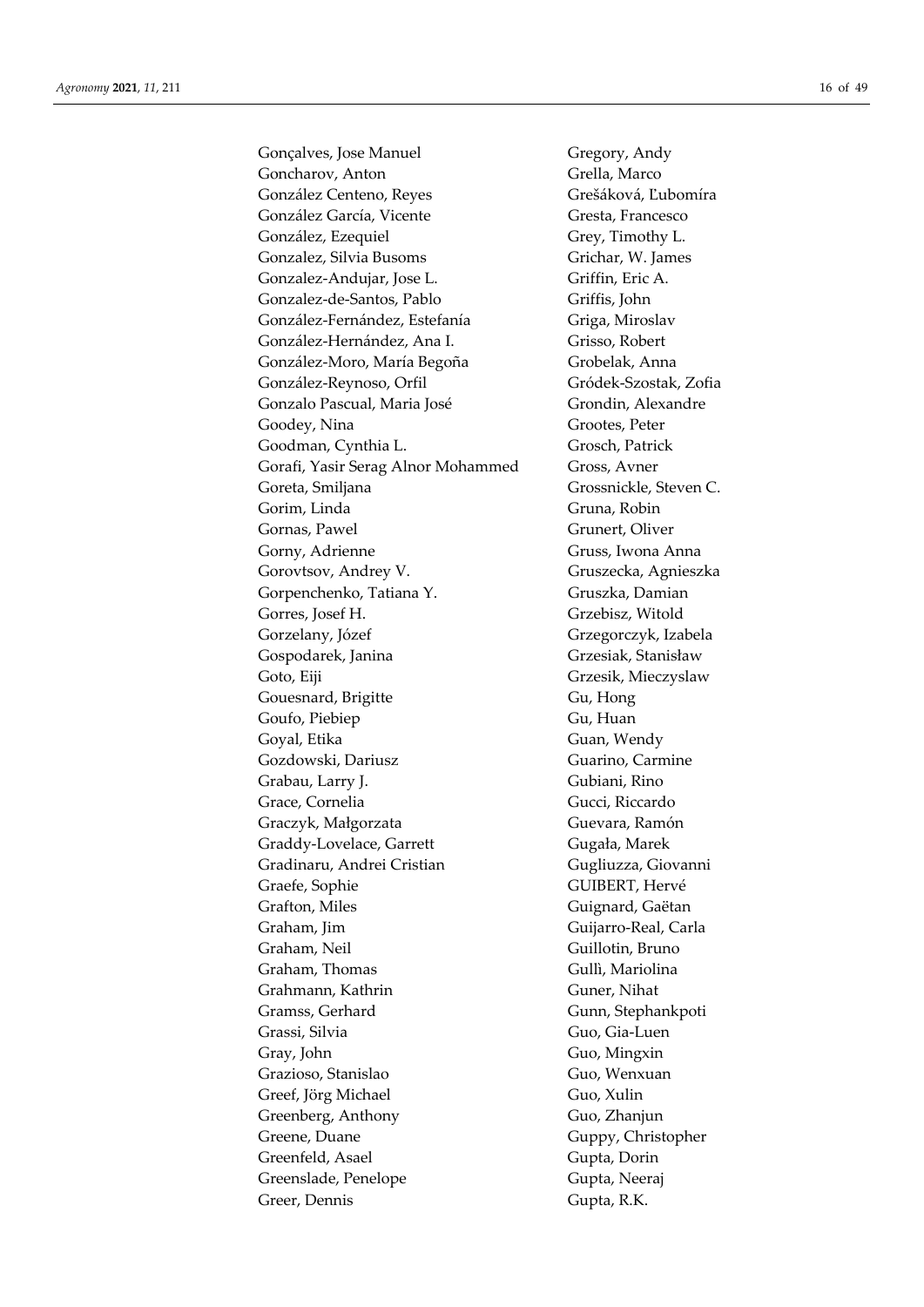Gupta, Sneha **Hancock**, Charles Nathan Gupta, Vadakattu V.S.R. Hankerson, Brett Guretzky, John Hannapel, David J. Gururani, Mayank Anand Hanson, Linda Gurusinghe, Saliya **Hanus-Fajerska**, Ewa Gustavsson, Anne-Maj Haramoto, Erin Gutekunst, Kirstin Harasim, Elżbieta Guth, Marta **Harchaoui**, Souhil Gutiérrez-Barranquero, Jose Antonio Harding, Michael Gutiérrez-Gamboa, Gastón Haren, Joost Van Gutiérrez-Gordillo, Saray Harhar, Hicham Guzmán, Carlos **Harkess**, Richard Guzmán, José Miguel **Harman**, Gary Guzzon, Filippo Harre, Nicholas T Gwathmey, Owen Harrigan, Timothy Gyöngyvér, Mara **Harris**, David Ha, Chien Van **Harris**, Linda Haase, Diane **Hartbauer**, Manfred Habib Ur Rahman, Muhammad Hartinger, Thomas Habibu, Mugerwa **Hartman**, Glen L. Hackenberg, Dieter Hartung, Jens Hackenberger, Davorka K Haruna, Samuel Hackett, Richie **Haruyama**, Shigeko Hacock, James **Hasan**, Ahmed Häder, Donat P. **Hasanuzzaman**, Mirza Hadrava, Jiri **Hashem**, Abul Haefele, Stephan M. Hashemi, Masoud Haigh, Anthony Hass, Amir Hailegnaw, Niguss Solomon Hassan, Mohammad K. Haines, Heather Hatzilazarou, Stefanos Hájková, Lenka Hauck, Andrew L. Hájos, Mária Takácsné **Haughey, Eamon** Hakl, Josef Hauke-Kowalska, Maria Halbert, Susan E. Hauser, Bernard Hale, Lauren Hautsalo, Juho Haliniarz, Małgorzata **Haver**, Darren L. Hallett, Paul Hawes, Cathy Hallmann, Ewelina **Hawes**, Martha Hallmann, Johannes Haworth, Matthew Halog, Anthony Hawrylak-Nowak, Barbara Halwani, Mosab **Hayes**, Douglas G. Hamada, Kosuke **Hazak, Ora** Hamedi, Amirmasoud Hazubska-Przybył, Teresa Hamido, Said A. He, Bao-Jie Hamill, Sharon D. He, Yaqian Hammerschmiedt, Tereza He, Zhongqi Hampton, John Heath, Linda Han, Euniin Heaton, Emily Han, Eusun Hechelski, Marie Hanaka, Agnieszka Heckathorn, Scott A. Hanba, Yuko T. **Heckman**, Joseph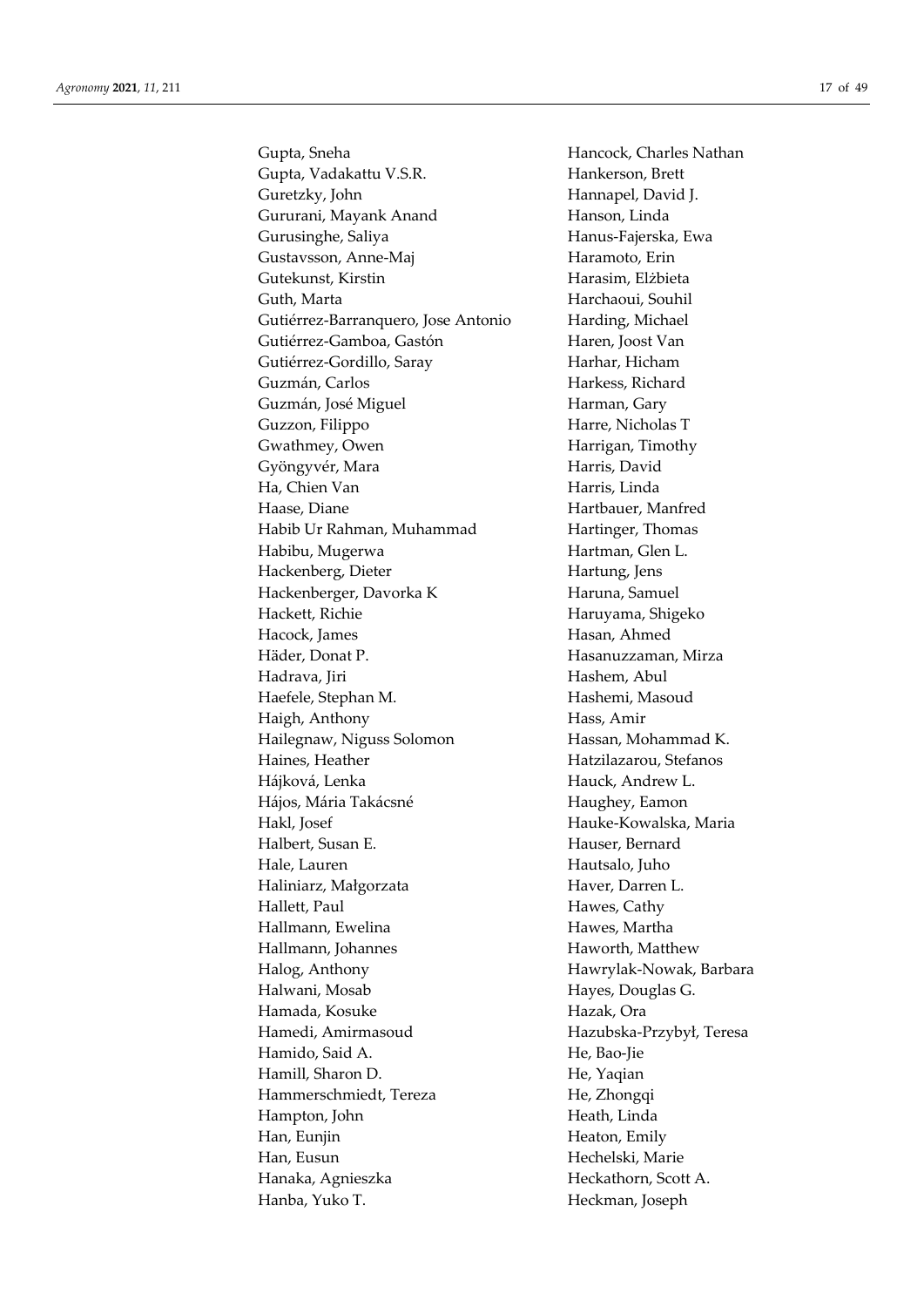Heckmann, Stefan Hirte, Juliane Hegedűsová, Alžbeta Hiwasa-Tanase, Kyoko Heidarian Dehkordi, Ramin Hjortshøj, Rasmus L. Heiermann, Monika Hlaváčová, Zuzana Heilman, Philip Hlisnikovský, Lukáš Heimpel, George Hnilicka, Frantisek Heineck, Garett Hnilickova, Helena Heinsoo, Katrin Ho, Hon Heintz-Buschart, Anna Hoang, Nam V. Heinze, Stefanie Hoang, Thi My Linh Heitholt, Jim Hoffman, Ava M. Hejduk, Stanislav Hoffmann, Mark Helden, Maarten Hoffmann, Mathias Henderson, Sam Hofmann, Rainer Hendrickson, John R Hogg, Brian Heng, Lee Kheng **Höglind**, Mats Hennessy, Deirdre Holalu, Srinidhi V Henning, John Holb, Imre Henriques, Rossana **Holec**, Josef Henry, Brien **Holland**, Jonathan Hensel, Götz Holloway, Jacinta Herbst, Andreas **Holmström, Kristina** Heremans, Stien Holst, Niels Herman, Tiara **Holub**, Petr Hernandez, Teresa Holubec, Vojtech Hernandez-Ramirez, Guillermo Hołyńska-Iwan, Iga Herrera, Jose Carlos **Honermeier**, Bernd Herrera, Miguel Angel **Hong**, Cheng-Yih Herrmann, Matthias Hong, Sukyoung Hervé, Maxime Hoover, Amber Herzog, Otthein Horan, Brendan HESLER, LOUIS S. Horel, Ágota Hess, Michael **Horikawa**, Yoshiki Hessle, Anna **Hornero Luque, Alberto** Heuermann, Marc **Hornero**, Alberto Heuschele, D. Jo Horstrand, Pablo Heuvenlink, Gerard Horta, Carmo Hewedy, Omar Horvath, David Hewer, Micah J. **Horwitz**, Benjamin Hietala, Ari M. Hossain, Nazia Higgins, Suzanne Hosseini, Seyed Abdollah Higuera, Cristina Saro Houšková, Beata Hijaz, Faraj **Howard**, Reka Hill, Troy D. Howe, Julie Hilliou, Frederique Hoyer, John Steen Hills, Karen **Hozawa**, Mika Himeno, Hyouta Hric, Peter Hinckley, Thomas M. **Heristov**, Peter Ivanov Hindra, Hindra **Hindra** Hsiao, Jerry Hinojosa, Leonardo Hsiao, Vincent HIRATA, Toshiyuki Hsieh, Chi-Ming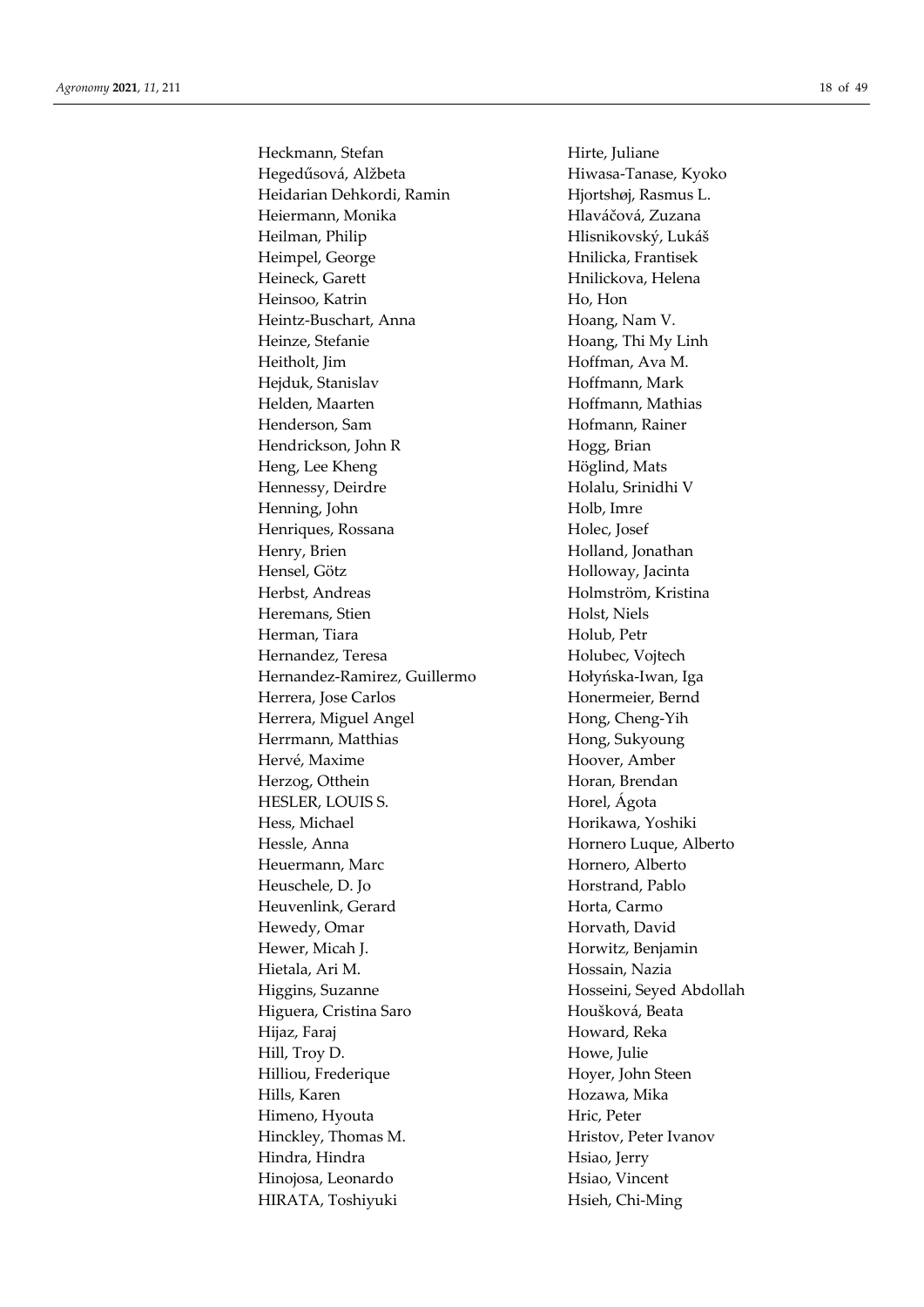Hu, Allen H. Ikoyi, Israel Hu, Jie Ilieva, Zhenya Hu, Yang **Illukpitiya**, Prabodh Hu, Zhenbin Im, Sangjun Huang, Haiyan **Imaz**, José A. Huang, Lei In Cho, Seong Huang, Shuanglong Inagaki, Noritoshi Huang, Wen-Chi Infantino, Alessandro Huang, Xingfeng **Ingelbrecht**, Ivan Huang, Yanbo **Ingold**, Mariko Hubicka, Urszula **Ingraffia**, Rosolino Hübner, Sariel Innangi, Michele Huché-Thélier, Lydie **Ioannis**, Giannakou Hudek, Lee Iocola, Ilenia Hudzieczek, Vojtech **Iordache**, Virgil Huff, David R. **Iorizzo**, Massimo Hughes, Jeff Iotti, Mirco Hulin, Michelle T. **Iovene**, Marina Hultberg, Malin Iqbal, Mudassir Humber, Michael L. **Irakli**, Maria Humplík, Jan F. Irimia, Liviu Mihai Hunter, Charles T. Irisarri, Patricia Hunter, David Irving, Louis Hunter, Donald A. Isaac, Wendy-Ann Hupp, Nicole Isaacs, Krista Hussain, Azhar **Iseki, Kohtaro** Hussain, Mubshar **Iseppi, Luca** Hussain, Naseer **Ishii**, Yasuyuki Hussein, Hussam Ishikawa, Shoko Hutchinson, Mark Ishizaki, Takuma Huth, Vytas Isidoro Ramirez, Daniel Huynh, Man **Isla**, Ramón Hwang, Okhwa Islam, Md Sariful Iakimenko, Olga Islam, Md. Jahirul Ianiri, Giuseppe **Islam**, Md. Tabibul Ibáñez, Javier Ito, Hisashi Ibañez, Mercedes Ivanova, Larissa Ibba, Maria Itria **Ivashchenko**, Kristina Ibell, Paula T. Ivezić, Vladimir Idrogo, Consuelo Rojas Ivić, Dario Ievinsh, Gederst Iwaasa, Alan Igartua, Ernesto Iwańska, Marzena Iglesias Carres, Lisard Iwasaki, Naoto Iglesias Fernández, Raquel Izquierdo, Jordi Iglesias, Carlos A. Izydorczyk, Grzegorz Iglesias, Lindsy J. Jewiarz, Marcin Iio, Jun Jablan, Jasna Ikeda, Tatsuya M. Jackson, Phillip A. Ikeogu, Ugochukwu Jacobs, J. L.

Iannelli, M. A. Islam, Mohammad Mazharul Iapichino, Giovanni **Islam, Mohammad Zahirul**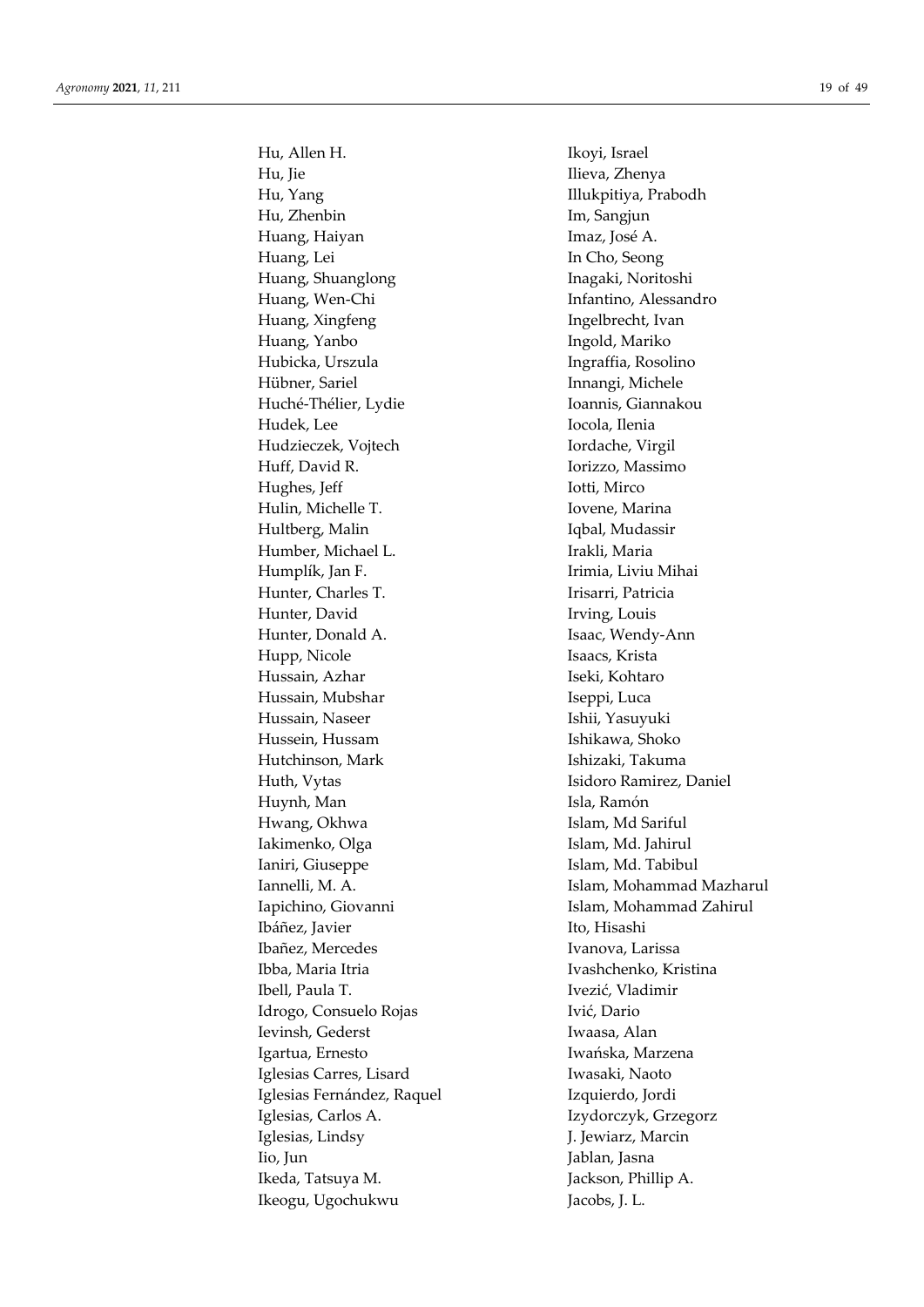, *11*, 211 20 of 49 Jacobsen, Stine Kramer Jedrzejczyk, Iwona Jacygrad, Ewelina Jeliazkova, Ekaterina Jafra, Sylwia Jellen, Rick Jagatić Korenika, Ana Marija Jensen, Just Jagisso, Yomas Jensen, Kurin Jensen, Kurin Jensen, Kurin Jensen, Kurin Jensen, Kurin Jasharan Basiri Jensen, Signe Maria Jashara Jami'a Jashara Jami'a Jashara Jami'a Jashari Jashari Jashari Jashar Jensen, Signe Maria Jasha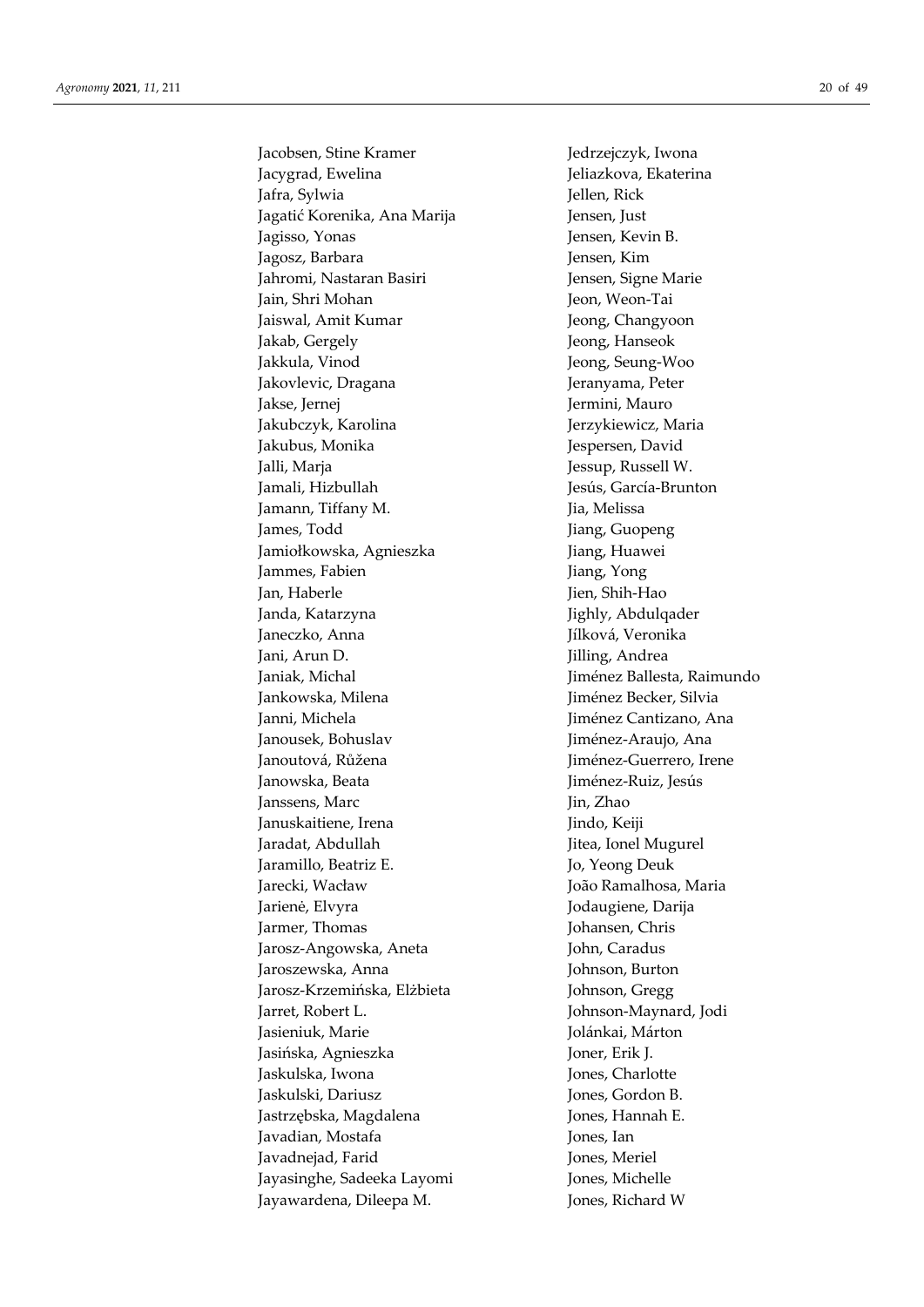Jordan-Meille, Lionel Kandel, Devi Ram Jørgensen, Hans Jørgen Lyngs Kandel, Tanka Prasad Jørgensen, Marit Kandel, Yuba R. Jorrín, Beatriz Kanetis, Loukas José Palma Lampreia Dos-Santos, Maria Kang, Jeon-Young Josef, Hůla Kang, Woo Hyun Joshi, Vijay Kang, Yun Josipović, Marko Kanianska, Radoslava Jovanovic, Zivko Kanissery, Ramdas G. Joyce, Daryl Kanižai Šarić, Gabriella Juárez-Maldonado, Antonio Kankarla, Vanaja Jucan, Denisa **Kapagianni**, Pantelitsa Jug, Danijel Kapela, Krzysztof Jug, Irena Kaplan, Gregoriy Juhasz, Angela Kaplan, Ian Julich, Dorit Kappel, Noemi Junge, Ranka Kapravelou, Garyfallia Junk, Juergen Kapsambelis, Dorothée Juračak, Josip Karapanos, Ioannis Juráček, Miroslav Karathanasis, Stavros Jurczyk, B. Karažija, Tomislav Jurišić, Mladen Karčauskienė, Danutė Jurkonienė, Sigita Kargas, Georgios Juzoń, Katarzyna **Karkanis**, Anestis Kaasik, Riina Karklelienė, Rasa Kabała, Cezary **Karlov**, Gennady Kabir, Md. Shaha Nur Kartashov, Alexander Kaburlasos, Vassilis G. Kaškonienė, Vilma Kačániová, Miroslava Kata, Ryszard Kacienė, Giedre Katagiri, Kiwamu Kacjan Maršič, Nina Katam, Ramesh Kadam, Suhas Kateris, Dimitrios Kafatos, Menas Katinakis, Panagiotis Kafkaletou, Mina Kato, Keita Kahane, Rémi Katsenios, Nikolaos Kaiser, Clive Kaushik, Abhishek Kaiser, Elias Kaushik, Prashant Kaiser, Michael Kaviani, Mina Kajiya-Kanegae, Hiromi Kavvadias, Victor Kakabouki, Ioanna P. Kawaguchi, Akira Kalaitzaki, Argiro Kawakami, Susumu Kalatzis, Nikos Kawaoka, Akiyoshi Kalemba, Ewa M. Kayad, Ahmed Kaliniewicz, Zdzisław Kayser, Manfred Kalinitchenko, Valery Kayser, Pat Kalisz, Andrzej Kazimierczak, Renata Kalisz, Stanisław Kazimierowicz, Joanna Kalivas, Apostolos Keereetaweep, Jantana Kalivas, Dionissios Kelley, Jason P. Kalle, Raivo Kelly, Brendan Kamoutsis, Athanasios Kelly, Gilor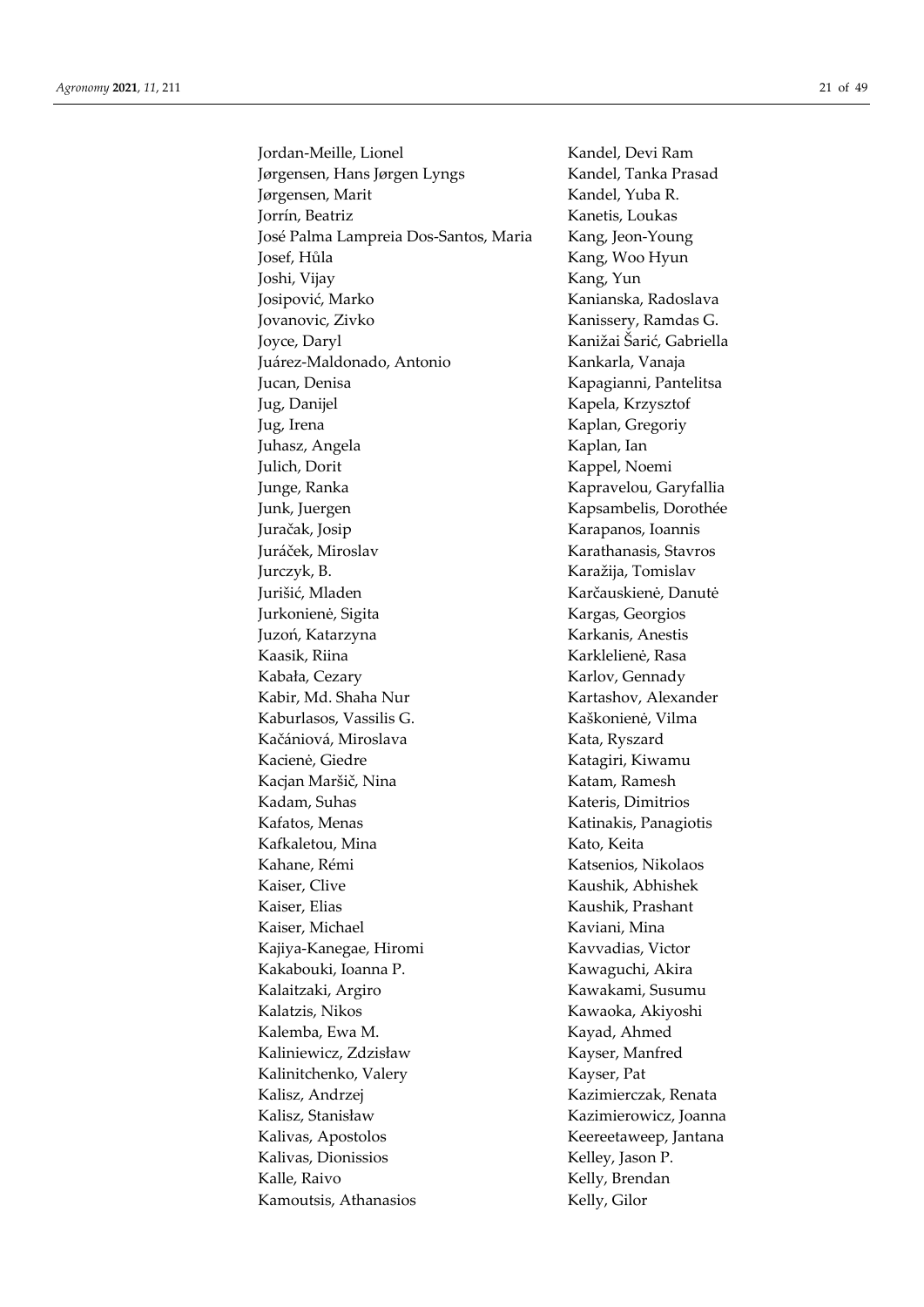Kelly, Simon Kim, Sung Kyeom Kemler, Martin **Kim**, Sung-Ryul Kempeneers, Pieter Kim, Yangmin X. Kennedy, Roy Kimball, Bruce A. Kenter, Christine Kimball, Jennifer Kerch, Garry **Kimber**, Stephen Keres, Indrek Kimberly, Lewers Kereša, Snježana Kimura, Hideto Kering, Maru K. Kimura, Seisuke Kern, Jürgen Kimuro, Shingo Kerner, Hannah King, Gary Kertesz, Michael Kingery, William L. Kerwin, Rachel E. Kiniry, James R. Keshavarz-Afshar, Reza Kipling, Richard Keutgen, Norbert Kirk, Raymond Khadempour, Lily Kiryluk-Dryjska, Ewa Khadka, Kamal **Khadka, Kamal** Kiseleva, Antonina Khaki, Saeed Kitaya, Yoshiaki Khaledian, Yones Kizek, Ján Khalil, Atif Ali Khan Kizeková, Miriam Khaliluev, Marat R. Kizis, Dimosthenis Khaliq, Aleem Klčová, Lenka Khalsa, Sat Darshan Khalsa, Kleczewski, Nathan Michael Khan, Aziz Kleiber, Tomasz Khan, Hammad Klein, Joshua D. Khan, Mohamed Kleintop, Adrienne E. Khan, Naser Klemens, Patrick Khazaei, Hamid Kleszcz, Justyna Khodadadi, Fatemeh Klos, Kathy Lynn Esvelt Kholodov, Vladimir Klucakova, Martina Khosla, Aashima Klumpp, Katja Khoury, Colin Knapp, Jessica Kianmehr, Hamed Knoll, Joseph Kiba, Delwendé Knox, Oliver Kidron, Giora Kobayashi, Natsuko I. Kiefer, Christiane Kobza, Jozef Kiel, Angelika Kocábek, Tomáš Kiełtyka-Dadasiewicz, Anna Kocira, Anna Kiesel, Andreas Kocira, Sławomir Kieu, Le Kocsis, Tamás Kim, Byung-Soo Koehler, Hartmut Kim, Do-Soon Koehler-Cole, Katja Kim, Haeng-hoon Koga, Shiori Kim, Jae Kwang Kogo, Benjamin Kipkemboi Kim, Jae-Hwan Koh, Sung-Cheol Kim, Jaeyoon Kohmann, Marta Moura Kim, Jinwoo Koirala, Anand Kim, Jong Geun Kokkoris, Vasilis Kim, Jung Sun Kolar, Praveen Kim, Kwang Soo Kolencik, Marek Kim, Min-Suk Kolkman, Judy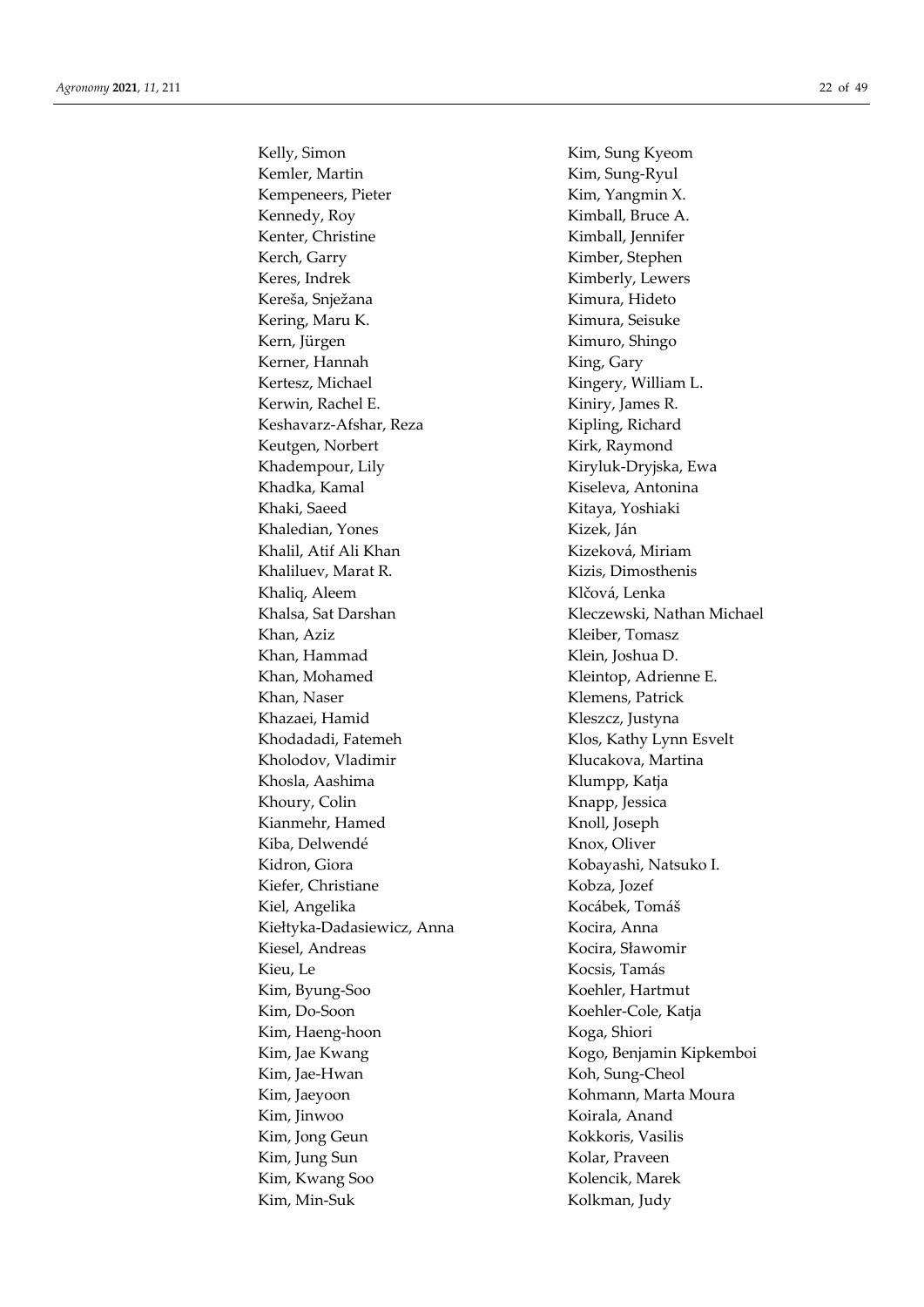Kolmer, James Kraska, Piotr Kolodziej, Barbara Kraska, Thorsten Kolovský, František Krasowska, Małgorzata Kołton, Anna Krasuska, Urszula Komianos, Vasileios Kratsch, Heidi Komissarov, Mikhail Kraus, Helen Konar, Arkaprabha Kreft, Ivan Kończak, Magdalena Kriauciuniene, Zita Koning, Ross E. Krier, François Koniuszy, Adam Krigas, Nikos Kononenko, Neonila V. Krishna, Priti Konopka, Anna **Krishnamurthy**, Pannaga Konvalina, Petr **Krogh, Paul Henning** Kopacki, Marek Krom, Michael Koparan, Cengiz Kropf, Matthias Kopeć, Aneta Kroupin, Pavel Kopeć, Przemysław Krstic, Djordje Kopsell, David Krugman, Tamar Kopta, Tomáš Krūma, Zanda Kormanek, Mariusz Krzyżaniak, Michał Korobushkin, Daniil I. Książkiewicz, Michał Kosir, Iztok Księżak, Jerzy Kosmala, Arkadiusz Kuban-Jankowska, Alicja Kostas, Stefanos Kubicek, Christian Kostova, Dimitrina Kubo, Nakao Koszel, Milan Kuboń, Maciej Kotilainen, Titta Kucek, Lisa Kissing Kotroczó, Zsolt Kucharska, Karolina Kottakota, Chandrasekhar Kucharski, Mariusz Kougioumoutzis, Kostas **Kućko, Agata** Koutsos, Thomas Kudoyarova, Guzel Kovac, Lubomir Kuenz, Anja Kováčik, Jaroslav Kuesel, Ryan Kováčik, Peter Kühling, Insa Kovács, Andrea Balla Kuht, Jaan Kovács, Péter Kuhwald, Michael Kovanic, Ludovit Kujawska, Justyna Kowalczyk, Krzysztof Kuka, Katrin Kowalczyk, Tomasz Kulczycka, Joanna Kowalczyk-Juśko, Alina Kulhánek, Martin Kozai, Toyoki Kulig, Bogdan Kozak, Marcin Kuligowski, Maciej Kozaki, Akiko Kulikova, Natalya A. Kozieł, Edmund Kulpa, Danuta Kraehmer, Hansjoerg Kulus, Dariusz Krasilnikov, Pavel Kumagai, Etsushi

Kontunen-Soppela, Sari Krochmal-Marczak, Barbara Korakaki, Evangelia Krzebietke, Sławomir Józef Koschella, Andreas Ksieniewicz-Woźniak, Edyta Kosova, Klara Kubiak-Wójcicka, Katarzyna Kotta-Loizou, Ioly **Kucińska, Katarzyna Kucińska**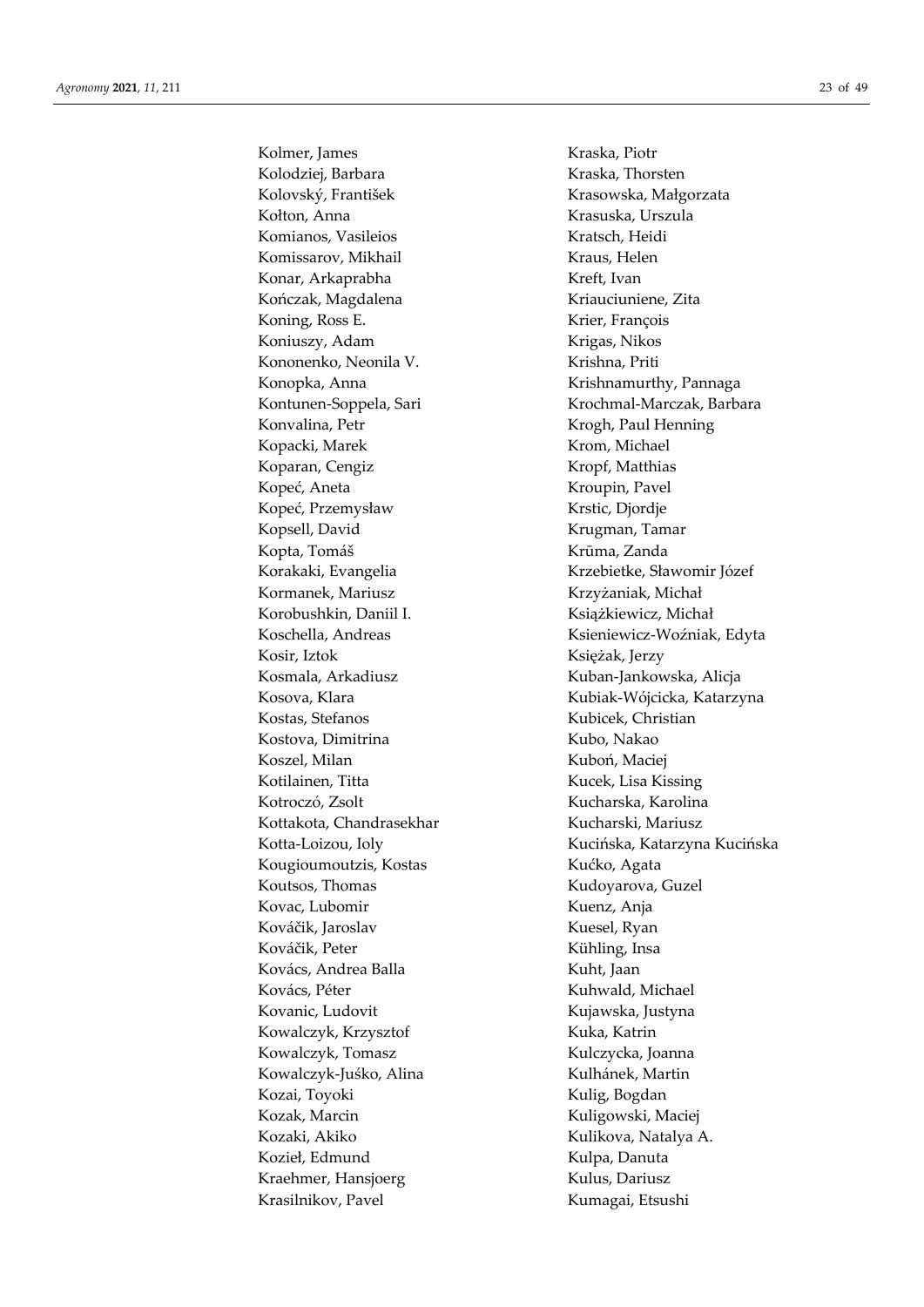Kumar, Bakku Ranjith Lamastra, Lucrezia Kumar, Jitendra **Lambreva**, Maya D. Kumar, Manu Lamont, John R. Kumar, Ratnesh Lanauskas, Juozas Kumar, Santosh Lander, Tonya Kumar, Uttam Landi, Marco Kumhála, František Landis, Jacob Kumhálová, Jitka **Landschoot**, Sofie Kumssa, Diriba **Langemeier**, Michael Kunkel, Daniel **Langhof**, Maren Kuo, Yen-Wen Lankford, Bruce Kuroda, Kyohei Lanoue, Jason Kuronuma, Takanori **Lantero**, Esther Kurowska, Marzena Lao Arenas, Maria Teresa Kurtser, Polina **Laperche**, Anne Kuśmierek-Tomaszewska, Renata Larkin, Robert P. Kuśmierz, Sebastian album Larsen, Paul B. Kuzma, Lukasz **Larson**, Steven R Kuzmanović, Ljiljana LaRue, Clayton T. Kuźniar, Agnieszka Lascano, Robert J. Kvasnica, Miroslav Lask, Jan Kvaternjak, Ivka Laslo, Éva Kwasna, Hanna Lastochkina, Oksana Kwaw-Mensah, David László, Csambalik Kwiatkowska-Malina, Jolanta Latheef, Mohamed A Kwiatkowski, Cezary A. Lattorff, H. Michael G. Kwiatkowski, Jacek Lauberts, Maris Kwon, Soon Wook Laudicina, Vito Armando Kyraleou, Maria **Lauriault**, Leonard Kyveryga, Peter **Lauteri**, Marco La Bella, Salvatore Lavecchia, Anna La Menza, Nicolás Cafaro Lavric, Vasile Labate, Antonino Lawas, Lovely Mae F. Labaude, Sophie Lawrinenko, Michael Labokas, Juozas Lazarević, Boris Labouriau, Rodrigo Lázaro, Almudena Lach, Ralf Lazaro, Lauren Lacko Bartosova, Magdalena Lazcano, Cristina LaColla, Giovanni Leborgne-Castel, Nathalie Lade, Sarah Lebrun, Manhattan Lafarge, Tanguy LeBude, Anthony Lafond, Jonathan A. Ledda, Luigi Laguë, Claude Ledwożyw-Smoleń, Iwona Lagunas, Beatriz **Lee**, Cholgyu LaHue, Gabriel **Lee**, Jeong-Dong Lai, Liming Lee, Jong Hee Lai, Roberto Lee, Jongyeol Lake, Janice Ann Lee, Jun Gu Lalak-Kańczugowska, Justyna Lee, Ki-Won Lalić, Alojzije Lee, Kyung Jun Lama, Kumar Lee, Meonghun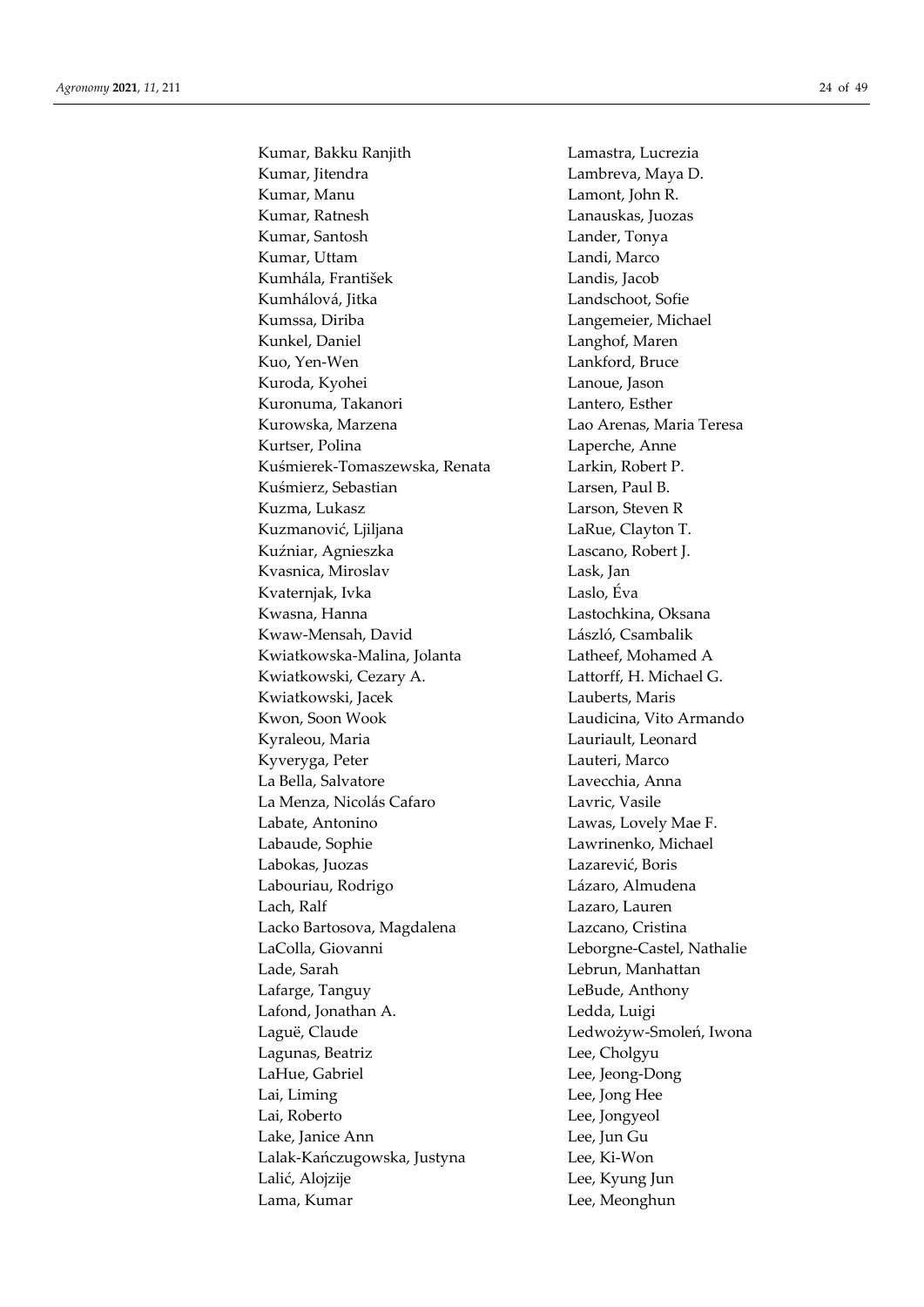Lee, Michael Li, Shuai Lee, Natuschka Li, Sijing Lee, Sangyeop Li, Simeng Lee, Young Kyoung Li, Steve Lefsrud, Mark G. Li, Tongyin Leggieri, Marco Camardo Li, Wenjuan Legrand, Sylvain Li, Xiufen Lehnhoff, Erik Li, Xuehui Lehoux, Alizée Li, Zhigang Lehtonen, Samuli Li, Zimin Leino, Matti **Liakopoulos**, Georgios Leinweber, Peter Liang, Chao Leisner, Courtney P. Liang, Guopeng Leitao, Luis Liang, Xi Lejman, Agnieszka Liang, Zhikai Lekavičienė, Kristina Liatikus, Žilvinas Lemaire, Gilles **Licata**, Mario Lema-Rumińska, Justyna Lichner, Ľubomír Lennard, Wilson Lidon, Fernando Lentini, Andrea **Liebman**, Matthew Leogrande, Rita **Lienhard**, Pascal Leon, Jens Ligaba-Osena, Ayalew Leonardi, Cherubino Liguori, Giorgia Leonova, Irina Lill, Ross Leontina, Lipan Lim, Jinhee Leonzio, Grazia Limmer, Matt A. Lepeduš, Hrvoje **Lin**, Fan Leplat, Johann Lin, Meimei Lepse, Liga Lin, Wei-Yi Lessl, Jason Lin, Wen-Shin Lesueur, Didier Lin, Ying Leszczyńska, Danuta Lin, Ying-Hong Leung, Felix Lin, Yun-Wei Lev, Jakub Lin, Zhoumeng Levaj, Branka Lindberg, Sylvia Levi, Amnon Lindsey, Alex Levy, Julien **Ling**, Kai Lewińska, Karolina Linina, Anda Lewis, Katie L<br>
Linkevičius, Edgaras Leyva Pérez, Maria De La O Linkies, Ada Li, Changying Liou, Bo-Kang Li, Deying Lisek, Jerzy Li, Fei Liston, Aaron Li, Haichao Litskas, Vassilis Li, Haixiao Little, Elizabeth L. Li, Jing Liu, Guoquan Li, Li Liu, Haojie Li, Qirui Liu, Ke Li, Riqing Liu, Lei Li, Ruijuan Liu, Scarlett Li, Sanai Liu, Shuyu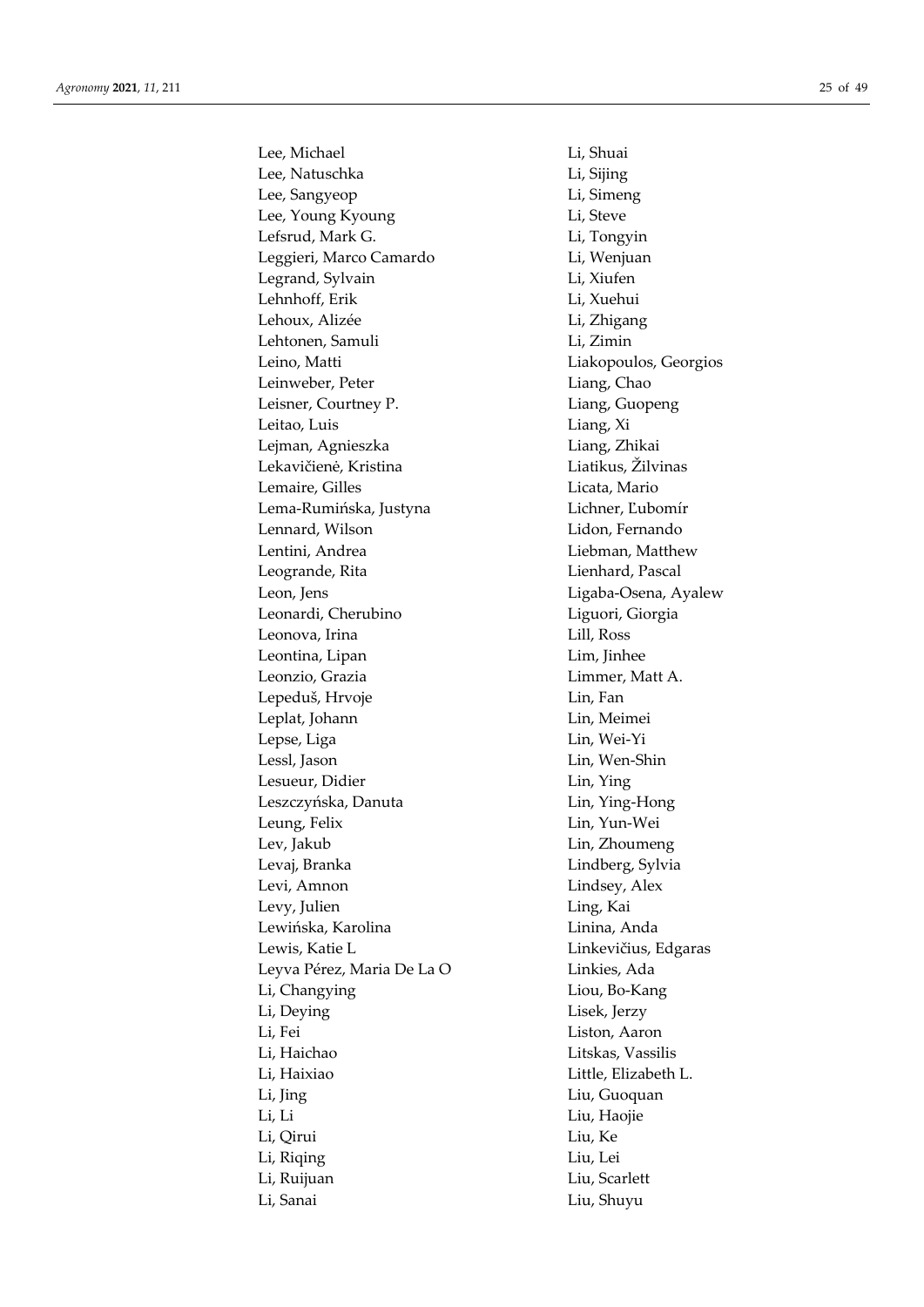Liu, Xing Lu, Pei-Luen Liu, Yongliang Lu, Zefu Lloveras, Jaume Lucardi, Rima Lo Bianco, Riccardo Luciński, Robert Lo Schiavo, Fiorella Luckmann, Jonas Lo Seen, Danny Lucretti, Sergio Lo, Hsiao-Feng Luczkiewicz, Maria Loake, Gary J. Ludemann, Cameron I. Lobiuc, Andrei Lukas, Vojtěch Lobry De Bruyn, Lisa **Lukhovitskaya**, Nina Lock, Jacobus Lukinac Čačić, Jasmina Loddo, Donato Lumini, Erica Lodygin, Evgeny Luna, Ana P. Loecke, Terrance Lundström, Niklas Logan, Joanne Lurie, Susan Logozzo, Giuseppina Luro, Francois L. Lohr, Dieter Lutts, Stanley Loison, Romain Lüttschwager, Dietmar Loit, Evelin Luvall, Jeffrey Lokhorst, Kees Lynch, Joseph Lollato, Romulo P. Łysiak, Grzegorz Lombardini, Leonardo Lyu, Hong-Kun Lombardo, Luca Ma, Bao-Luo Longchamps, Louis Ma, Guojia Longstaffe, James G. Ma, Xiaochi Lootens, Peter Ma, Xue-Feng Lopes, Graciliana Ma'Arup, Rohayu Lopes, Lucas Dantas Maack, Christian López Sesé, Ana Isabel Maalouf, Fouad S. Lopez, Javier MacCarthy, Dilys S. López, Marga **Macchi**, Leandro Lopez, Salvador Macdonald, Lynne López, Secundino Mace, Emma Lopez-Nuñez, Rafael Maćešić, Dubravko López-Pintor, Antonio MacFall, Janet Lopriore, Giuseppe Macholdt, Janna Lorencowicz, Edmund Máchová, Pavlína Lorenzis, Gabriella De Maciejczak, Mariusz Lorite, Ignacio Mackay, Alec Lorite, Maria Madaras, Mikulas Lošák, Tomáš Madejón, Engracia Löschenberger, Franziska Maeda, Kazuya Loskutov, Igor Maeno, Koutaro Ould Louwaars, Niels **Matrica**, Rocco Louwen, Atse Magagnotti, Natascia Louzada, Eliezer Maggini, Rita Lozada-Gobilard, Sissi Maharjan, Pankaj Lozano, Yudi Mahmud, Kishan

Lobo, Gloria Łukaszewska, Aleksandra Lozada, Dennis Nicuh Mahalingam, Ramamurthy Lu, Na Maimaitiyiming, Matthew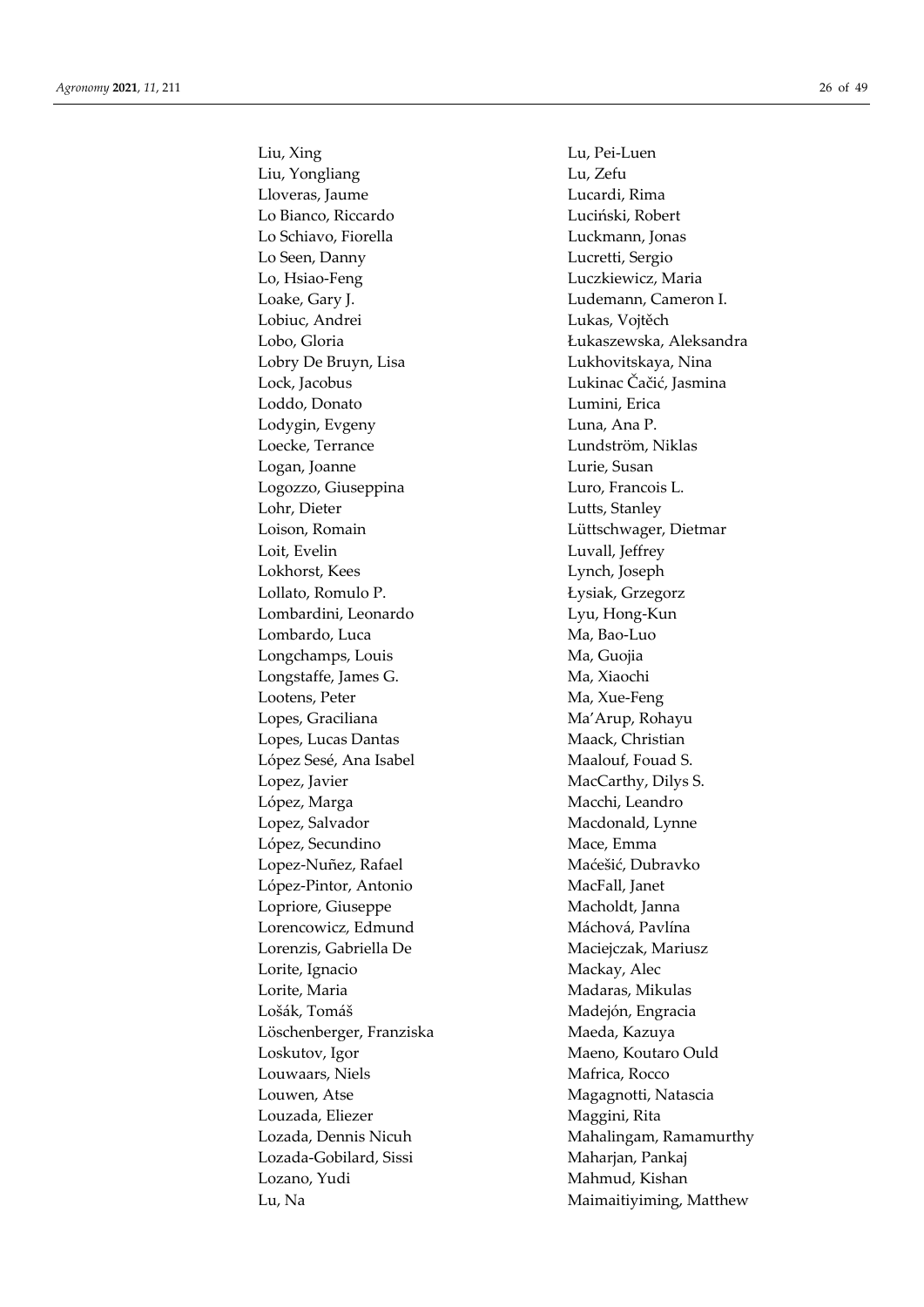Maisto, Giulia Mann, Danny D. Majak, Iwona **Manna**, Piero Majchrzak, Leszek Manners, Rhys Majeed, Abdul Mannino, Giuseppe Majewski, Edward Mano, Yoshiro Major, Ian T. Manojlovic, Maja Majumdar, Debaleena Manolov, Ivan Makádi, Marianna Mantino, Alberto Makaju, Shiva Mantovi, Paolo Makarenko, Maxim Stanislavovich Manzoni, Stefano Makinde, Esther O. Manzoor, Hussain Makó, András **Marais**, Francois Maková, Jana Marasek-Ciolakowska, Agnieszka Makowski, David Maraveas, Chrysanthos Makra, László Marble, S. Christopher Maksimov, Igor V. Marček, Tihana Maksimovic, Ivana Marchand, Patrice A. Malacrinò, Antonino Marchica, Alessandra Malaga-Toboła, Urszula Marcinkevičienė, Aušra Malalgoda, Maneka Marconi, Thiago Malambo, Lonesome Marco-Noales, Ester Malavasi, Veronica Marcos-García, M. Ángeles Malec, Karel Marcu, Ioana Maleita, Carla Marczak, Barbara Krochmal Malfa, Stefano La Marczewski, Waldemar Malheiro, Aureliano Mareri, Lavinia Malik, Al Imran Marfo, Theodore Danso Malinas, Anamaria **M**ĂRGĂRINT, Mihai Ciprian Mălinaș, Cristian Margaritopoulou, Theoni Malinowska, Marta Marí, Ana I. Malińska, Krystyna María José, Jordán Malla, Subas Maria Musarella, Carmelo Mallor, Cristina Márialigeti, Károly Malusà, Eligio Mariani, Luigi Malyan, Sandeep Maricle, Brian R. Mamine, Fateh Marie-Josée, Simard Mamun, Muhammad Rashed Al Marin, Carmen Man, Simona **Marincas**, Olivian Manalil Velayudhan, Sudheesh Marinello, Francesco Mancinelli, Roberto Mariola, Matthew Mancini, M. Mariotti, Marco Mandava, Nagabhushanam Bhushan Mariscal-Sancho, Ignacio Mandon, Karine **Markiewicz**, Markiewicz, Marietta Mandyam, Keerthi Marklein, Alison R. Mandzhieva, Saglara S. Marković, Monika Manetto, Giuseppe Ezio Marković, Zvjezdana Manganaris, George Markulj Kulundžić, Antonela Manickavelu, Alagu Marla, Sandeep Manino, Aulo Marousek, Josef Manivasagam, V.S. Marques, Edward Mankowski, Mark Margues, Guilhermina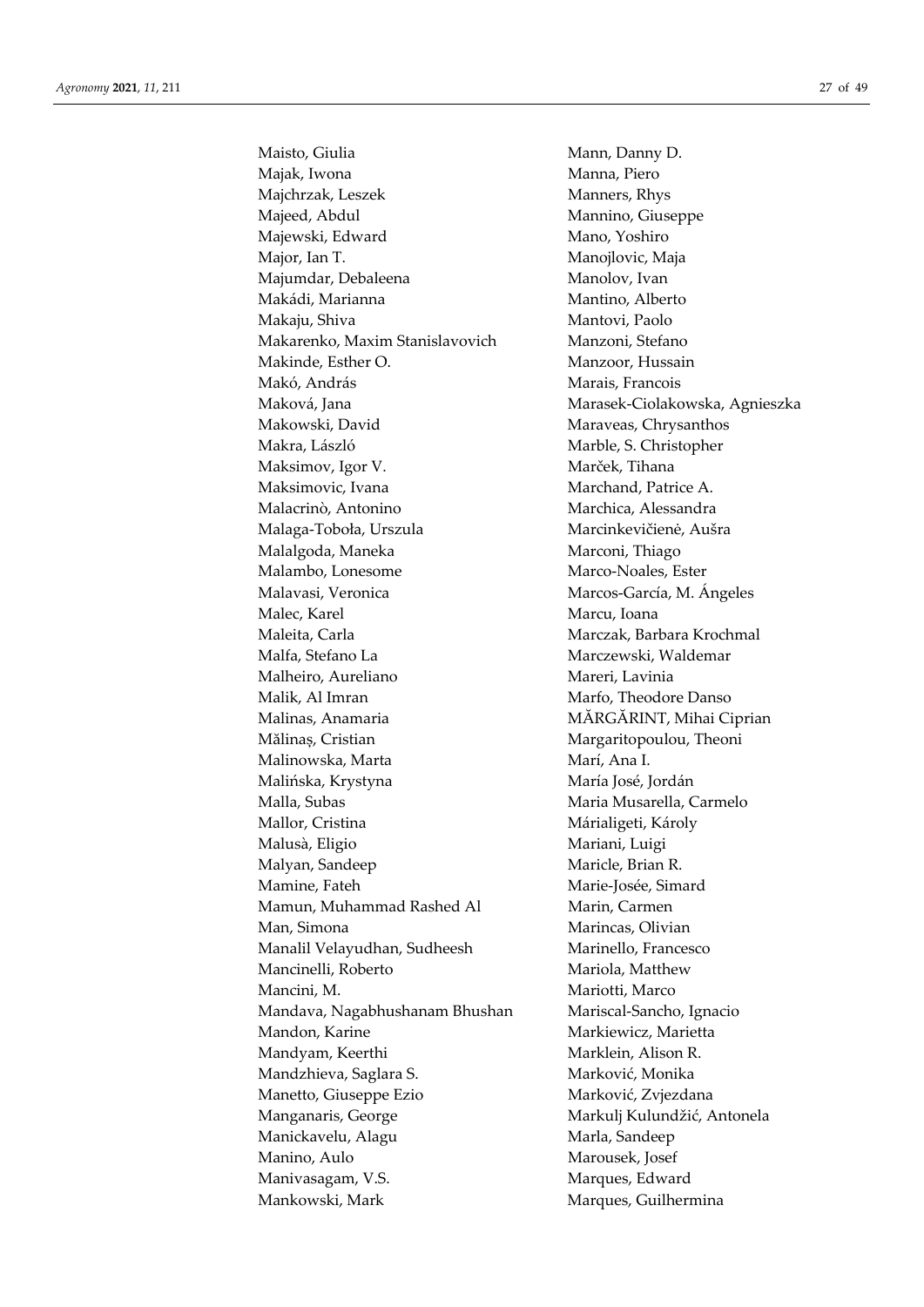Marques, Natália Matyka, Mariusz Marshall, Michael W. Matysiak, Kinga Marsico, Antonio Domenico Matzner, Steven Lee Márta, Ladányi Matzrafi, Maor Martello, Marco Maucieri, Carmelo Martina, Matteo **Maulana**, Frank Martinez Ballesta, María Del Carmen Mauri, Pedro Vicente Martínez Nicolas, Juan José Maurizia, Sigura Martínez, Silvia Martínez Mauro, Rosario Paolo Martin-Gorriz, Bernardo Max, Nelson Martín-Lammerding, Diana Mayer, David G. Martos, Vanessa Mayer, Jochen Martyniuk, Stefan Mazur-Pączka, Anna Martz, Francoise Mazzoni, Emanuele Marvinney, Elias Mazzucato, Andrea Marzec-Grządziel, Anna McCall, David S. Marzocchi, Silvia McCartney, Lucas Masabni, Joseph McCaskill, Malcolm Mascheretti, Iride McGiffen, Milton Mascher-Frutschi, Fabio McGrath, Margaret Masclaux-Daubresse, Celine McIntosh, Matthew Maserti, Bianca Elena Mcintosh, Robert Masiello, Mario McKenzie-Gopsill, Andrew Maskey, Mahesh Lal McKnight, Thomas Mašková, Tereza Mclennon, Everald Masłoń, Adam McNeil, David Maslov, Mikhail Mechin, Valérie Mason, Sean D. Medo, Juraj Massa, Daniele Medrano, Hipolito Massa, Nadia Medvedovici, Andrei Mastalerczuk, Grazyna Medyńska-Juraszek, Agnieszka Mastanjević, Kristina Meeks, Calvin Masters, David Meersche, Karel Van Den Mastro, Francesco De Mehdi, Bano Mastrorilli, Marcello Mehraj, Hasan Masunaga, Tsugiyuki Mehring, Andrew Matei, Florentina Mehta, Neha Mateo-Bonmatí, Eduardo Mei, Chuansheng Materska, Małgorzata Meimandi, Maryam Mozafarian Mather, Diane Meinke, Holger Matilla, Angel J. Matilla, Angel J. Meland, Mekjell Matłok, Natalia Melilli, Maria Grazia Matoša Kočar, Maja **Memoli**, Valeria Matraszek-Gawron, Renata Mempel, Heike Matsumoto, Shingo MENCH, Michel Mattar, Mohamed Mendis, Hajeewaka C. Matteo, Roberto Menéndez, Esther Matthes, Michaela Meneses, Carlos Matthysse, Ann G. Meneses, Lisandra Mattison, Christopher P. Meng, Dong Matusikova, Ildiko Menšík, Ladislav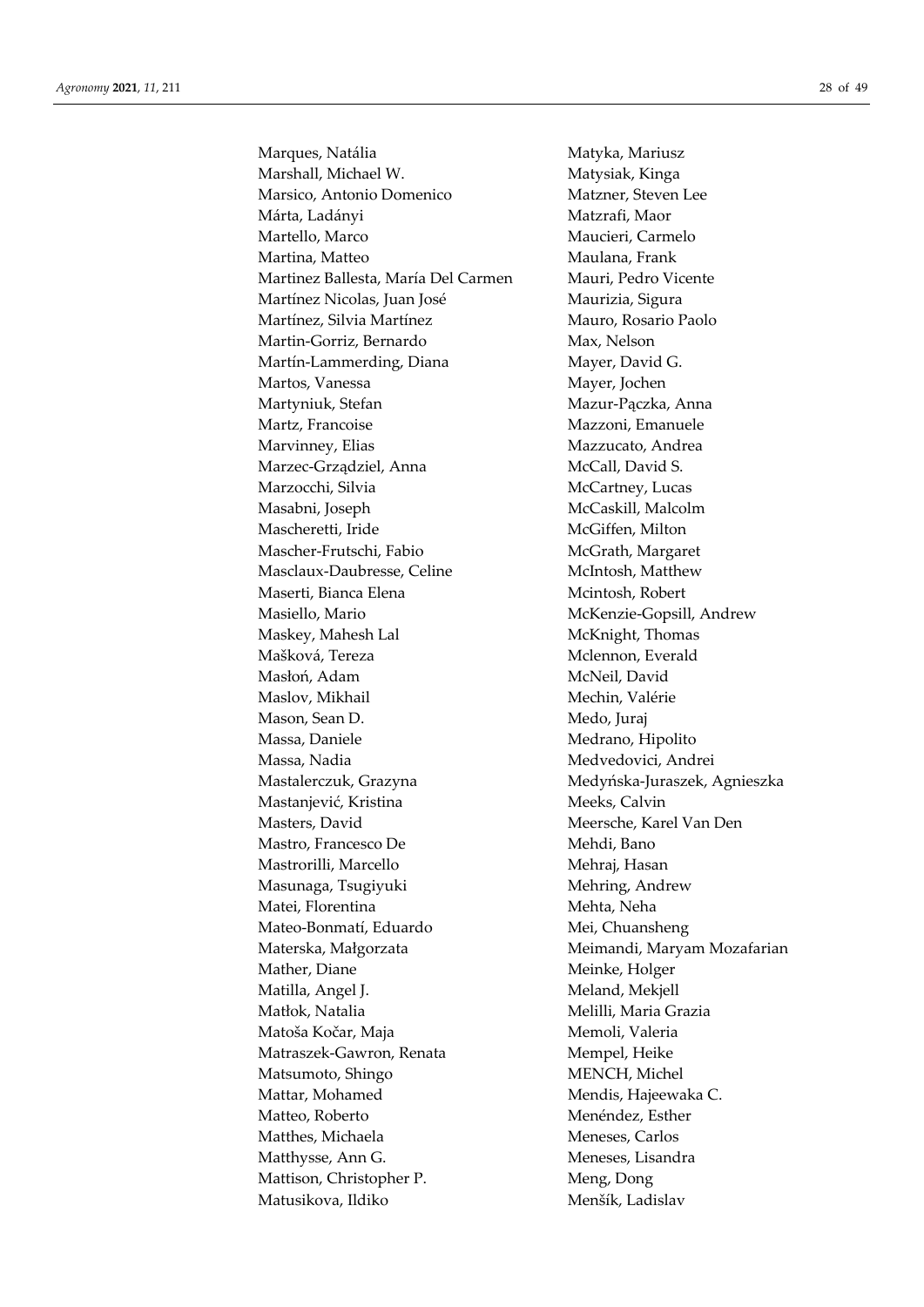Menzel, Christopher M. Misciagna, Giovanni Merah, Othmane Mishra, Pawan Kumar Meredith, Laura Mishra, Puneet Merrick, Trina Mishra, Rakesh Meru, Geoffrey Mishra, Sasmita Metay, Aurélie Misztal, Wojciech Methorst, Ron Mitati, Nobuhito Mewes, Benjamin Mitchell, Meredith L. Meyer, Deanne Mitchell, Perry Meyer, Susan Lf Mitsuya, Shiro Meyer, Wallace M. Mittapelly, Priyanka Meyer-Aurich, Andreas Miyata, Akira Mezeli, Malika Mnisi, Caven Mguvane Mezzasalma, Valerio Moe, Luke A. Mhlanga, Blessing Moeckel, Thomas Miceli, Alessandro Mofikoya, Adedayo O. Michalis, Panagiotis Mohamed, Azza H. Michels, Marius Mohammad, Mohsen Michopoulos, Panagiotis Mohammadi, Ali Mickens, Matthew Mohammed, Ali Midmore, David Mohammed, Yesuf Mielenz, Henrike Moin, Mazahar Mieno, Taro Moitzi, Gerhard Migliore, Giuseppina Molassiotis, Athanassios Miguel, Lara-Flores Moldovan, Bianca Mihovilović, Anita Bošnjak Molin, William Mikołajczak, Krzysztof Molina, Rosa Victoria Milan, Marco Molinero Ruiz, Leire Milczarski, Paweł Molnár, Mónika Milenković, Ivan Monaci, Elga Miler, Mario Monaco, Thomas A. Milham, Paul Mondello, Vincenzo Miliauskienė, Jurga Monden, Yuki Millán, Sandra Monforte, Antonio J. Miller, Perry R. Monteiro, Filipa Miller, Urszula Monteleone, Massimo Miller, Zach J. Montes, Nuria Millet, Emilie J<br>
Montesano, Vincenzo Milne, Bruce T. Montesinos-Pereira, D. Milne, Ricky Monti, Michele Milosevic, Tomo Montiel, Grégory Mincuzzi, Annamaria Montoneri, Enzo Minelli, Alberto Montull, Jose M. Mininni, Alba N. Moore, Kenneth J. Miranda, Gonzalo Moore, Virginia Miranda-Apodaca, Jon Moot, Derrick Mirás-Avalos, José Manuel Morais, Maria Cristina Mirgos, Małgorzata Moral, Francisco J.

Michałek, Sławomir Mogodiniyai Kasmaei, Kamyar Mikiuciuk, Malgorzata **Molina Martínez**, José Miguel Miller, Gloria **Monteiro Gonçalves**, José Manuel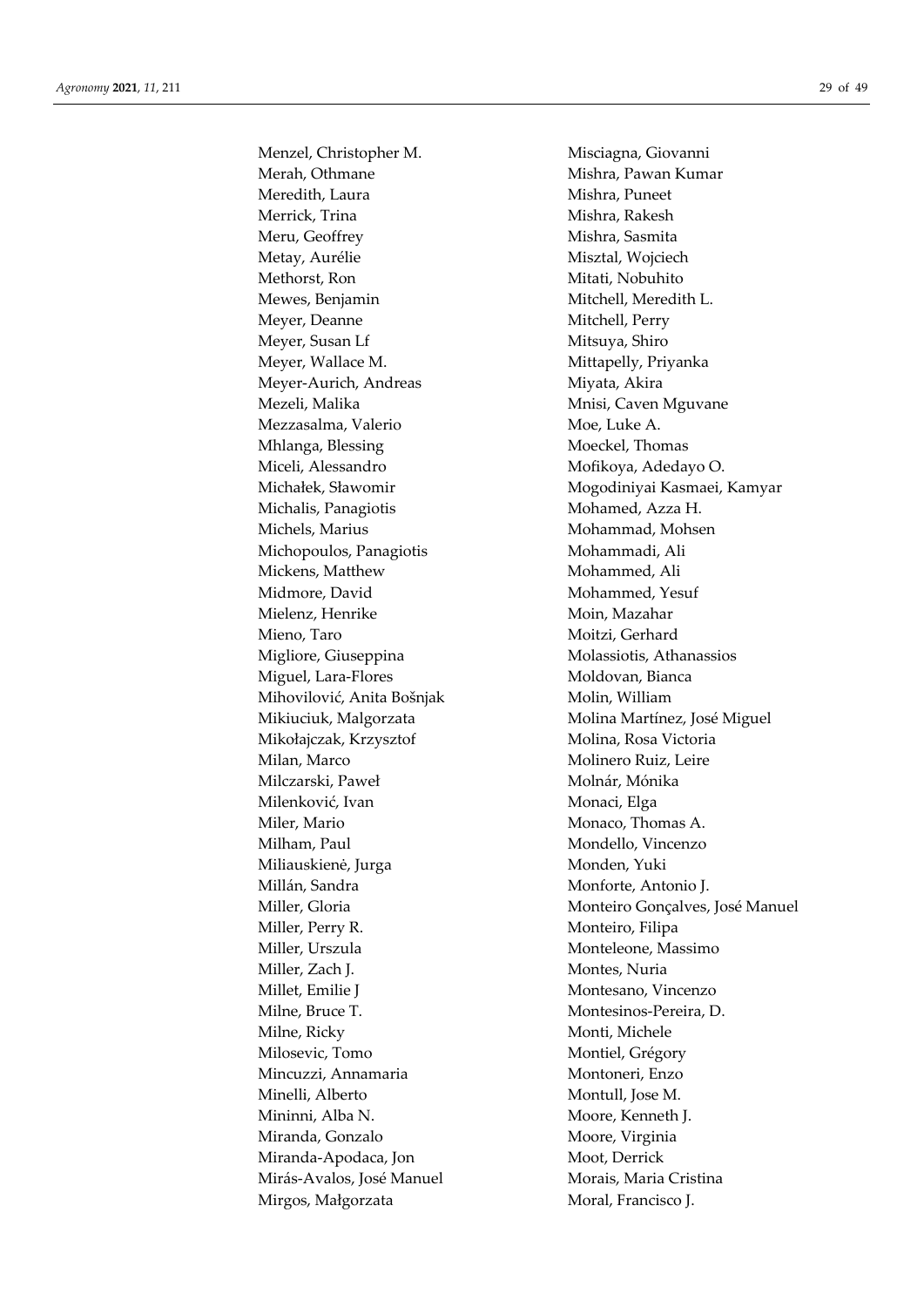Morales, Laura Muneer, Sowbiya Moratalla-Lopez, Natalia Munera, Johanna Del Castillo Morcillo Parra, María Ángeles Muñoz, Patricio Moreau, Delphine Munoz-Odina, Pere Moreira Soares, Juliana Muntean, Sorin Morelli, Massimiliano Muola, Anne Moreno Beltran, Juan Camilo Mupambi, Giverson Moreno Garcia, Beatriz Murray, Michael Moreno, Adrian Murray, Seth Moreno, José Manuel Blanco Murrell, Ebony Moretti, Marcelo L. Murube, Ester Moretti, Samuele Musser, Fred Mori, Mauro Muszyńska, Ewa Mori, Taiki **Muthuraman**, Parthasarathy Moriguchi, Takaya **Musica, Samuel K.** Moritsuka, Naoki Mwendwa, James Morkunas, Mangirdas Myasoedova, Tatiana N. Mornhinweg, Dolores W. Myers, Matthew B. Morosanova, E.I. Myhan, Ryszard Morra, Luigi Mykhailenko, Olga Morris, Craig F. Mylonas, Ioannis Moscatelli, Silvana Myszura, Magdalena Moser, Gerald N'Diaye, Amidou Moser, Mirko Na, Chae-In Moss, Ian Nabel, Moritz Moss, Roger Nachimuthu, Guna Mostowska, Agnieszka Nadakuduti, Satya Swathi Motakatla, Venkateswer Reddy Nadiminti, Pavani Praveen Motilal, Lambert Naef, Andreas Mottaghipisheh, Javed Naegele, Rachel P. Motte, Hans Nafis, Ahmed Mourão, Isabel De Maria Cardoso Gonsalves Nafziger, Emerson D. Mouzeyar, Saïd Nagahage, Isura Możdżeń, Katarzyna Nagarajan, Dillirani Mpanga, Isaac Nagarajan, Ragupathi Mravec, Jozef **Nagashima**, Yukihiro Mubichi-Kut, Fridah Nagl, Nevena Mucha, Joanna Nagy, János Muehlbauer, Fred Nair, Prakash M Gopalakrishnan Mueller, Daren Nair, Richard Mugford, Sam T. Najda, Agnieszka Muir, James P. Nakahara, Hiroki Mukamuhirwa, Alphonsine Nakamura, Satoshi Mukumbuta, Ikabongo Nakano, Michiharu Mulder, Ines Nakashima, Kazuo Mule, Paolo Nambeesan, Savithri Muleta, Kebede Nambidiyattil Govindan, Byju Müller, Joachim Nankar, Amol Müller, Jürgen Nanos, George D. Muminjanov, Hafiz Naraghi, Sepehr Mohajeri Munaiz, Eduardo D. Naranjo, Tomás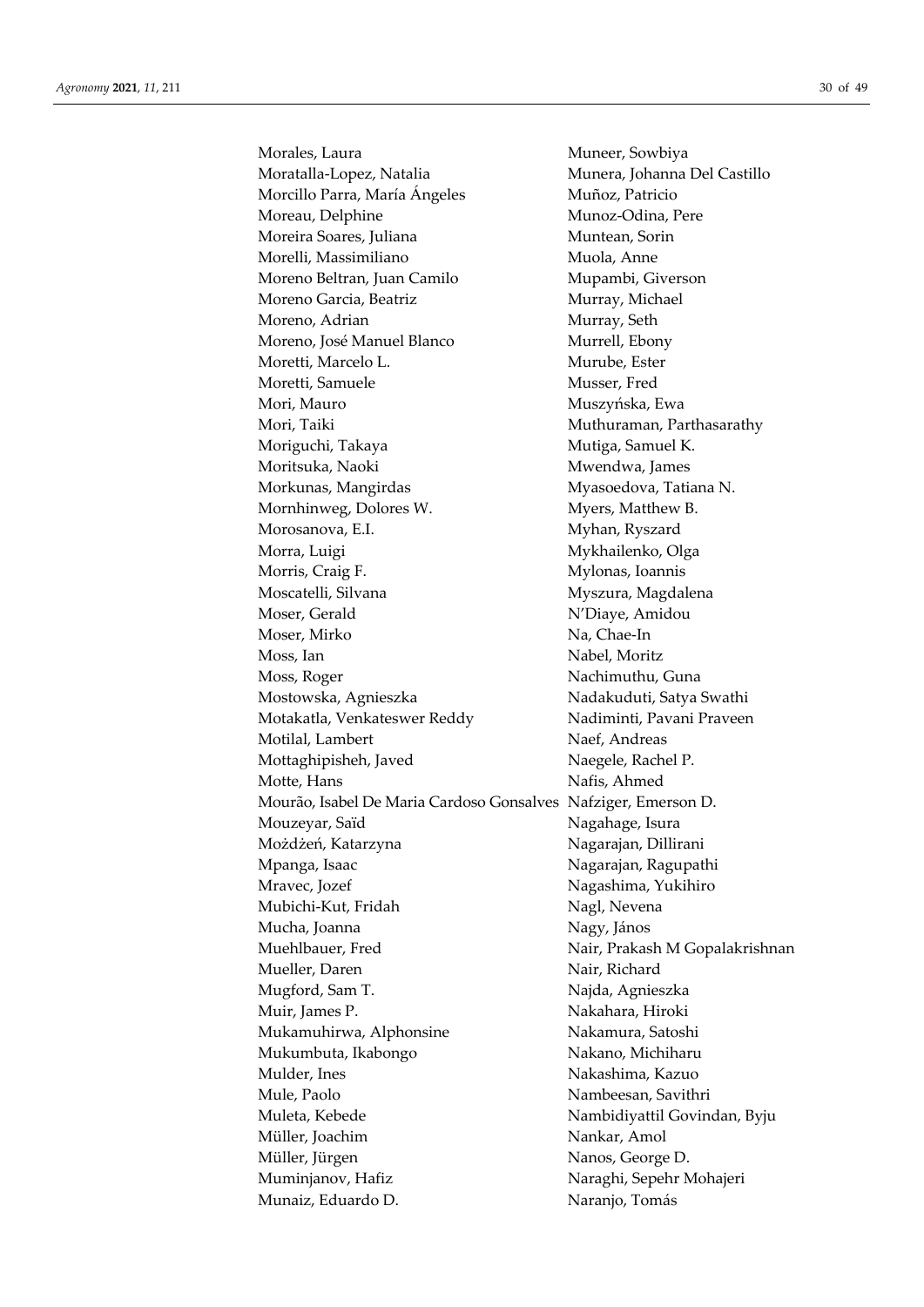Nardi, Serenella Niedźwiecki, Jacek Nardozza, Simona Niemann, Janetta Narouei-Khandan, Hossein A. Nieróbca, Anna Natarajan, Savithiry Niether, Wiebke Nath, Vishnu Sukumari Niewiadomska, Alicja Nati, Carla Nihei, Naoto Naumova, Natalia Nikander, Jussi Navarro-León, Eloy Nikolaou, Georgios Navarro-Torre, Salvadora Nimmakayala, Padma Navas Gracia, Luís Manuel Nina, Brutch Navas-Carrillo, Daniel Ninčević Grassino, Antonela Nawade, Bhagwat Ninou, Elissavet Nawaz, Fahim Nishida, Takehiro Nawaz, Muhammad Amjad Nishigaki, Tomohiro Naylor, Dan Nishimura, Seiich Nazari, Meisam Nishiwaki, Junko Naznin, Most Tahera Nistor, Eleonora Ndhlela, Thokozile Niu, Furong Neal, Andrew L. Nizhnikov, Anton A. Necas, Tomas Njoroge, Anastasia Nedělník, Jan Nebiwe, Peteh Mehdi Nedjai, Rachid Nkongolo, Nsalambi V. Nehela, Yasser Noble, Ralph Neilson, Roy Nobre, Tânia Mesquita Neji, Mohamed Nocco, Mallika A. Nelissen, Hilde Nogales, Rogelio Nelson, Louise Northrup, Paul Nelson, Warrick Norton, Jeanette Nemenyi, Andras Nosalewicz, Artur Nemeskéri, Eszter Noulas, Christos Nepal, Madhav Nouri, Amin Nera, Elena Novák, Petr Neri, Davide Novero, Mara Nestel, David Novikova, Lubov Yu Neta Gostin, Irina Novo, Luís Neuenkamp, Lena Novoselovic, Dario Neuhoff, Daniel Nowicka, Anna Neummann, Guenter Ntalii, Nikoletta Neupane, Dhurba Ntinas, Georgios Neuwald, Daniel Alexandre Nunes, Lina Neveln, Izaak Nunez, Gerardo H. Newman, Yoana Nutricati, Eliana Ngo, Vuong M. Nwosisi, Sochinwechi Nguyen, Quang D. O'Brien, Peter L. Nguyen, Trung  $O'Neal$ , Matthew E. Ni, Junjun O'Rourke, Jamie Niaghi, Ali Rashid O'Rourke, Sharon Niazi, Nabeel Oakes, Joseph Nicolás, Víctor Luis De Oancea, Florin Nieć, Jakub Oanh, Nguyen Cong

Niedbała, Gniewko Oberhuber, Michael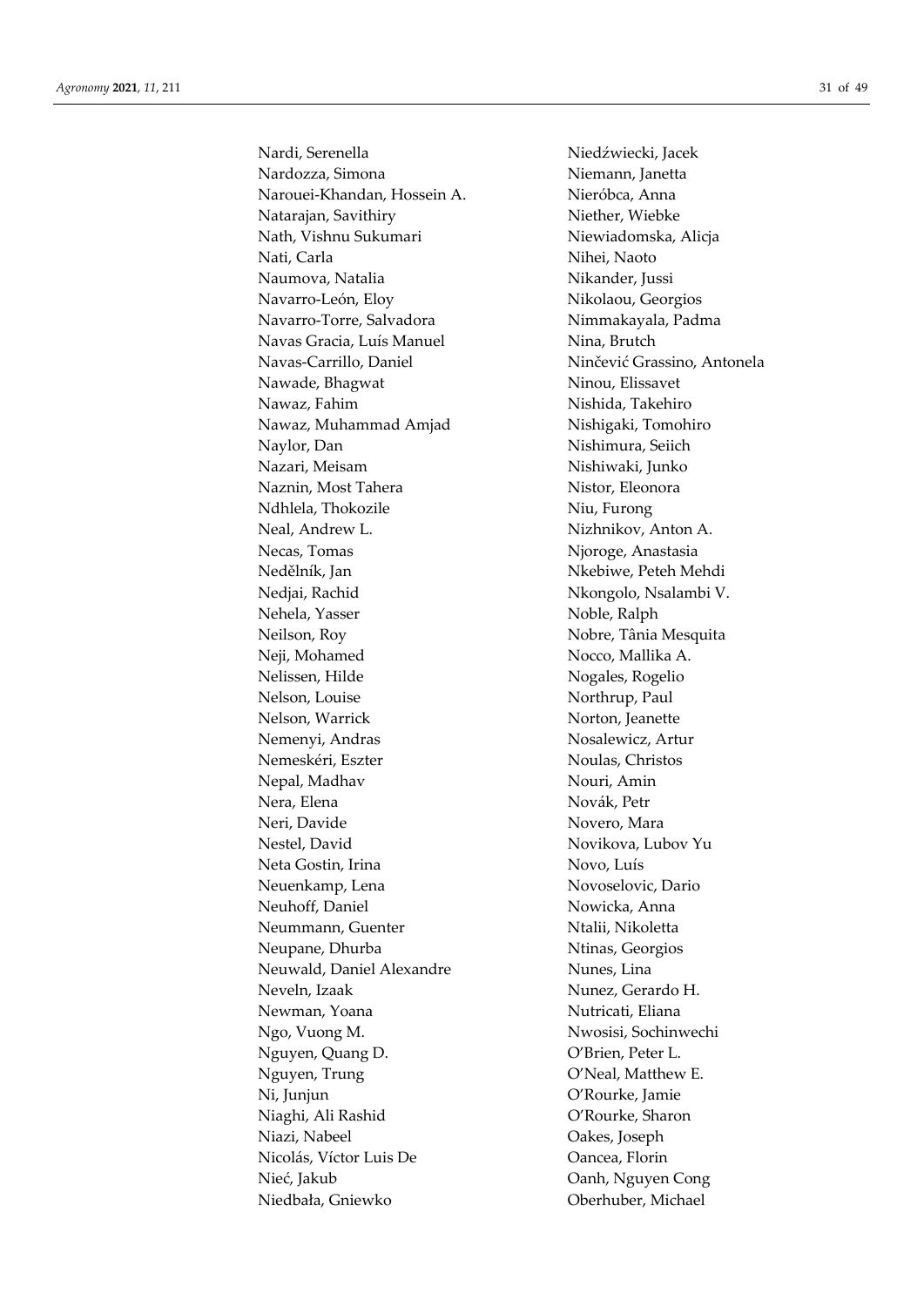Obour, Augusitne **Ortiz**, Darwin Ochoa-Corona, Francisco Osivand, Asma Ochoa-Moreno, Wilman-Santiago Oskiera, Michal Oenema, Oene **Ostevik**, Katherine L. Ogórek, Rafał Osuch, Andrzej Ohm, Jae-Bom Osuji, Godson O. Ohtomo, Ryo Otfinowski, Rafael Oi, David H Ou, Junjun Oja, Jane Oustriere, Nadège Ojeda, Jonathan Ouyabe, Michel Ojha, Nitu Ouyang, Yang Ojo, Mercy Ouzounidou, Georgia Oka, Yuji Overbeck, Verena Okada, Taketo Owen, James Okoń, Sylwia Owens, Vance Oláh, Viktor Oze, Christopher Olave, Rodrigo Ozimek, Ewa Oldham, Larry **OZLU**, Ekrem Olejar, Kenneth J. P. Szabó, Balázs Oleksy, Paweł Pacak, Andrzej Oleszek, Wieslaw Pace, Loretta Oliaei, Erfan Pacheco Da Costa, Tamiris Oliveira, Hugo M. Pacholski, Andreas Oliveira, Hugo Rafael Packer, Jasmin Oliveira, Maxwel Coura Paço, Ana Olivieri, Fabrizio Pacuta, Vladimir Olle, Margit Pączka, Grzegorz Olszańska, Anna Maria Paczos-Grzeda, Edyta Olszowy, Małgorzata Padoan, Elio Olszyk, David M. Paek, Sung Wook Olum, Solomon Paez-Garcia, Ana Omar, Syed Haris Paff, Kirsten Omara, Peter Pagán, Israel Ombra, Maria Neve Pagano, Marcela Ondreičková, Katarína Page-Dumroese, Deborah S. Onkokesung, Nawaporn Pagliarani, Chiara Onoune, Noriyuki Paine, Timothy Oo, Aung Zaw Pais, Maria Salomé Opricǎ, Lăcrămioara Palacios, José-Manuel Ordaz-Ortiz, José Juan Palá-Paúl, Jesús Ördög, Attila Palchetti, Enrico Ördög, Vince Palese, Assunta Maria Ordóñez, Raziel A. Pál-Fám, Ferenc Ordoukhanian, Edwin Pálfy, Tamás Gábor Oresnik, Ivan Pallas, Benoît Orfanoudakis, Michail Palm, Emily Orr, Stuart Palma, Daniela Orsini, Roberto Palmero-Llamas, Daniel Ortiz, Andrea Monica Palmieri, Luisa Ortiz, Coral Palmitessa, Onofrio Davide

Ochmian, Ireneusz Ortuzar-Iragorri, Maria Arritokieta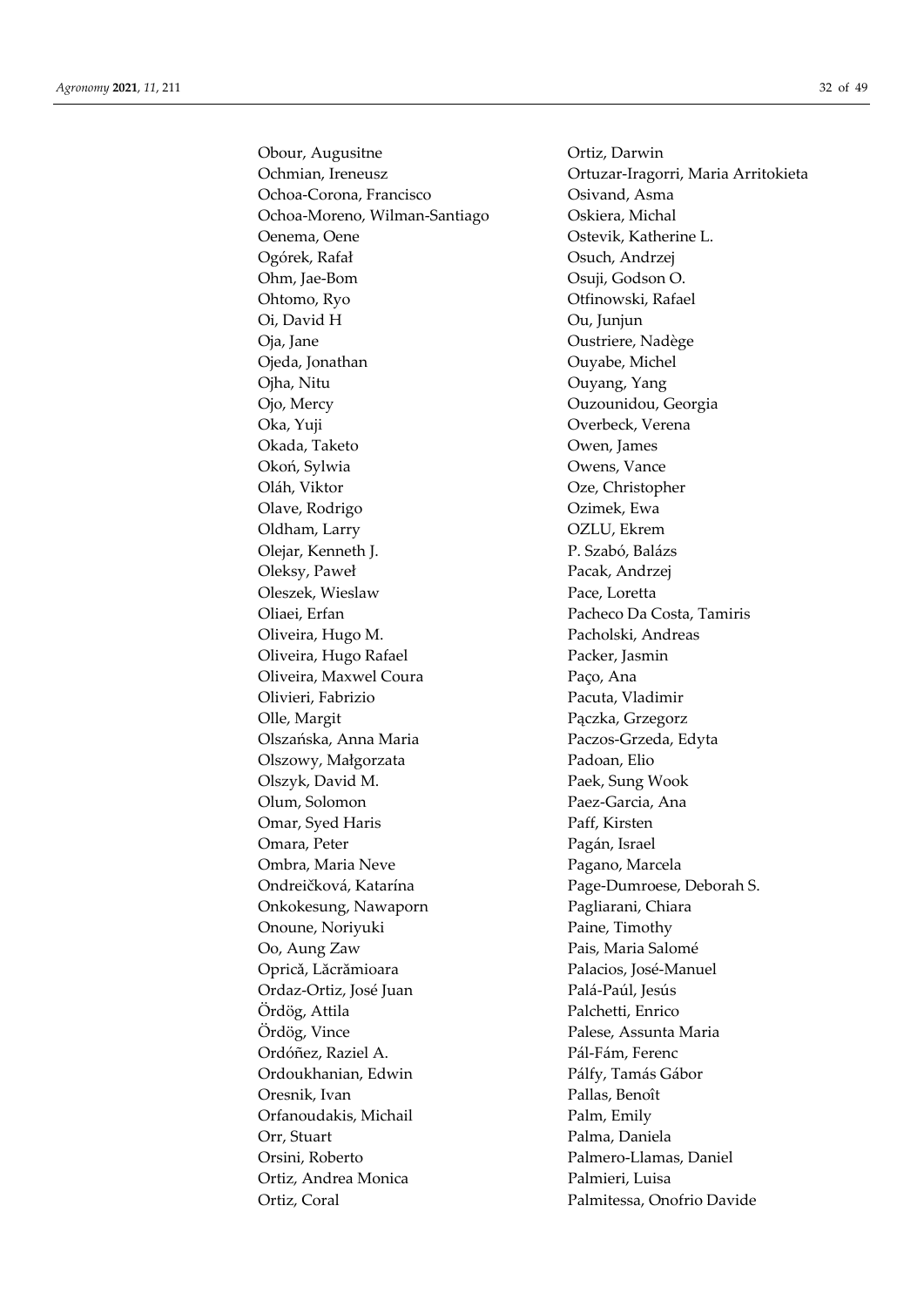Palpurina, Salza Passioura, John Palta, Jairo Pásztor, László Palumbo, Fabio **Patanita**, Manuel Pampuro, Niccolò Patel, Jai Singh Pan, Xiaoping Patel, Swetabh Panasieiwcz, Katarzyna Pathak, Bhuvan Panayotov, Nikolay Pathan, Shamina Imran Panday, Dinesh Patil, Abhinandan Pandey, Avinash Chandra Patkowska, Elżbieta Pandey, Shree P. Pattison, Tony Pandit, Naba Raj Păucean, Adriana Pandolfini, Tiziana Paul, Narayan Chandra Pane, Catello Paulauskienė, Aurelija Paneque, Manuel Paulen, Oleg Pang, Yulei Paulette, Laura Pankievicz, Vânia C. S. Pauli, Duke Pankou, Chrysanthi Păunescu, Carmen Pannacci, Euro Paunovic, Ivan Panozzo, Silvia Pavloušek, Pavel Pantelopoulos, Athanasios Pavlović, Iva Pantera, Anastasia Paweł'kowicz, Magdalena E Papageorgiou, Maria Pawlak, Mariusz Papathanasiou, Fokion Peake, Lewis Papatheodorou, Efi Pearce, Stephen Papenbrock, Jutta Pease, Lindsay Paponov, Ivan A. Peaucelle, Marc Pappa, Valentini Pecetti, Luciano Parađiković, Nada Pecio, Alicja Paradjikovic, Nada Peck, Gregory Parajuli, Saroj Pedras, Celestina Pardo-Muras, María Pedrero Salcedo, Francisco Pardossi, Alberto Pedroso, Jhonathan Parent, Boris Pedziwiatr, Artur Parente, Angelo Peerzada, Arslan Masood Parenti, Ottavia Peguero-Pina, José Javier Pari, Luig Pelacho, Ana Pariasca-Tanaka, Juan Pelletier, Mathew G. Paris, Pierluigi Peña, David Park, Inkyu Penet, Laurent Park, Ky Young Pennisi, Giuseppina Park, Sang Wook Penrose, Beth Park, Seon-Joo Peoples, Mark Park, Yoo Gyeong Pepó, Péter Park, Yujin Perdomo, Juan Alejandro Parmar, Aditya Perego, Alessia Parsaeimehr, Ali Pereira, José Parus, Anna Pereira, Leonor Paschalidis, Konstantinos A. Pereira-Dias, Leandro Pascual-Seva, Núria Perera, Ruchika S. Pasley, Heather R Pérez De Castro, Ana

Parizad, Parisa Abbasi Pena-Yewtukhiw, Eugenia M.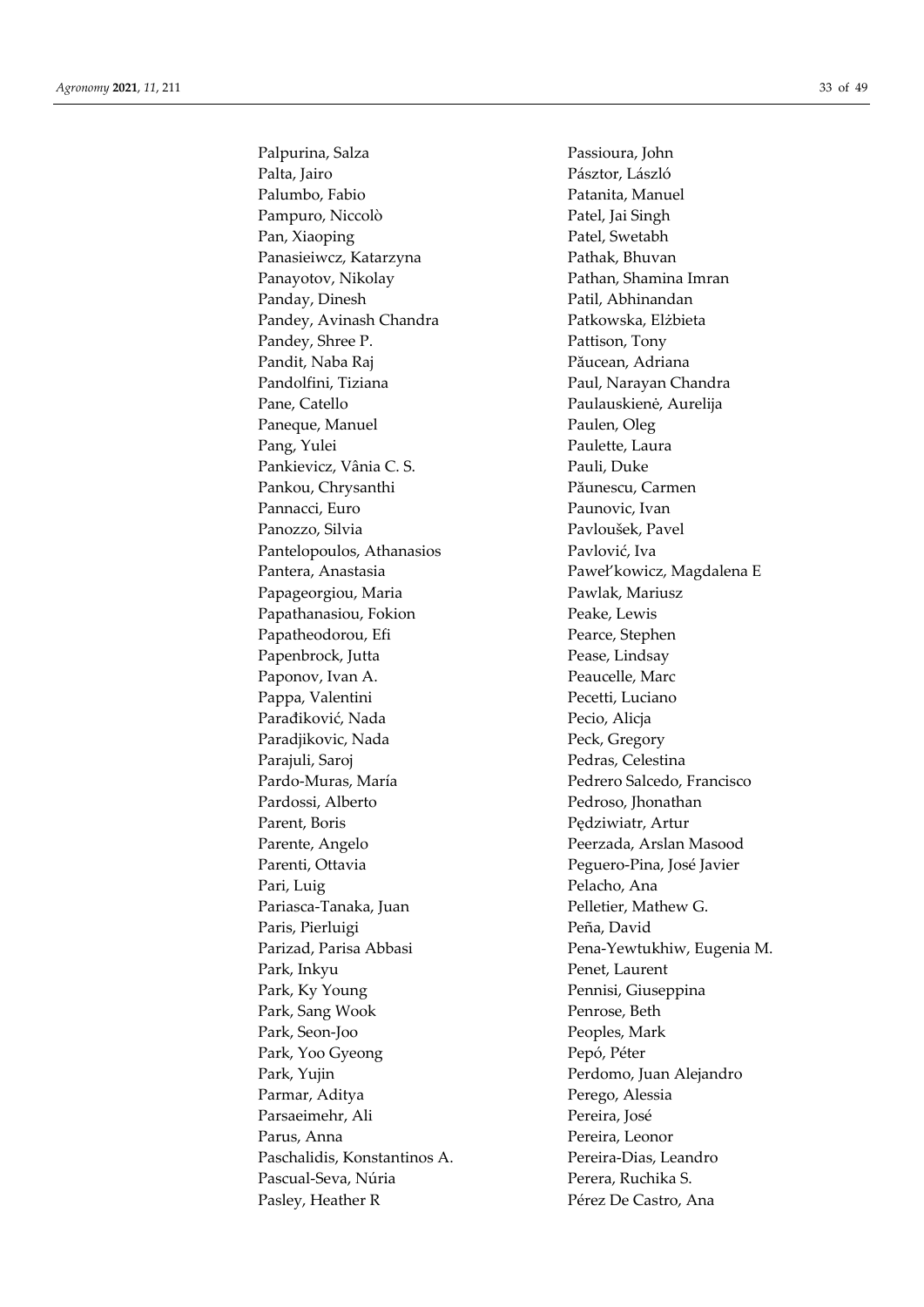Perez Ruiz, Manuel Pignone, Domenico Perez, Felipe Pihlajaniemi, Ville Perez, Jesus Pikuła, Dorota Perez, Marta Pillon, Yohan Pérez, Verónica Pilon-Smits, Elizabeth AH Pérez-Bueno, Marisa Piluzza, Giannella Pérez-Clemente, Rosa María Pina, Ana Pérez-Marcos, María Pindozzi, Stefania Perez-Mercado, Luis Fernando Pingault, Lise Pérez-Sanz, Araceli Pinheiro, Joaquina Perkins, Melinda L. Pinho, Paulo Perlikowski, Dawid Pinilla, Juan-Carlos Herrera Pernek, Milan Pinke, Gyula Pernisová, Markéta Pinke, Zsolt Perrine-Walker, Francine Pinker, Ina Perrino, Enrico Vito Pinto, Edgar Perronne, Rémi Pinto-Marijuan, Marta Persson, Tomas Pipan, Barbara Peruzzi, Eleonora Pires, Tânia C.S.P. Petacchi, Ruggero Pirotti, Francesco Peteinatos, Gerassimos Pisanelli, Andreas Petek, Marko Pisante, Michele Peters, Sander Piskunova, T. M. Peterson, Caitlin A. Pitura, Karolina Petoumenou, Despoina Pizzeghello, Diego Petrellis, Nikos Planeta, Diego Petrová, Šárka Plaščak, Ivan Petrova, Slaveya Plassard, Claude Petruccelli, Raffaella Plaza, Blanca M. Petruzzelli, Gianniantonio Pleijel, Håkan Pevicharova, Galina Plesa, Anca Peyambari, Mahtab Plessen, Mogens Graf Pezzarossa, Beatrice Plíhal, Ondřej Pfeilmeier, Sebastian Plíhalová, Lucie Phillips, Hannah N. Plumblee, Michael Piasecki, Cristiano Pobereżny, Jarosław Piątkowska, Ewa Poblete-Grant, Patricia Picasso, Valentin Pochekutov, Aleksei A. Piccini, Chiara Pociecha, Ewa Piccoli, Ilaria Pocock, Tessa Piché-Choquette, Sarah Podder, Swarup Pickens, Jeremy Podleśna, Anna Piekarczyk, Jan Podleśny, Janusz Piekutowska, Magdalena Podlipná, Radka Piepho, Hans-Peter Podlipnik, Črtomir Piersanti, Silvana Podsiadło, Cezary Pieters, Alejandro I. Poenaru, Violeta Pietr, Stanisław Poisson, Anne-Sophie Pietrini, Ilaria **Pokluda, Robert** Pietrzak, Wioleta **Pokovai, Klára** Pignon, Charles Polari, Juan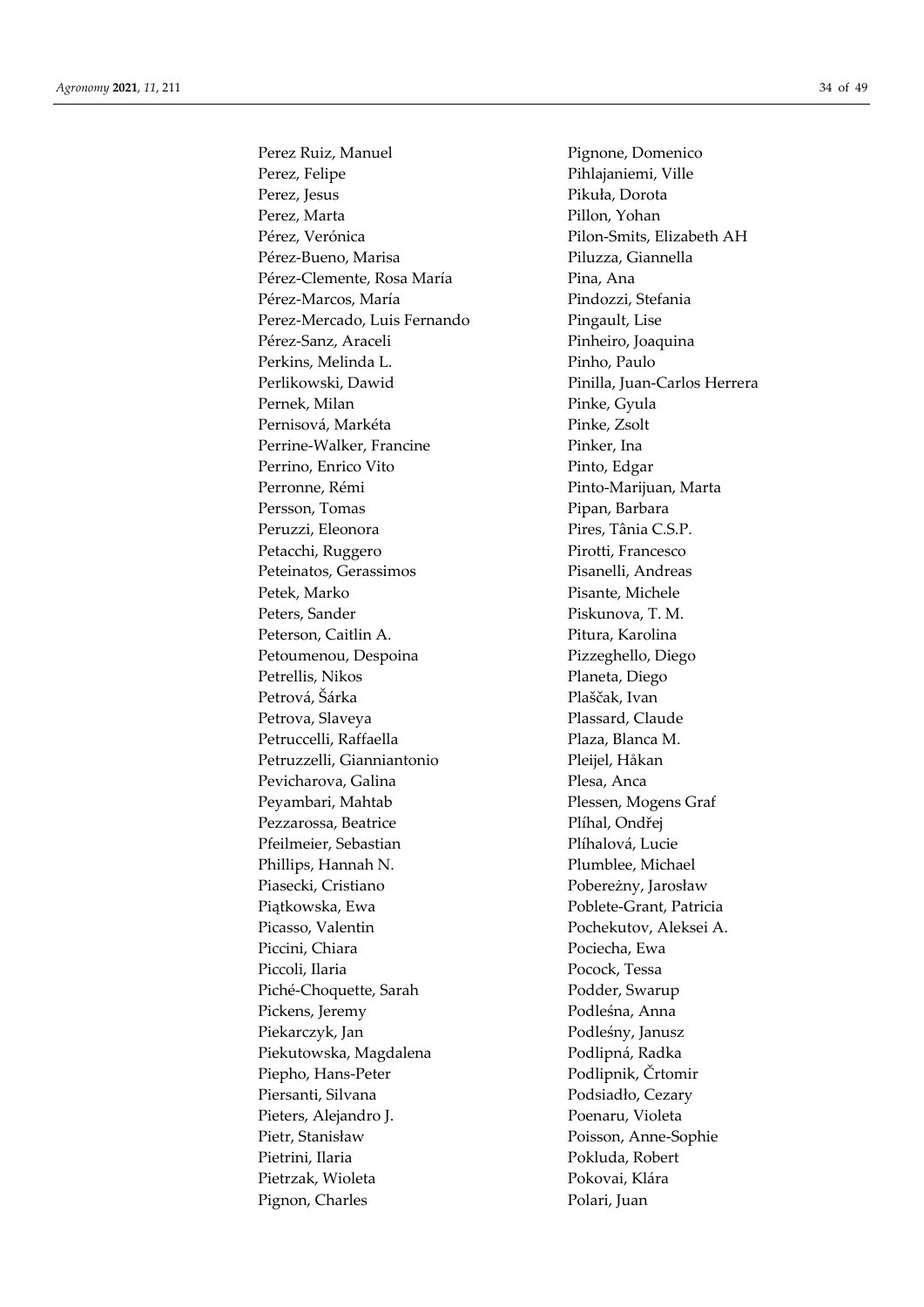Pommerrenig, Benjamin Przemieniecki, Sebastian Poncet, Aurelie M. Przybył, Jarosław Ponert, Jan Przybyłek, Maciej Pongrac, Paula Przygocka-Cyna, Katarzyna Ponte, Nuno Przywara, Artur Popay, Alison J. Puccinelli, Martina Pope, Edward Pucker, Boas Popescu, Iuliana **Puértolas**, Jaime Popova, Inna E. Puglia, Giuseppe Popp, Jennie Puig, Anna Porch, Timothy Gabriel Puig, Carolina G. Pornaro, Cristina Pujol, Benoît Porro, Duilio Pukalchik, Mariia Portilla, Maribel Puła, Joanna Posada-Baquero, Rosa Pulighe, Giuseppe Poschenrieder, Charlotte Pulvento, Cataldo Post, Mark A. Puntel, Laila Posta, Katalin Puppala, Naveen Potekhin, Alexey Puri, Akshit Pothula, Anand Puri, Krishna Potrykus, Marta Putnam, Daniel Pott, Delphine M. Putnik-Delic, Marina Poudel, Hari Prasad Qadir, Abdul Poudyal, Shital Qi, Aiming Poulet, Lucie Qian, Xuejun Pourret, Olivier Ciao, Pengfei Poveda, Jorge Qiao, Zhenzhen Powell, Jonathan J. **Qin, Kuan** Powell, Shane Qiu, Yin-Long Poyda, Arne Qualls, Jerry Pozzi, Carlo **Queirós**, Margarida Pradeep Kumar, Sudheeran **Quesada Pérez, Víctor** Pramod, Sreepriya Quijano, Laura Prasad, Munoo Quilez, Dolores Praspaliauskas, Marius **Quinet**, Muriel Prats, Jordi Quinn, Ruth Pratt, Chris Quiñones, Ana Prażak, Roman Quintana-Ashwell, Nicolas Preda, Mihaela Quintanilla, Marisol Prerostova, Mgr. Sylva Quintero-Florez, Angelica Prevost-Boure, Nicolas Chemidlin Rabiza-Swider, Julita Prieto, Henar Raccuia, Salvatore Antonino Prieto-Fernandez, Angeles Racuciu, Mihaela Prince, Elliott Radanielson, Ando Prince, Silvas J Radetsky, Leora Prišenk, Jernej Radić, Tomislav Prohens, Jaime Radicetti, Emanuele Proietti, Primo **Radkowski, Adam** Proietti, Simona Radoglou, Kalliopi M. Prost, Katharina Radu, Nicoleta Nicole Prudent, Marion Rady, Ahmed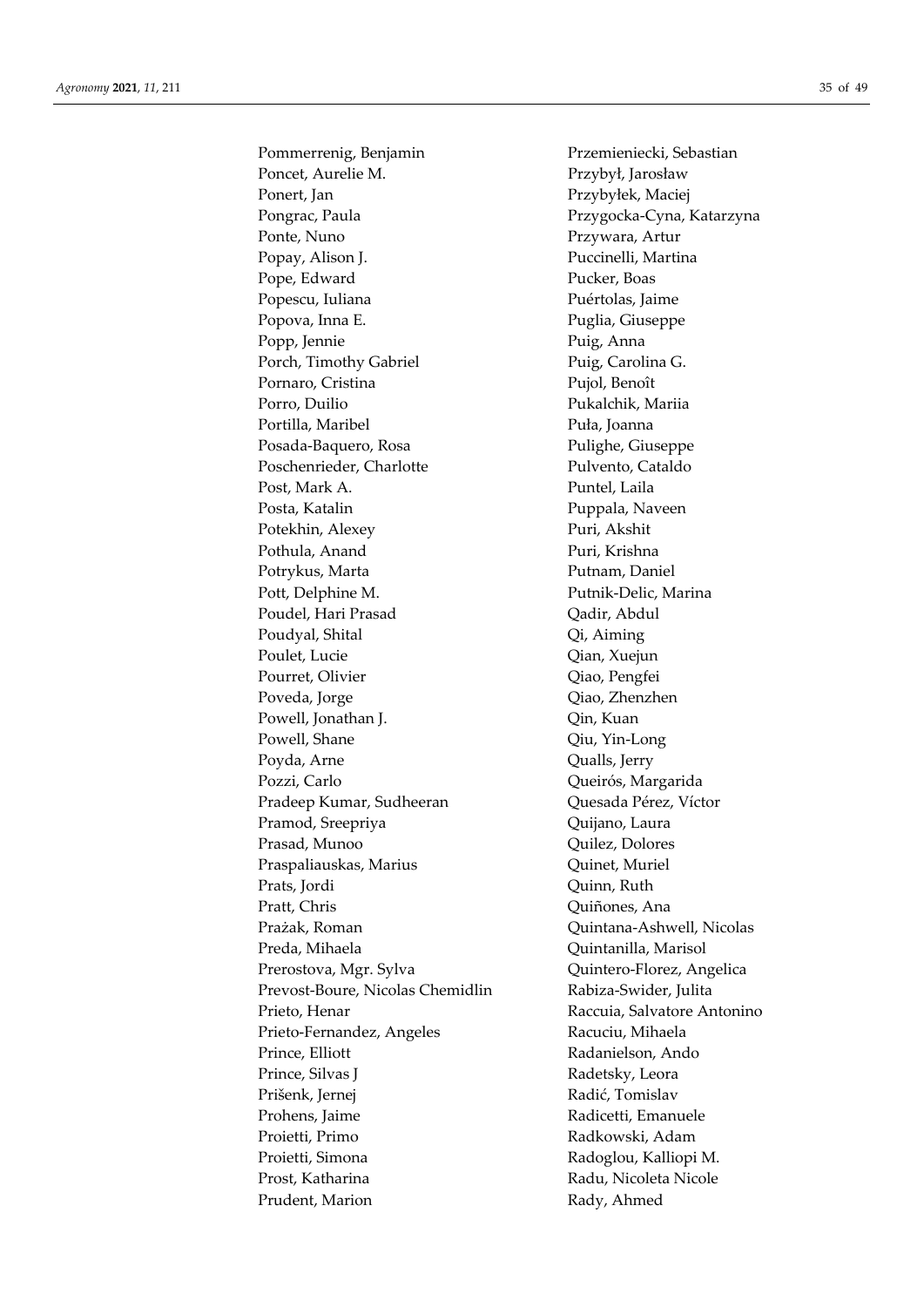Radziejewska-Kubzdela, Elżbieta Redden, Robert Radzikowski, Paweł **Redeker, Kelly** Ragaglini, Giorgio **Redfern**, Lauren Ragucci, Sara **Reed, Kevin F.M.** Reed, Kevin F.M. Rahman, Habib Reig, Gemma Rahman, Inayat Ur Reighard, Gregory Rahman, Mohammad Atikur Reiné, Ramón Rahmatov, Mahbubjon Reinert, Stephan Rahnama, Mostafa Reintam, Endla Rai, Krishan Mohan **Reis**, Carlos Rajabi Hamedani, Sara **Reis**, Mário Rajput, Vishnu Reiser, David Ramakrishna, Priya **Regiman**, Jerzy Ramegowda, Venkategowda **Rekasi**, Mark Ramírez-Gonzalez, Ricardo H. Rékási, Márk Ramírez-Tejero, Jorge Antolín Rembialkowska, Ewa Ramos Miras, Jose Joaquin Remelli, Sara Ramsden, Stephen Remm, Liina Randall, Stephen K. Ren, Lidong Randhawa, Harpinder Renault, Sylvie Rangan, Parimalan Renčo, Marek Ranjbaran, Mohsen Rengasamy, Kannan Ransom, Joel Renna, Massimiliano Rao, Srinivasa Pinnamaneni Resentini, Francesca Rapacz, Marcin Resop, Jonathan Raptis, Dimitrios Restuccia, Alessia Rasa, Kimmo  $\qquad \qquad$  Revilla, Pedro Rasche, Livia Rey, Gaëtan Raschi, Antonio Rey, Luis Raseduzzaman, Md
Rey, María-Dolores Rashid Niaghi, Ali Reyes-Cabrera, Joel Rashid, Md.Harun-Ur-<br>
Reyes-Rosas, Audberto Rasiukevičiūtė, Neringa Reyna-Bowen, Lizardo Rasmussen, Soren K. Reyneri, Amedeo Rastogi, Anshu Rhazi, Larbi Ratet, Pascal Rho, Hyungmin Rätsep, Reelika Rhodes, Elena Raucci, Umberto **Rial, Carlos** Rial, Carlos Raudonė, Lina Riar, Amritbir Ravelonandro, Michel Ribeiro, António Ravlić, Marija **Ribeiro**, Henrique Rawat, Swati **Ribeiro, Luís Filipe** Rayburn, Edward B. (Rayburn, Edward B. (Rayburn, Edward B. (Rayburn, 2014) Rayne, Natasha Ribeiro-Barros, Ana I. Raynor, Edward Ribeyre, Fabienne Rayns, Francis Richard, Benjamin Ražná, Katarína **Richard, Patrick** Re, Giovanni Antonio antico alla Richardson, James Read, John J. **Richardson**, Justin Real, Daniel **Richardson**, Murray Recous, Sylvie Richetti, Jonathan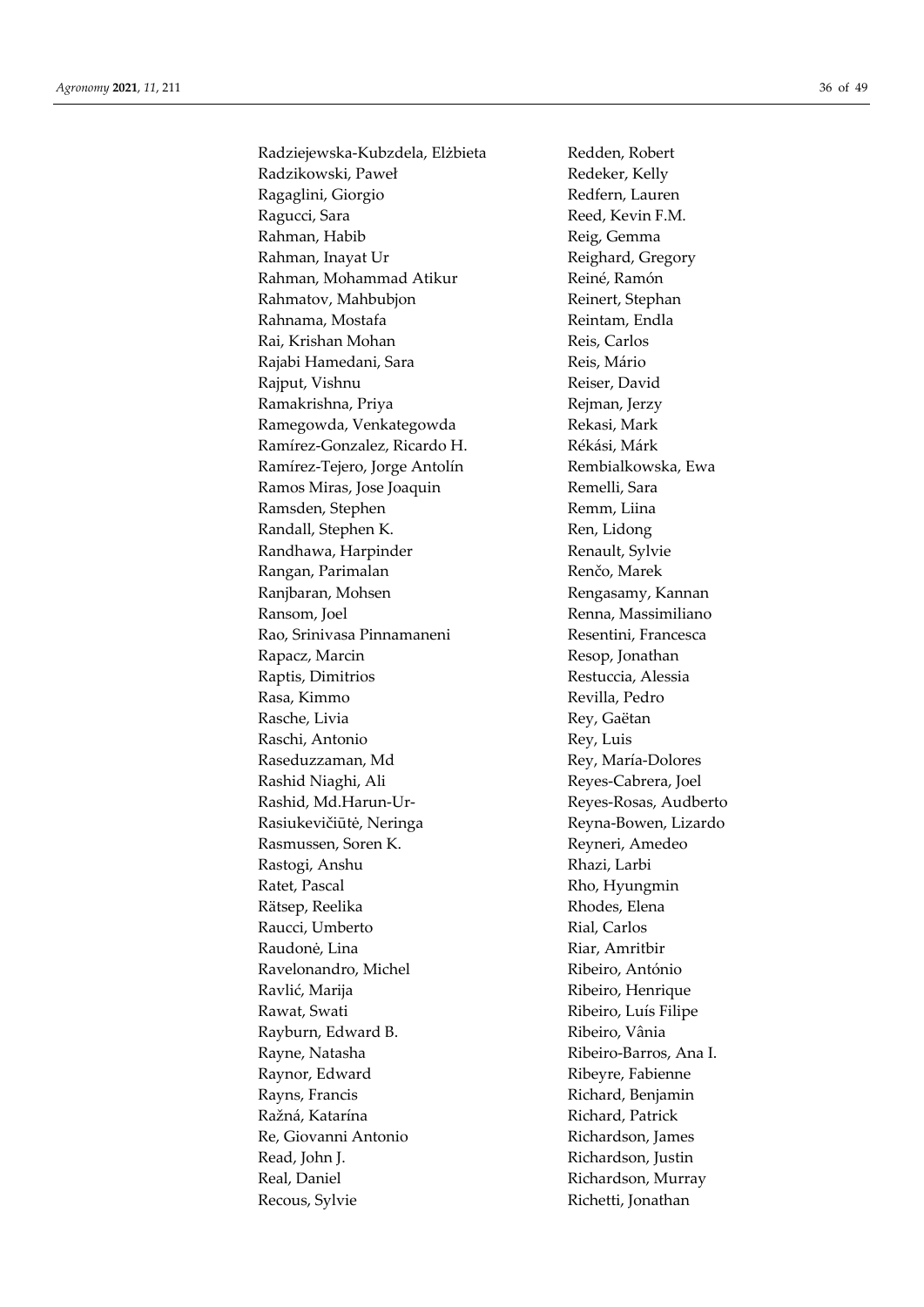Riczu, Peter Rodriguez-Rastrero, Manuel Riddick, Eric Wellington Rohila, Jai S. Ridoskova, Andrea **Röhlen-Schmittgen, Simone** Ridout, Christopher J. Rojano-Delgado, Antonia Maria Rienth, Markus Rolbiecki, Roman Riesch, Friederike Roldan Cañas, Josè Riess, Kai Rolim Lopes, Joao Rigano, Maria Manuela Rolly, Nkulu Riggi, Ezio **Romaneckas, Kestutis** Righini, Hillary Romanenkov, Vladimir Rihan, Hail Romaní, Aloia Rikkerink, Erik Romanov, Georgy A. Ringdahl, Ola **Romanowska-Duda, Zdzisława** Rios, Juan José Romero-Munar, Antònia Risdian, Chandra **Romuli**, Sebastian Riskowski, Gary **Riskowski**, Gary **Rondelli**, Valda Ritchie, Glen Ronga, Domenico Ritchie, Nicholas W. M. Roni, Md Zohurul Kadir Riya, Shohei Ronzan, Marilena Rizzo, Roberto **Roose**, Mikeal L. Robas, Marina Ros García, José María Roberts, Joe Ros, Gerard Roberts, Thomas H Ros, Margarita Robertson, Alison Rosa García, Rocío Robertson, Bill Rosa, Eduardo Robertson, Michael Rosa, Tundis Robertson, Susan Rosati, Adolfo Robin, Arif Hasan Khan Rosellini, Daniele Robins, Joseph Roselló, Salvador Robinson, Stacey A. **Rosenau**, Thomas Robison, Jennifer Rosendahl, Scott Robles, Gabriela Renee Alandia Roß, Christina Roboredo, Marta Von Hafe Albuquerque Rossi, Gabriella Rocci, Katherine S. Rossini, Francesco Roccotelli, Angela Rosskopf, Erin N Roccuzzo, Giancarlo Rossouw, Gerhard Rocha, Francisco Rotar, Ioan Roden, John Roth, Gregory Rodiño, A. Paula Roth, Guy Rodov, Victor Roubik, David Ward Rodrigo, Ismael Roulia, Maria Rodrigues, Ana Sofia Roumet, Catherine Rodrigues, Olivier Roumet, Pierre Rodríguez González, Álvaro **Rouphael, Youssef** Rodríguez, Camino Fernández Rouse, Matthew N. Rodríguez, Gustavo Rubén Roussos, Peter A. Rodriguez, Monica Rout, Simon P Rodriguez, Patricia Routray, Pratyush Rodriguez-Algaba, Julian Routray, Winny Rodríguez-Burruezo, Adrian Rovira, Pere Rodríguez-Navarro, Dulce-Nombre Rowland, Lisa J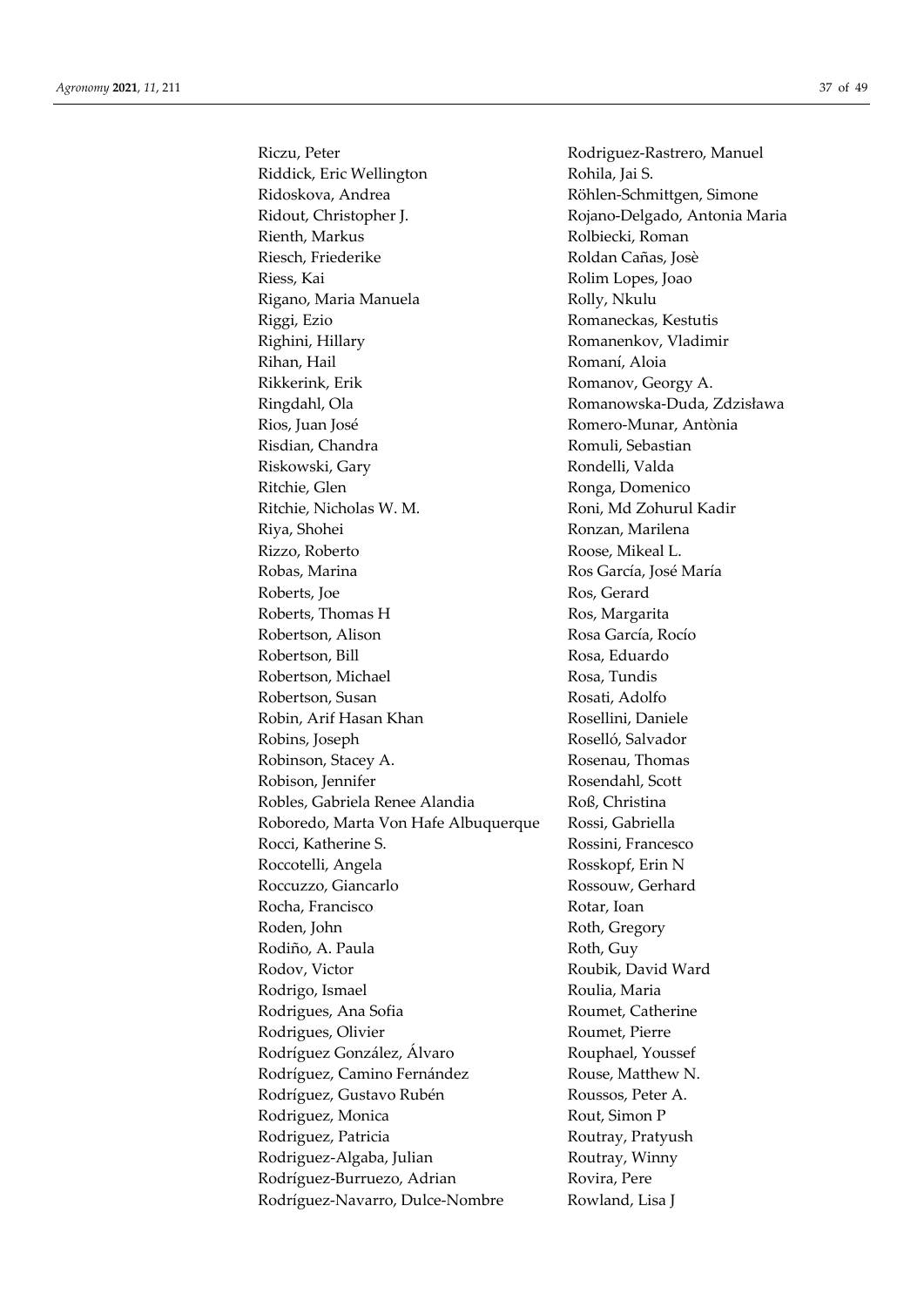Roxburgh, Caspar Sahu, Pranav Roychowdhury, Rajib Saia, Sergio Różańska-Boczula, Monika Saini, Ramesh Kumar Rozario, Papia **Saini, Rupinder** Saini, Rupinder Rózsa, Sándor Sakai, Atsushi Ru, Sushan Sakamoto, Masaru Rubin, Baruch Sakudo, Akikazu Rubinos, Cathy Sala, Florin Rubinowska, Katarzyna Salachna, Piotr Rubio De Casas, Rafael Salamon-Albert, Éva Rubio, Juan Carlos Šalamún, Peter Rubio, Manuel Salas, Eric Rubio-Asensio, José Salvador Salas, José Blanco Rudd, Jackie Salas, Maricarmen C. Rudnóy, Szabolcs Salata, Andrzej Rudolph, Rachel Saldarelli, Pasquale Rufin, Philippe Saleem, Fozia Ruget, Françoise Saleem, Muhammad Ruggeri, Roberto Salehi, Aliyeh Rugini, Eddo Salimi, Zahra Ruiz Téllez, Trinidad Salimonti, Amelia Ruiz, Magdalena Sall, Papa Malick Ruiz-Lendínez, Juan José Salmeron, Montse Rumanovská, Ľubica Salojärvi, Jarkko T. Rumbos, Christos I. Salokhiddinov, Abdulkhakim Rumbou, Artemis Salome, Patrice Rumyantseva, Natalya Salvi, Silvio Rungis, Dainis Samac, Deborah A Runkle, Benjamin R. Samach, Alon Rupp, Holger Samarakoon, Uttara Russell, Kathleen Sambo, Paolo Rustioni, Laura Samsonova, Maria G. Rusu, Teodor Samtani, Jayesh Ružičić, Stanko Samuoliene, Giedre Rybacki, Piotr Samylina, Olga S. Rybicka, Iga **San Bautista**, Alberto Rybka, Krystyna Sanchez Muñoz, Raul Rychel, Sandra Sánchez Torres, Paloma Rydahl, P. Sanchez, Darlene Ryss, Alexander Sánchez, Miguel Angel S. Johana, Grajales-Mesa Sánchez-García, María Saady, Noori Sanchez-Guerrero, Maria Cruz Saati-Santamaría, Zaki Sánchez-Martín, María Jesús Sacristán, Daniel **Sanchez-Moreno**, Sara Sadhukhan, Ayan Sánchez-Sastre, Luis Fernando Sadik-Zada, Elkhan Richard Sanderson, Peter Sadoi, Yuri Sandev, Dubravka Sáenz-Romo, María Gloria  $S$ andhu, Saroop Sagi, Moshe Sandin, Maria Saha, Debalina Sandín-España, Pilar

Sadeghpour, Amir Sánchez-Rodríguez, Antonio Rafael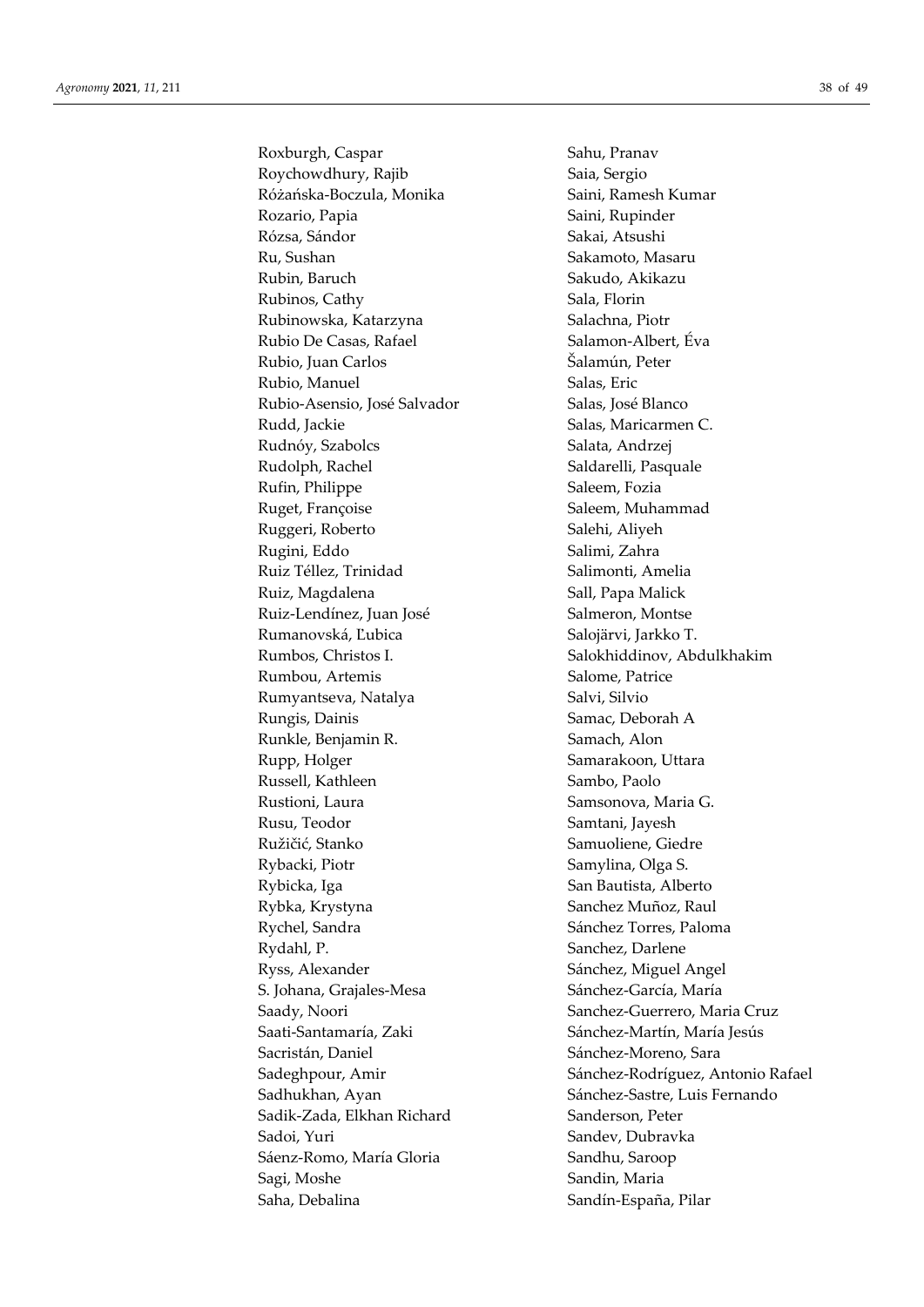Saneoka, Hirofumi Schneider, Hannah Sanewski, Garth Schneider, Manuel K. Sangha, Jatinder Schneider, Raimund Sanna, Francesca Schock, Steffen Santamaría, Carolina Schoenau, Jeff Santamaria, Pietro Schöneberg, Torsten Santangelo, Enrico Schouten, Henk J. Santiago-Rodriguez, Tasha Marie Schröder, Fritz-Gerald Santin, Marco Schueller, Michael John Santos, Ana Paula Schulte Auf'm Erley, Gunda Santos, Mila Schultz, Nick Santos, Rita B. Schulze Lammers, Peter Sanyal, Debankur Schumacher, Brian Saoli, Chanda Saoli, Chanda Schumacher, Matthias Sapkota, Surya Datta Schütze, Niels Sarapura, Silvia Schweiger, Rabea Saraswati, Saraswati Saraswati Scofield, Simon Šarauskis, Egidijus Scortichini, Marco Sarkar, Abhijit Scott, Eric R. Sarker, Umakanta Scott, Marvin P Sarr, Papa Saliou Scurtu, Daniela Alexandra Sarr, Sait Sedbrook, John C. Sarri, Daniele Sedlar, Ondrej Sarthou, Jean-Pierre Seginer, Ido Sarto, Marcos Sekara, Agnieszka Sarup, Pernille Sąkara, Agnieszka SASANUMA, Tsuneo Sekiya, Nobuhito Saska, Pavel Saska, Pavel Seleiman, Mahmoud F. Sastre, Blanca Semananda, Niranjani P. K. Satish, Lakkakula Semenov, Mikhail V. Sato, Tadashi Semenov, Vyacheslav Savoi, Stefania Serba, Desalegn Savvas, Dimitrios Sergio, Castro-Garcia Sawińska, Zuzanna Sergio, Lucrezia Sayyari, Amin Serra, Sara Sbrana, Cristiana Serralheiro, Ricardo Paulo Scaccabarozzi, Daniela Serrapica, Francesco Scaglia, Barbara Serson, William Scalenghe, Riccardo Servadio, Pieranna Scalschi, Loredana Sestras, Adriana Scarpa, Grazia Maria **National Sestras**, Radu Scavo, Aurelio Sestraș, Radu E. Scepanovic, Maja Seyfang, Bernhard Schaller, Jörg Seyfferth, Carolin Scheff, Deanna S. Seymour, Nikki Schillaci, Calogero Seyyedhasani, Hasan Schlossberg, Maxim J. Sgubin, Giovanni Schmidt, Dominik Shabala, Lana Schmidt, Jason M. Shafiei, Reza Schmidt, Radomir Shahandeh, Hamid Schmidt, Rebecca Shahariar, Shayeb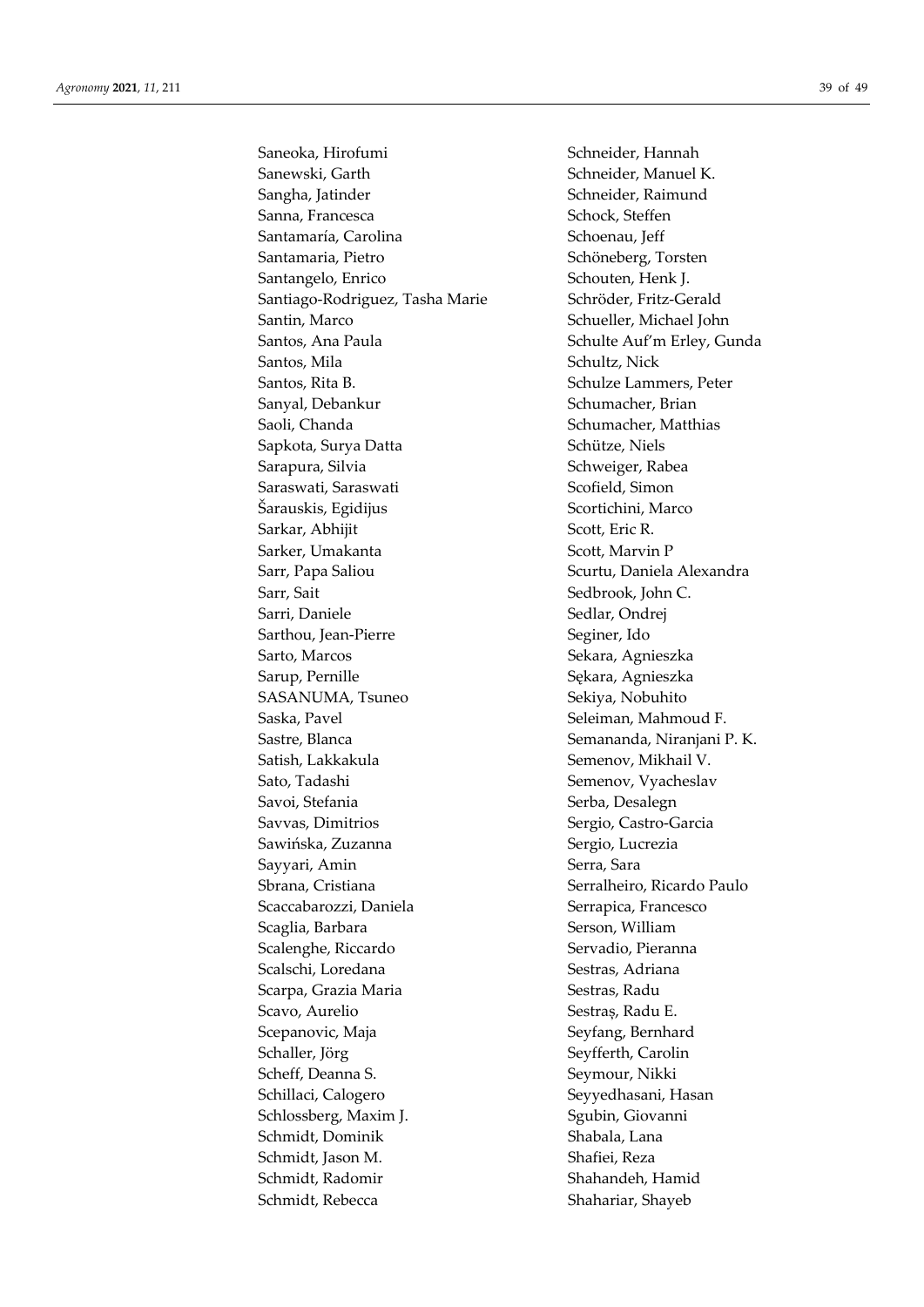Shahba, Mohamed A. Siaudinis, Gintaras Shahin, Arwa Šiaudinis, Gintaras Shaik, Razia Šic Žlabur, Jana Shannon, Evan Siczek, Anna Shannon, Laura Sidhu, Gaganjot Shanyi, Shen Sidhu, Virinder Shapiro, Arthur Sieber, Alisa Naomi Sharma, Anamika Sieber, Alisa-Naomi Sharma, Harmandeep Sieling, Klaus Sharma, Lakesh Siepel, Henk Sharma, Lav Sieprawska, Apolonia Sharma, Parmodh Sierra Aragón, Manuel Sharma, Rajesh Sierra, Arturo Sharp, Peter J. Sharp, Peter J. Sigillo, Loredana Sharpe, Shaun M. Sigrimis, Nick She, Maoyun Sikorska, Anna Sheaffer, Craig C. Sikorska-Zimny, Kalina Maja Shedekar, Vinayak Šiler, Branislav Shehu, Bello M. Šilha, David Sheirdil, Rizwan Ali Sillo, Fabiano Shelake, Rahul Mahadev Silungwe, Festo Richard Shen, Jianqiang Shen, Silva, Amanda De Oliveira Shepherd, Mark Anthony Silva, Iolanda Ramalho Da Shergill, Lovreet Silva, Joel Shi, Andong Silva, Liliane Severino Da Shi, Gongjun Silva, Luís Shibaeva, Tatjana G. Silvar, Cristina Shigeto, FUJIMURA Šimić, Gordana Shigyo, Nobuhiko Simmons, Aaron Shilev, Stefan Simon, Barbara Shim, Ie-Sung Simon, Philipp Shimizu-Inatsugi, Rie Simones Grilo, Filipa Shinde, Suhas Simoni, Sauro Shinoto, Yoshiya Sims, Brian Shiri, Samira Sinacore, Katherine SHIRO, Sokichi Sinapidou, Evangelia Shishkoff, Nina Singh, Amritpal Shiu, Yi-Shiang Singh, Bhupinder Shiwakoti, Santosh Singh, Bir Bahadur Shkryl, Yuri N Singh, Daljit Shobande, Olatunji.Abdul Singh, Gurbir Shokat, Sajid Singh, Hardeep Shrestha, Debendra Singh, Manmohanjit Shrestha, Him L. Singh, Nisha Shrestha, Utsala Singh, Ritesh Kumar Shukla, Pushp Sheel Singh, Shikha Shumilina, D. V. Singh, Sukhbir Shunmugam, Arun Singletary, Loretta Shutes, Lindsay Sinjushin, Andrey A. Shymanovich, Tatsiana Sintori, Alexandra Siatkowski, Idzi Širić, Ivan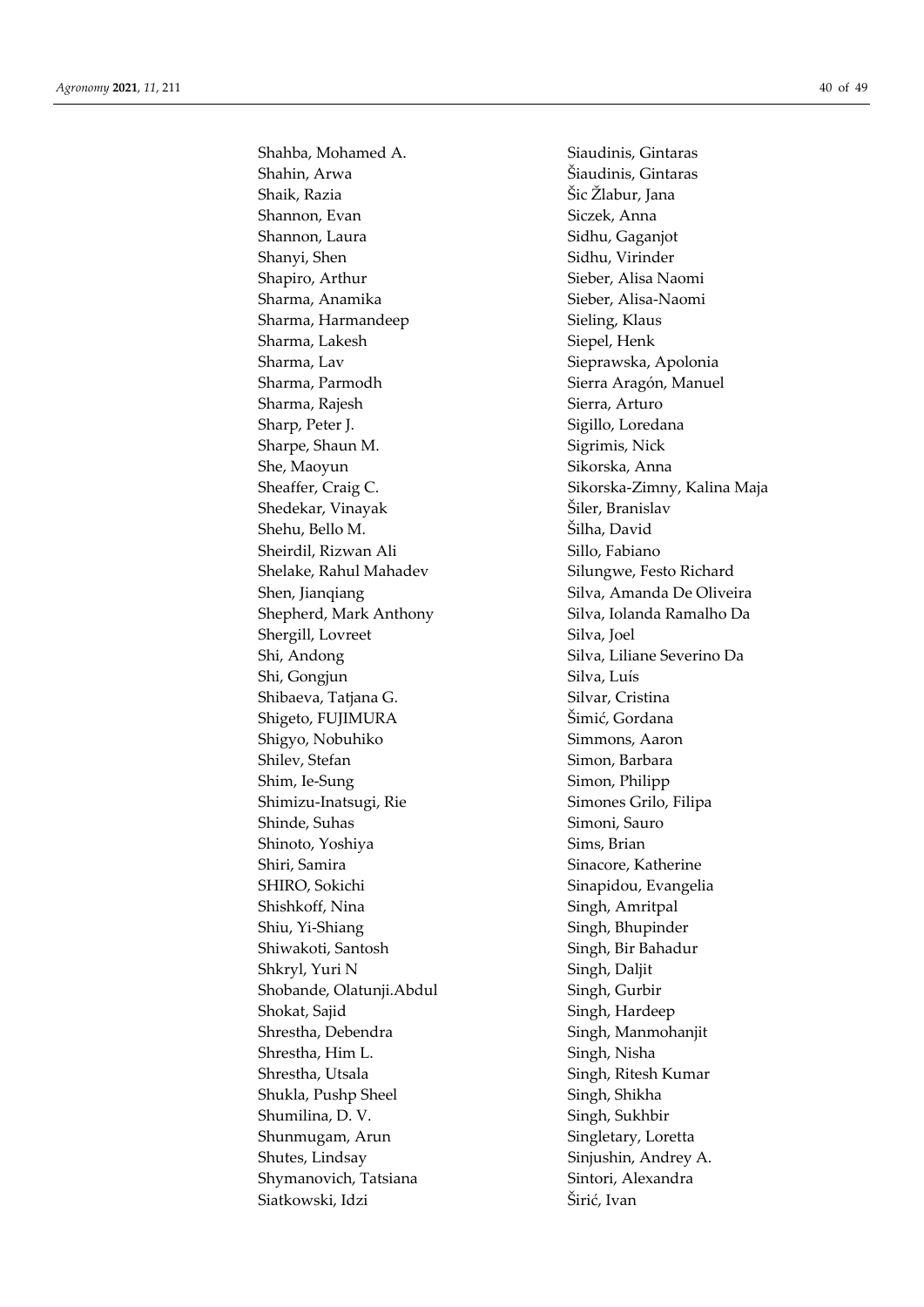Šišić, Adnan Solhaug, Knut Asbjørn Sivarajan, Sajeevan Radha Solomon, Juan K. Q. Sivertsen, Hanne Kristine Solomou, Alexandra Siwik-Ziomek, Anetta Sołowiej, Piotr Skála, Jan Soltabayeva, Aigerim Skalicky, Milan Soltangheisi, Amin Skapska, Sylwia Soltész, Alexandra Skoczylas, Łukasz Somavat, Pavel Skowera, Barbara Sommaggio, Daniele Skowrońska, Monika Sommer, Sven Skrypnik, Liubov Sommerhalter, Monika Skrypnik, Liubov N. Son, Jung Eek Skuhrovec, Jiří Son, Ki-Ho Skuodienė, Regina Sonah, Humira Skutnik, Ewa Sønderskov, Mette Škvarenina, Jaroslav Song, Jun-Ho Slama, Petr Sonnewald, Uwe Slaný, Michal Sonobe, Rei Śliwińska-Wilczewska, Sylwia Sørensen, Kirsten K Slonecker, Terry Sørensen, Marten Sloop, Joseph Sorescu, Ana Alexandra Small, Gaston E. Sortino, Giuseppe Smędzik-Ambroży, Katarzyna Soteriou, Georgios A. Soteriou Smith, Carol Soti, Pushpa G. Smith, Mark A. Souček, Jiří Smith, Melissa C. Soufan, Walid Smith, Millicent Soukup, Josef Smith, Robert E. Sowinski, Jozef Smodiš Škerl, Maja Sozzi, Marco Smol, Marzena Spada, Alberto Smolen, Sylwester Španič, Valentina Smoleń, Sylwester Sparvoli, Francesca Smreczak, Bozena Sperling, Or Snakin, Valeriy Spies, Janine Snopek, Lukas Spina, Alfio Snyder, John Spokas, Kurt A. Snyder, John C. Spor, Aymé So, Yoon-Sup Spörndly, Rolf Soares, Salviano Sprink, Thorben Sobiech, Łukasz Sobiech, Łukasz Spundová, Martina Sobkowicz, Piotr Spychaj, Radosław Sobolewska, Magdalena Squillaci, Giuseppe Sobota, Aldona Srečec, Siniša Sochacki, Dariusz Średnicka-Tober, Dominika Soder, Kathy Soder, Kathy Srivastava, Dhruv Aditya Sogn, Trine A. Stachowski, Piotr Sokol, Julia Stafne, Eric T. Sola-Guirado, Rafael-Ruben Stahl, Andreas Solanki, Manoj Kumar Stamatis, Nikolaos Solberg, Svein Øivind Solberg Stana, Anca-Daniela Solé-Benet, Albert Stancampiano, Augusto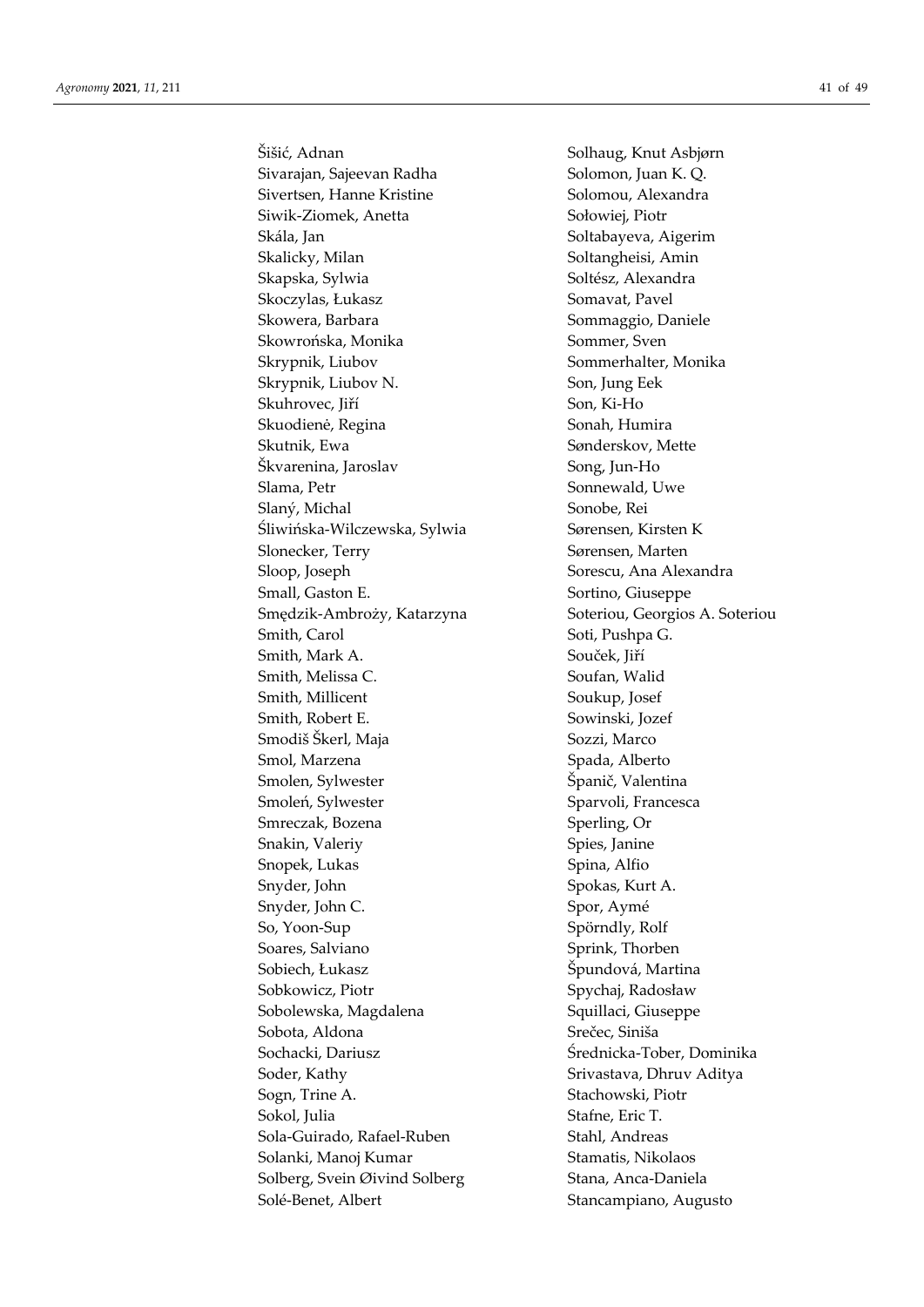Stanek-Tarkowska, Jadwiga Su, Ye Staniak, Mariola **Suárez**, Christian Alejandro Stankiewicz-Kosyl, Marta Subedi, Maya Stanley, Jordan D. Subedi, Praveen Starowicz, Małgorzata Subr, Zdeno Staszak, Aleksandra Maria **Suchoff**, David Staszczak, Magdalena Sudheeran, Pradeep Kumar Staszek, Paweł **Sujak, Agnieszka** Statsyuk, Natalia V. Sulas, Leonardo Staver, Charles Staver, Charles Sulewska, Hanna Stavrakaki, Maritina Sultana, Sifat Stavridou, Evangelia Sumalan, Radu Steele, Katherine A. Sun, Fengjie Steenwerth, Kerri Sun, Jianghao Stefan, Laura Sun, Tian-Hu Stefanic, Edita Sunseri, Francesco Stefanou, Stefanos Supronienė, Skaidrė Steffi Schillem, Steffi Surapaneni, Aravind Stefi, Aikaterina Surówka, Ewa Steidl, Joerg Steidl, Joerg Suryadi, Fransiscus Stein, Alexander J. Susic, Michael Stein, Nils Sustr, Marek Steinberger, Yosef Suter, Daniel Stephenson, Christian Svircev, Antonet Stephenson, Mitchell B. Swamy, Prashant Stępień, Michał Swarbreck, Stéphanie M Stępień, Sebastian Swarts, Nigel Sterckeman, Thibault Swiecilo, Agata Steur, Hans De Swoczyna, Tatiana Stevens, Rebecca Syed, Ali Muslim Stiff, Michael Symanczik, Sarah Stipešević, Bojan Symanowicz, Barbara Stoian, Vlad Synowiec, Agnieszka Stojałowski, Stefan Sytykiewicz, Hubert Stoleru, Vasile Szabó, András Stopar, Matej Szabó, Attila Stopnisek, Nejc Szabo, Milan Storchi, Paolo Szalay, Laszlo Streif, Stefan Szara, Ewa Strelec, Ivica Szegi, Tamás Stričević, Ružica Szepesi, Ágnes Struwe, Sten Sten Szewczyk, Katarzyna Strygina, Ksenia V. Szewczyk, Wojciech Stubbs, Christopher J Szilágyi, Róbert Stumpf, Beate Szili-Kovács, Tibor Stushnoff, Cecil Szoszkiewicz, Robert Stutte, Gary Szparaga, Agnieszka Su, Jinya Szulc, Piotr

Šťastník, Ondřej Subramanian, Sowmyalakshmi Statkevičiūtė, Gražina Sujkowska-Rybkowska, Marzena Stiborova, Hana Syed-Ab-Rahman, Sharifah Farhana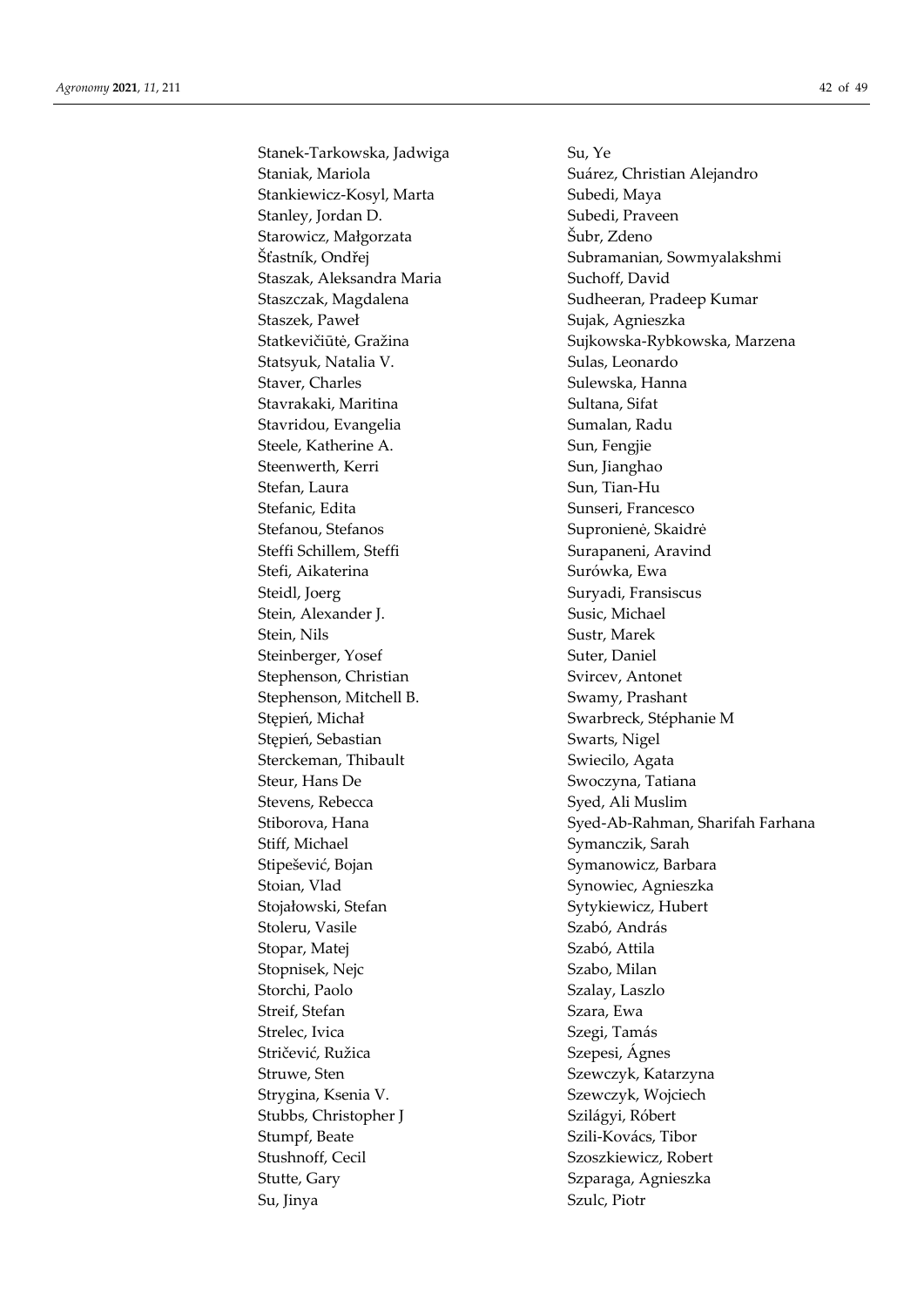Szymańska, Grażyna **Teaumroong**, Neung Szymańska, Magdalena Teboh, Jasper Szymańska, Renata Tedeschi, Anna Szymczyk, Piotr Tegli, Stefania Tabacchioni, Silvia Teh, Soon Li Tabaglio, Vincenzo Teh, Yit Arn Tabak, Monika Teixeira, Leonardo H. Taberner, Andreu Tejedo, Pablo Tadini, Luca Tellgren-Roth, Christian Taghavi, Toktam Tello, Javier Taghizadeh-Mehrjardi, Ruhollah Temu, Vitalis Taglienti, Anna Tender, Caroline De Taheripour, Farzad Teodor, Rusu Taiki, Mori Teresita, Padilla-Benavides Takabe, Teruhiro Terrell, Evan Takács, Sándor Terzaghi, Mattia Takács, Zoltán Terzaghi, William Takahashi, Masamichi Tesei, Giulio Takahashi, Misa Teslic, Nemanja Takeda, Fumiomi Testa, Antonino Takeshi, Kuroyanagi Testani, Elena Taketa, Shin Testolin, Raffaele Talhinhas, Pedro Taily, Malak Taliercio, Earl **Thalmann**, Matthias Tallury, Shyam Thammina, Chandra Sekhar Tamagnone, Mario Thekkiniath, Jose Tambone, Fulvia Theoharis, Babanatsas Tamburini, Elena Théroux-Rancourt, Guillaume Tan, Daniel Tan, Daniel Thien Nguyen, Quoc Tanase, Corneliu Thilakarathna, Malinda Tandy, Susan Thiry, Arnauld Tandzi, Liliane N. Thomashow, Linda S. Tang, Kai Thompson, Michael Tani, Eleni Thompson, Rodney Tanou, Georgia Thomsen, Mette Goul Tao, Haiying Thomson, Anna Tao, Xin Thor, Kathrin Tao, Yong-fu Thorlby, Glenn J. Tarakhovskaya, Elena Thoumazeau, Alexis Taranto, Francesca Thu, Thieu Thi Phong Tarawneh, Rasha A. Thumm, Ulrich Tarcea, Monica Thussagunpanit, Jutiporn Tarkka, Mika Tietel, Zipora Tarnawski, Marek Tiffin, Peter Tarricone, Luigi Tikhonovich, Igor A. Tavoletti, Stefano Tilvikienė, Vita Tayeh, Nadim Tintner, Johannes Taylor, Isaiah Tirado, Sara B. Teague, W. Richard Tiamos, Sotiris Teani, Angela Tkalec, Monika Teasdale, John R. Tobiasova, Erika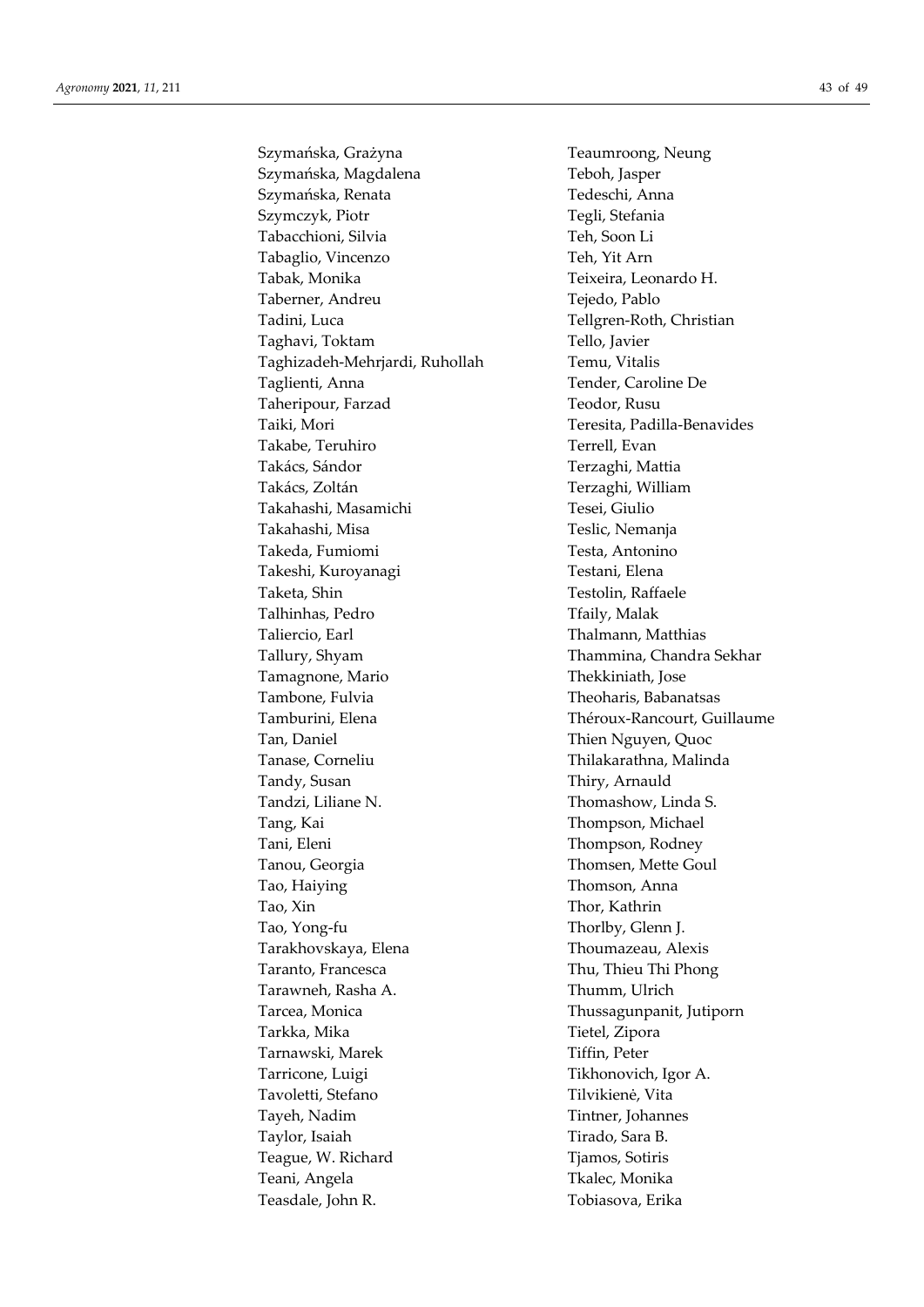Todd, James Trong Hung, Dao Toderi, Marco Trouillas, Florent P. Todorova, Dessislava Trout, Thomas Tokarz, Barbara Trueman, Stephen Tokunga, Kanae Trząskowska, Monika Tollerup, Kris Tollerup, Kris Tsaballa, Aphrodite Tolomio, Massimo Tsagkarakis, Antonios Tombesi, Sergio Tsai, Chen-Chi Tomkiel, Monika Tsai, Jia-Ren Tomohito, Sano Tsakiridis, Nikolaos Ton, Shan-Shin Tsakirpaloglou, Nikolaos Tonina, Lorenzo Tsaliki, Eleni Tonkyn, Dave Tsaniklidis, Georgios Tootoonchi, Mohsen Tsantili, Eleni Torre, Sissel Tsiknia, Myrto Torregrosa, Antonio Tsiropoulos, Nikolaos G. Torrens-Spence, Michael P. Tsitsekian, Dikran Torres Arriaza, José Antonio Tsror, Leah Torres, Estanis Tsugama, Daisuke Torricelli, Renzo Tsuji, Kaoru Tortosa, Germán Tsujimoto, Yasuhiro Toscano, Piero Tu, Kevin Toscano, Stefania Tucak, Marijana Tosi, Simone Tucci, Marina Tosti, Giacomo Tucu, Dumitru Tóth, Ferenc Túleja, Monika Touch, Van Tumlinson, James H. Touzard, Jean-Marc Tundo, Silvio Town, Jennifer Tuohy, Pat Toyoma, Tadashi Turcios, Ariel Toyota, Koiki Turechek, William Tracy, Saoirse Turki, Houcemeddine Tranbarger, Timothy John Türkösi, Edina Tranel, Patrick J Turnau, Katarzyna Tränkner, Merle Turner, M. Kathryn Trautz, Dieter Turner, Neil C. Travlos, Ilias Turrà, David Treder, Kinga Tvrdá, Eva Trenchard, Liz Twardowska, Irena Trevaskis, Ben Twardowski, Jacek Triantafyllou, Anna Tyack, Nicholas Trifonova, Tatiana A. Tyagi, Swati Trillas, M. Isabel Tylewicz, Urszula Tripathi, Diwaker Tylova, Edita Tripodi, Pasquale Tyrka, Mirosław Trippe, Kristin M. Tziolas, Nikolaos Triviño-Tarradas, Paula Tzortzakis, Nikos Trněný, Oldřich Ubeda, Cristina Troccoli, Antonio Ucgul, Mustafa Trofimov, Aleksei V. Valuetta, Ranjith P.

Tracy, Benjamin Turek Rahoveanu, Maria Magdalena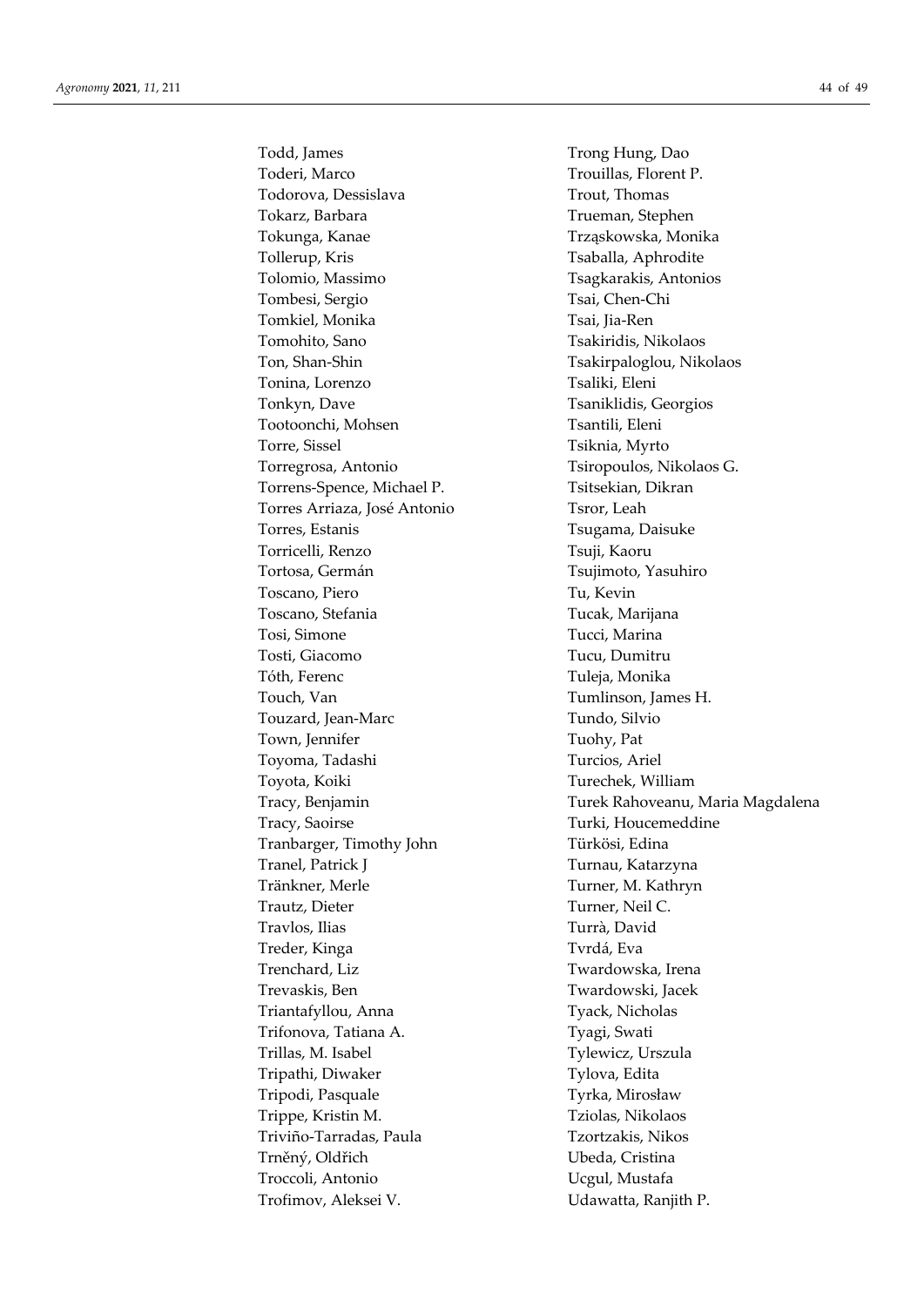Uddin, Shihab Van Tassel, David Ueno, Hideto Van Tricht, Kristof Ujj, Apolka Van Tuyl, Jaap Ukalska-Jaruga, Aleksandra Vance, Wendy Umehara, Mikihisa Vanhoutte, Bart Unc. Adrian VanHove, Wouter Undersander, Dan Vann, Matthew Underwood, William VanWallendael, Acer Uphoff, Norman VanWeelden, Matthew T. Ur Rehman, Muhammad Habib Varallyay, Eva Urbaniak, Jacek Varazi, Tamar Ürgeová, Eva Varis, Saila Urlić, Branimir Varnon, Christopher A. Urso, Arturo Vasca Zamfir, Diana Ursu, Alina Violeta Vashisht, B.B. Uteau-Puschmann, Daniel Vashisth, Tripti V. Pidlisnyuk, Valentina Vassilakos, Nikon Vaccari, Francesco Primo Vastakaite, Viktorija Vagelas, Ioannis Vastolo, Alessandro Vahamidis, Petros Vatca, Sorin Vaillant, Jean Vâtcă, Sorin Vaio, Claudio Di Vatsanidou, Anna Vaitkeviciene, Nijole Vaverková, Magdalena Daria Valant-Vetschera, Karin Vazquez, Eduardo Valdez-Aguilar, Luis Alonso Vazquez-Garcia, Jose G. Valentine, Tracy Vear, Felicity Valenzuela, Hector **Vecka**, Marek Valenzuela, Juan Luis Velkov, Nikolay Valerio, Francesca Vencill, William Valkai, Ildikó Venema, Jan Henk Vallejos, Carlos Venezia, Accursio Valles, Steven Venieraki, Anastasia Vallone, Mariangela Venslauskas, Kestutis Van Buul, Vincent Ventrella, Domenico Van Der Aar, Piet Vera, Teresa Van Der Werff, Harald M.A. Vercesi, Alberto Van Der Wolf, Jan M. Verdoodt, Ann Van Deynze, Allen Veres, Szilvia Van Dijk, Meine Pieter Veríssimo, Paula C. Van Dijk, Wim Vernon, Hodge Van Dobben, Han Veronico, Pasqua Van Es, Sam Vesely, Fosco M. Van Huylenbroeck, Guido Vestergård, Mette Van Leeuwen, Cornelis Vetrano, Filippo Van Middelkoop, JC Viana, Helder Van Mourik, Simon Vicente Pérez, Ruben Van Noordwijk, Meine Vidal, Alix Van Os, Erik Vidican, Roxana Van Sanford, David Vieira, Bruno Canella Van Straalen, Nico Vieira, Selma

Urbino, Cica Vargas-García, María Del Carmen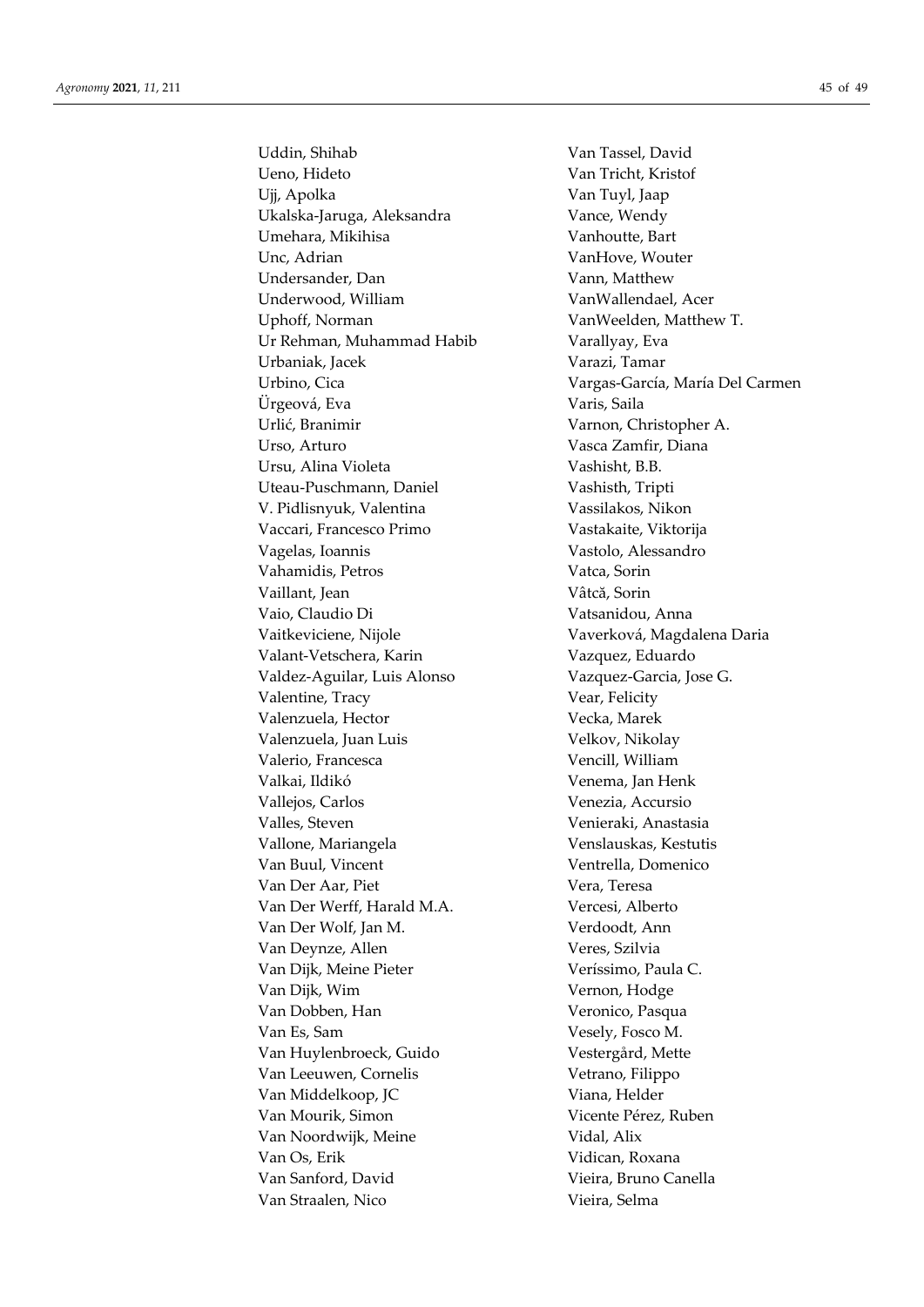Vieri, Marco Wachowska, Urszula Viketoft, Maria **Wadas**, Wanda Vilar, Miguel A. Waldron, Blair Vilček, Jozef Walia, Maninder K. Villar Mir, Josep Maria Walker, David Villatoro, Virginia Pinillos Walker, Ian Villegas, Dolors Walker, Robert J. Vincent-Caboud, Laura Walkiewicz, Anna Vinković, Tomislav Walkowiak, Sean Virk, Simerjeet Walkowiak-Nowicka, Karolina Virsile, Akvile Wallace, Rhiannon Visconti, Donato Wallau, Marcelo Visioli, Giovanna Walmsley, David Višnjevec, Ana Miklavčič Walter, Monika Vitale, Alessandro **Wander**, Michelle M. Vitale, Luca Wang, Bo Vitali, Giuliano **Wang**, Chih-Li Vítámvás, Pavel **Wang, Chunxia** Vítěz, Tomáš Wang, Dongyi Vithana, Chamindra Wang, Hongru Vitti, Antonella Wang, Jingjing Vives Cobo, Cristina Wang, Ming Li Vives-Peris, Vicente Wang, Peng Vlachostergios, Dimitrios N. Wang, Richard Vleugels, Tim Wang, Xander Vodeneev, Vladimir Wang, Xiao Vogel, Sebastian Wang, Yafang Vogeler, Iris Wang, Ya-Yun Voitsekhovskaja, Olga V. Wang, Zhenglin Volesky, Jerry Wang, Ziping Volk, Matthias Warchoł, Marzena Volkov, Artiom Wasilkowski, Daniel Volkova, Polina Yu. Wasko DeVetter, Lisa Vollbrecht, Erik Watanabe, Kazuo N. Vollmann, Johann Watanabe, Satoshi Volpi, Iride Watkins, Kenton Bradley Von Bloh, Werner Watson, Andrea Von Cossel, Moritz Watts, Dexter Brown Von Redwitz, Christoph Wautier, Antoine Von Wettberg, Eric Wawro, Aleksandra Vories, Earl Webley, Peter Vozár, Ľuboš Wędzony, Maria Vozhzhova, Nataliya N. Weeden, Norman F Vráblová, Martina Weggler, Karin Vu, Danh C. Wehner, Gwendolin Vurukonda, Sai Shiva Krishna Prasad Wei, Hao Vyhnánek, Tomáš Wei, Jing Vyrlas, Panagiotis Wei, Xuan Vyshkvarkova, Elena V. Weinmann, Markus W. Griepentrog, Hans Weise, Stephan Wacal, Cosmas Weiß, Kirsten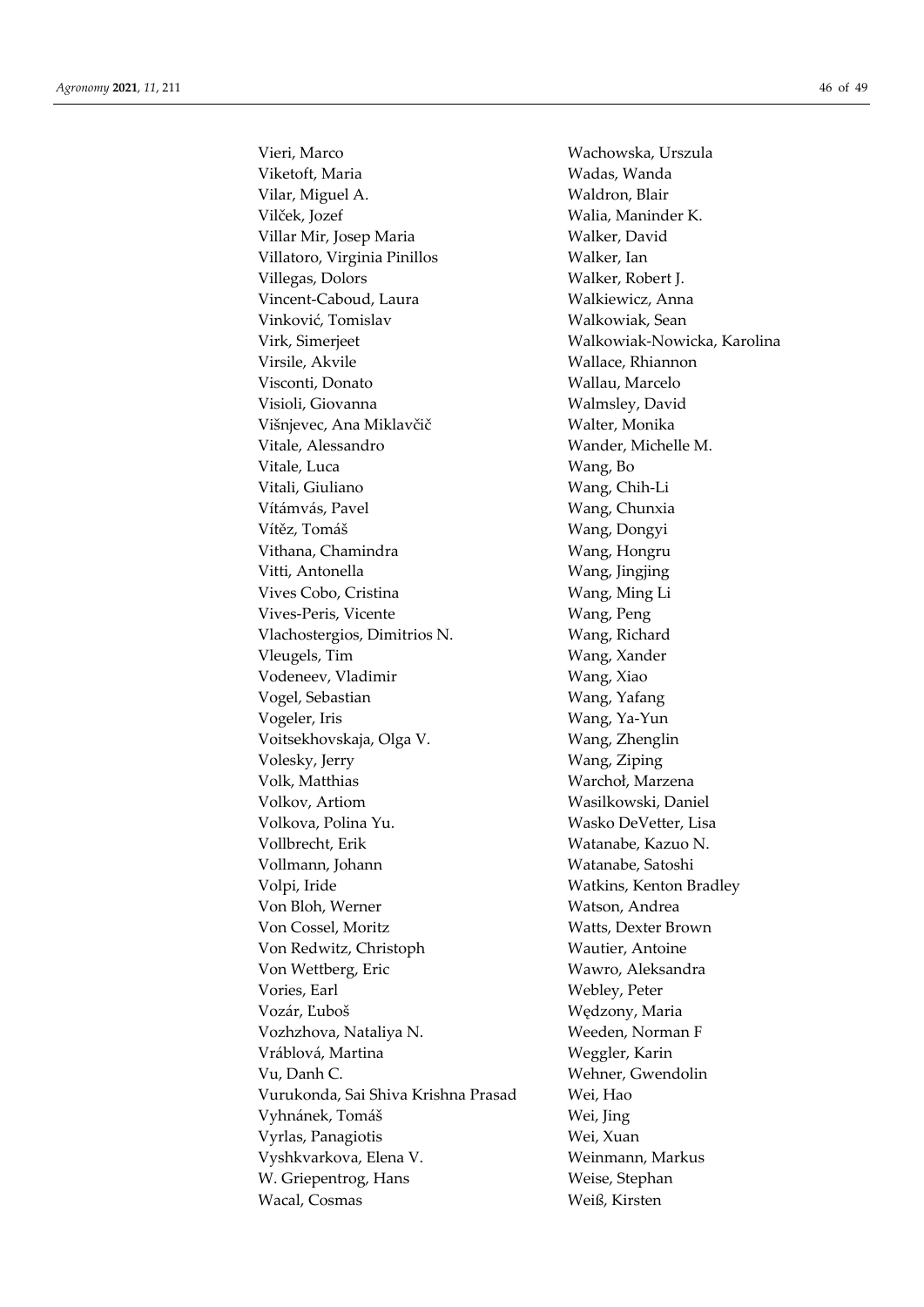Weißbecker, Christina Wilson, Melissa L. Weiszmann, Jakob Wilson, Richard Weldegergis, Berhane T. Wilson, Rob Wells, Daniel E. Wimmer, Monika A. Wells, Scott Win, Khin Thuzar Wemheuer, Bernd Winding, Anne Wenda-Piesik, Anna Windpassinger, Steffen Wendeborn, Sebastian Winfield, Mark O. Weng, Xiaoyu Winkler, Jan Weng, Yiqun Witaszek, Kamil Wenham, Kylie Witcher, Anthony Wenping, Qiu Wittkop, Benjamin Weres, Jerzy **With and Albert With Marian** Wesołowski, Marek Woche, Susanne K. Westbrook, Jared Wojciechowska, Renata Westerman, Erica Wojciechowski, Tobias Westreicher-Kristen, Edwin Wojcik, Danuta Wever, Christian Wójcik-Gront, Elżbieta Weyers, Sharon Wojdylo, Aneta Weyers, Sharon Lachnicht Wojtczak, Maciej Wheeler, Raymond M. Wójtowicz, Marek White, Jason C. Wojtyla, Łukasz White, Paul M. Wolf, Tony K. White, Scott Wolińska, Agnieszka Whitfield, Des Wolko, Łukasz Whitty, Mark Albert Wood, Jennifer L. Whitworth, Jonathan Lee Woodley, Alex Whitworth, Robert Jeff Woodrow, Pasqualina Wianowska, Dorota Wook Kwon, Soon Wichern, Florian Wortmann, Charles S. Widderick, Michael Woźniak, Andrzej Widemann, Emilie Woznicki, Tomasz L. Widodo, Joko Wright, Alan Widrlechner, Mark Wright, Alistair Wiesner, Susanne Wright, Carole Louise Wiesner-Hanks, Tyr Wright, David Wietstock, Philip Wróbel, Barbara Wilczewski, Edward Wroniak, Małgorzata Wilen, Cheryl Wroniszewska, Alicja Wilkinson, Mark D. Wu, Chin-Lung Willbur, Jaime Wu, Wei Willey, Neil Wulff, Brande Williams, Amber S. Wumbei, Abukari Williams, Henry A.M. Wünsch, Christoph Williams, Paul Wydra, Kerstin Willick, Ian R Wyffels, Samuel Willmann, Matthew R Wyszkowska, Jadwiga Wilson, Blake Wyszkowski, Mirosław

Whitaker, Briana **Working and Music Wojtunik-Kulesza**, Karolina Anna Whittington, Andrew Wolna-Maruwka, Agnieszka Willis, Jonathan D Wysocka-Czubaszek, Agnieszka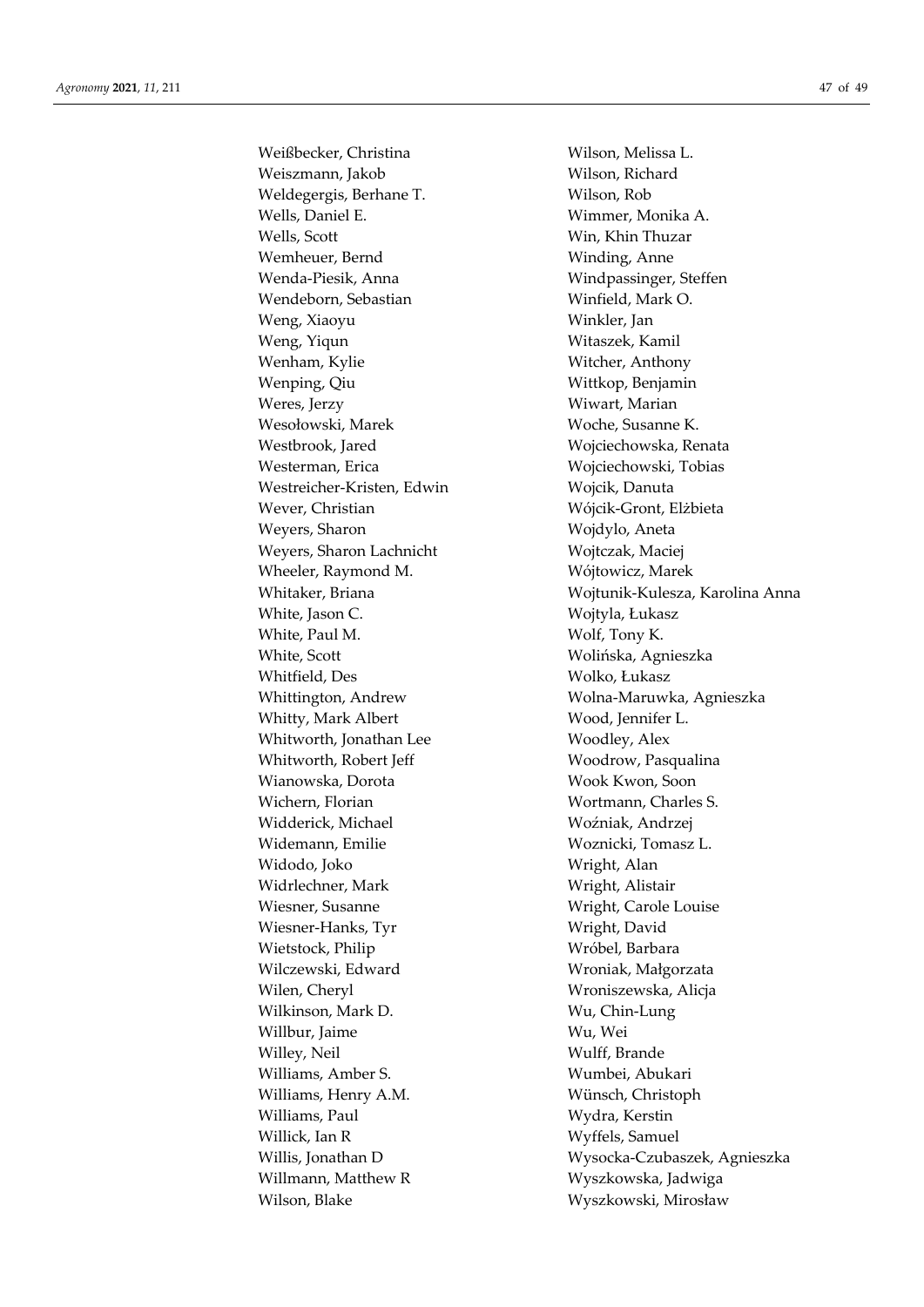Xia, Qiong Yoshida, Kentaro Xia, Yinglin Yoshida, Shingo Xiao, Sun Young, Sierra Xiloyannis, Cristos Yu, Ping Ximenes, Eduardo Yu, Qibin Xiong, Wu Yuan, Wenan Xu, Ling Yuan, Yuxuan Xu, Wayne Yun, Hae Keun Xu, Wenwei Yurkov, Andrey P. Xu, Yaping Zabalgogeazcoa, Íñigo Xynias, Ioannis N. Zaborowska, Magdalena Yaeno, Takashi Zaccai, Michele Yaghoubi Khanghahi, Mohammad Zaccardelli, Massimo Yakha, Jaya Zaeen, Ahmed Yakhin, Oleg Zahra, Bitarafan Yamakawa, Takeo Zaina, Giusi Yamanaka, Takashi **Zaiter**, Ali Yamane, Hisayo Zambon, Flavia Yamane, Koji Zamboni, Anita Yamasaki, Masanori Zambonin, Giuliano Yang, Chun-Yao **Zamora**, Marco Yang, Gaowen Zamyatnin, Andrey Yang, Jingxiang Zandstra, Bernard Yang, Jinyan Zandvakili, Omid Yang, Minliang Zanetti, Federica Yang, Peiqi Zanin, Giampaolo Yang, Sheng Zapata Coll, Pedro Javier Yang, Shengming Zapico, Jorge Luis Yang, Shi Ying Záray, Gyula Yang, Tianbao Zargar, Meisam Yang, Xuebin Żarski, Jacek Yang, Yang Zarzecka, Krystyna Yanniccari, Marcos Zas, Rafael Yao, Guolin Zatelli, Paolo Yavitt, Joseph Zavada, Michael S. Yawson, David Zawadzki, Jarosław Ye, Heng Żbikowska, Anna Ye, Nan Zdunic, Goran Yeboah, Stephen Żebrowska, Jadwiga Yee, Wee L. Zechmann, Bernd Yeh, Ching-Hui Zeeb, Benjamin Yen, Haw Zeleke, Ketema Yerka, Melinda ZENTA, NISHIO Yi, Junjie Zha, Chen Yi, Qianying Zhang, Cankui Yockteng, Roxana B. Zhang, Dapeng Yoneyama, Tadakatsu Zhang, Donglin Yonow, Tania Zhang, Junli Yoon, Hyo In Zhang, Mengzi Yoshida, Hiroe Zhang, Mingchu

Yang, Bo Zambrano Mendoza, Maria Clemencia